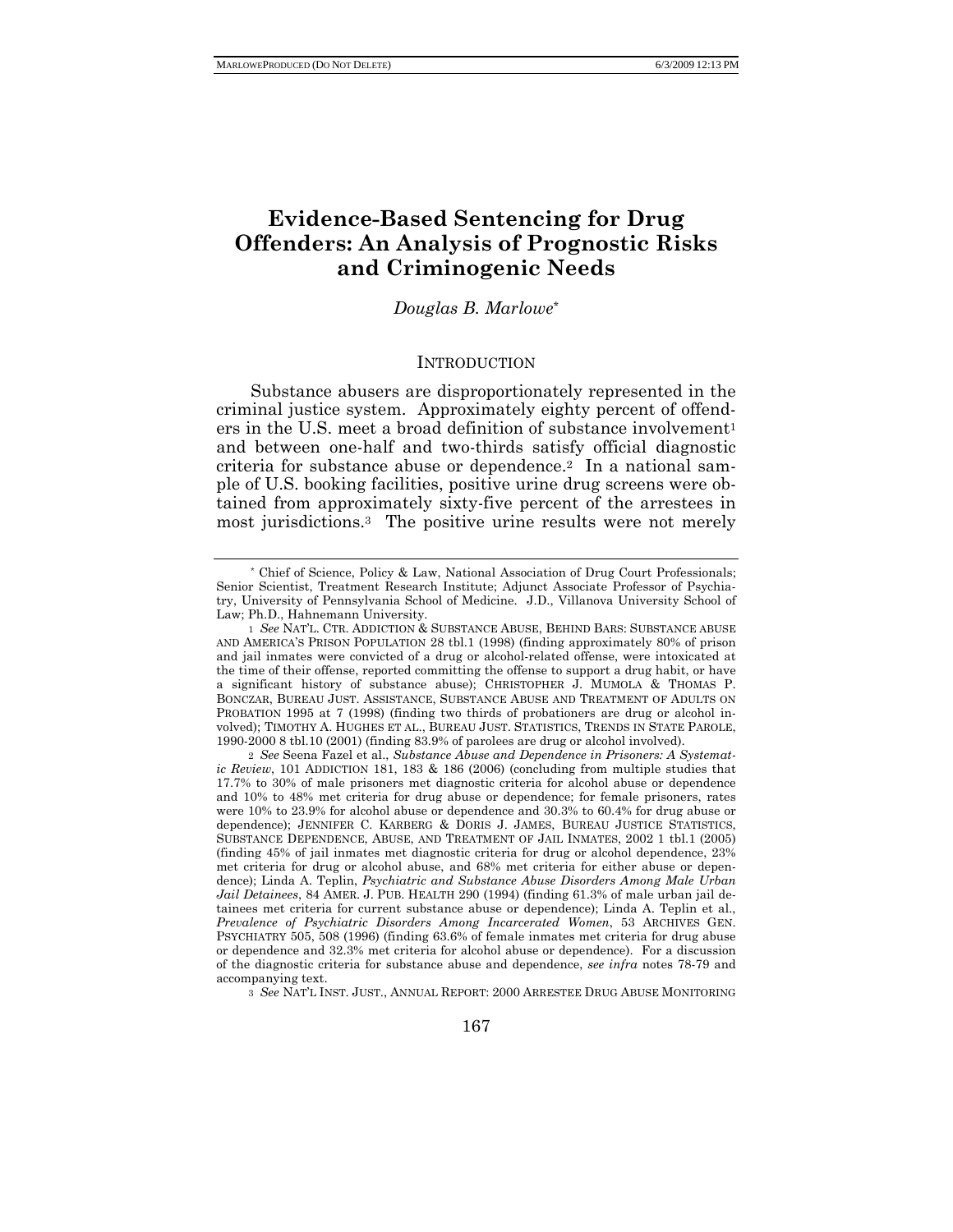attributable to drug offenders, but rather were obtained from the majority of arrestees for most categories of crimes, including violent crimes,<sup>4</sup> theft and property crimes.<sup>5</sup>

Substance abuse is associated with a several-fold increase in the likelihood of continued criminal offending.6 Fortunately, providing substance abuse treatment can cut recidivism rates substantially;7 however, drug offenders are notorious for failing to comply with conditions to attend substance abuse treatment.8 Left to their own devices without intensive supervision, approximately twenty-five percent of offenders referred to substance abuse treatment fail to enroll,9 and of those who do arrive for treatment, approximately half drop out before receiving a minimally sufficient dosage<sup>10</sup> of three months of services.<sup>11</sup>

7 *See* Katy R. Holloway et al., *The Effectiveness of Drug Treatment Programs in Reducing Criminal Behavior*, 18 PSICOTHEMA 620, 623 (2006) (concluding drug abuse treatment reduces odds of re-offending by 29% to 36%); Michael L. Prendergast et al., *The Effectiveness of Drug Abuse Treatment: A Meta-analysis of Comparison Group Studies*, 67 DRUG & ALCOHOL DEPENDENCE 53, 61 & 63 (2002) (concluding drug abuse treatment reduces crime by 6 percentage points); Michael Gossop et al., *Reductions in Criminal Convictions After Addiction Treatment: 5-Year Follow-up*, 79 DRUG & ALCOHOL DEPENDENCE 295, 298 (2005) (finding significantly lower conviction rates 5 years after addiction treatment).

8 *See generally* Douglas B. Marlowe, *Effective Strategies for Intervening with Drug Abusing Offenders,* 47 VILL. L. REV. 989, 1006-10 (2002) (reviewing high treatment dropout and noncompliance rates among drug abusing offenders).

9 *See, e.g.,* UNIV. CAL. LOS ANGELES, INTEGRATED SUBSTANCE ABUSE PROG., EVALUATION OF THE SUBSTANCE ABUSE AND CRIME PREVENTION ACT: FINAL REPORT 3 (2007) [hereinafter SACPA EVALUATION] (finding 25% of offenders diverted to treatment in lieu of incarceration never arrived for treatment).

10 *See id*. at 4, 48 (finding 50% of drug offenders dropped out of treatment within 90 days); *see also* Samuel A. Ball et al., *Reasons for Dropout From Drug Abuse Treatment:* 

<sup>7 &</sup>amp; 93 (2003) (reporting urine drug test results from arrestees in 35 booking facilities). Rates of drug-positive urine samples ranged from 52% to 80% across jurisdictions for male arrestees and from 31% to 80% for female arrestees. *Id*. Cocaine, marijuana, methamphetamine and opiates were the most commonly detected drugs. *Id*. at 8 & 93. In addition, 35% to 70% of the arrestees reported heavy alcohol binge drinking in the month immediately preceding their arrest. *Id*. at 41.

<sup>4</sup> In Los Angeles, for example, 48.6% of male arrestees and 34% of female arrestees for violent crimes, including robbery, assault and weapons offenses, tested positive for illicit drugs. *See* NAT'L INST. JUST., 1999 ANNUAL REPORT ON DRUG USE AMONG ADULT AND JUVENILE ARRESTEES 50 tbl.3 (2000).

<sup>5</sup> In Los Angeles, 63.3% of male arrestees and 50% of female arrestees for property crimes, including theft, larceny, burglary and stolen vehicles, tested positive for illicit drugs. *Id*.

<sup>6</sup> *See* Trevor Bennett et al., *The Statistical Association Between Drug Misuse and Crime: A Meta-analysis,* 13 AGGRESSION & VIOL. BEHAV. 107, 112 (2008) (concluding illicit drug abuse increases odds of re-offending by 2.8 to 3.8 times). The odds of re-offending are particularly high for certain drugs. The risk of recidivism is more than 6 times greater for crack cocaine abusers and 3.0 to 3.5 times greater for heroin abusers. *Id*. at 112- 113. *See also* Adele Harrell & John Roman, *Reducing Drug Use and Crime Among Offenders: The Impact of Graduated Sanctions*, 31 J. DRUG ISSUES 207, 207-08 (2001) (noting active narcotic users commit crimes four to six times more often than when not using drugs); David N. Nurco et al., *The Drugs-Crime Connection*, *in* HANDBOOK OF DRUG CONTROL IN THE UNITED STATES 71, 79 (James A. Inciardi ed., 1990) (reporting 40% to 75% reduction in crime-days for narcotic addicts during periods of abstinence).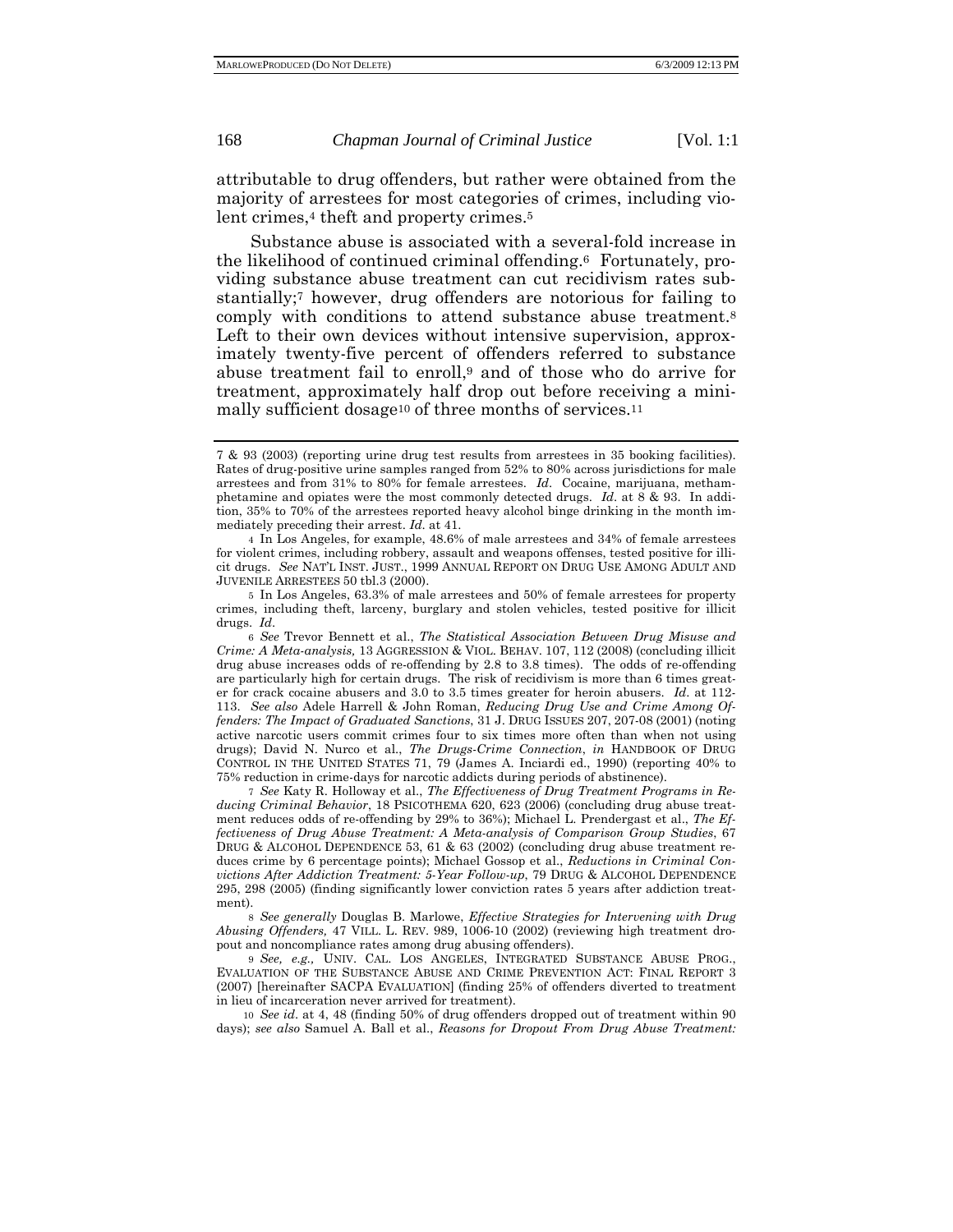A major goal, therefore, of effective correctional programming, is to ensure that drug offenders comply with their treatment and supervisory conditions.12 A range of sentencing dispositions has been created to identify drug problems among offenders, refer them to treatment, and hold them accountable for showing up and paying attention to the clinical interventions.13 The challenge is to select from among this array of options the best disposition for each offender that will optimize outcomes at the least cost to taxpayers and with the least threat to public safety.

This article begins by describing the sentencing options that are available in most states for drug-involved offenders, and the benefits and burdens associated with each. A model of evidencebased sentencing is presented that attempts to match drug offenders to dispositions that optimally balance impacts on cost, public safety, and the welfare of the offender. Implementing this model in practice requires an assessment of each offender's risk of dangerousness, prognosis for success in standard treatment, and clinical needs. A typology is presented of four sub-groups of

11 Three months of outpatient substance abuse treatment appears to be the minimum threshold for detecting dose-response effects from the interventions. *See* D. Dwayne Simpson et al., *Treatment Retention and Follow-up Outcomes in the Drug Abuse Treatment Outcome Study (DATOS)*, 11 PSYCHOL. ADDICTIVE BEHAV. 294, 299 & 304 (1997) (finding in national study of outpatient substance abuse treatment programs that 90 days was necessary for improved outcomes).

12 Traditional "wisdom" held that addicts could not be coerced to get well. *See, e.g.,*  Richard S. Schottenfeld, *Involuntary Treatment of Substance Abuse Disorders— Impediments to Success*, 52 PSYCHIATRY 164, 168-171 (1989) (suggesting coercion undermines therapeutic relationship). This notion turns out to be false. Dozens of studies have found that individuals who entered substance abuse treatment under the threat of a legal sanction performed at least as well, and often appreciably better, than those entering voluntarily. *See, e.g.,* John F. Kelly et al., *Substance Use Disorder Patients Who Are Mandated to Treatment: Characteristics, Treatment Process, and 1- and 5-Year Outcomes*, 28 J. SUBSTANCE ABUSE TREATMENT 213, 221 (2005) (finding offenders in mandated substance treatment had better outcomes than non-mandated clients 5 years after entry); Brian E. Perron & Charlotte L. Bright, *The Influence of Legal Coercion on Dropout From Substance Abuse Treatment: Results From a National Survey*, 92 DRUG & ALCOHOL DEPENDENCE 123, 128 (2008) (finding legally mandated clients had longer retention in drug abuse treatment than non-mandated clients).

13 For a discussion of these sentencing options, *see infra* notes 15-48 and accompanying text.

*Symptoms, Personality, and Motivation*, 31 ADDICTIVE BEHAV. 320, 320-21 (2006) (concluding approximately 50% of drug abuse clients drop out of treatment within first month); Michael J. Stark, *Dropping Out of Substance Abuse Treatment: A Clinically Oriented Review*, 12 CLIN. PSYCHOL. REV. 93, 94 (1992) (noting majority of investigators reported over 50% attrition within first month of drug abuse treatment and 52% to 75% attrition from alcoholism treatment); Yih-Ing Hser et al., *Effects of Program and Patient Characteristics on Retention of Drug Treatment Patients*, 24 EVAL. & PROG. PLANNING 331, 336-37 (2001) (finding in study of over 26,000 clients that approximately 82% in residential drug abuse treatment and 73% in outpatient treatment failed to complete treatment); Michael Wierzbicki & Gene Pekarik, *A Meta-Analysis of Psychotherapy Dropout*, 24 PROF. PSYCHOL. RES. & PRACT. 190, 192 (1993) (finding mean dropout rate in psychotherapy of 46.86%).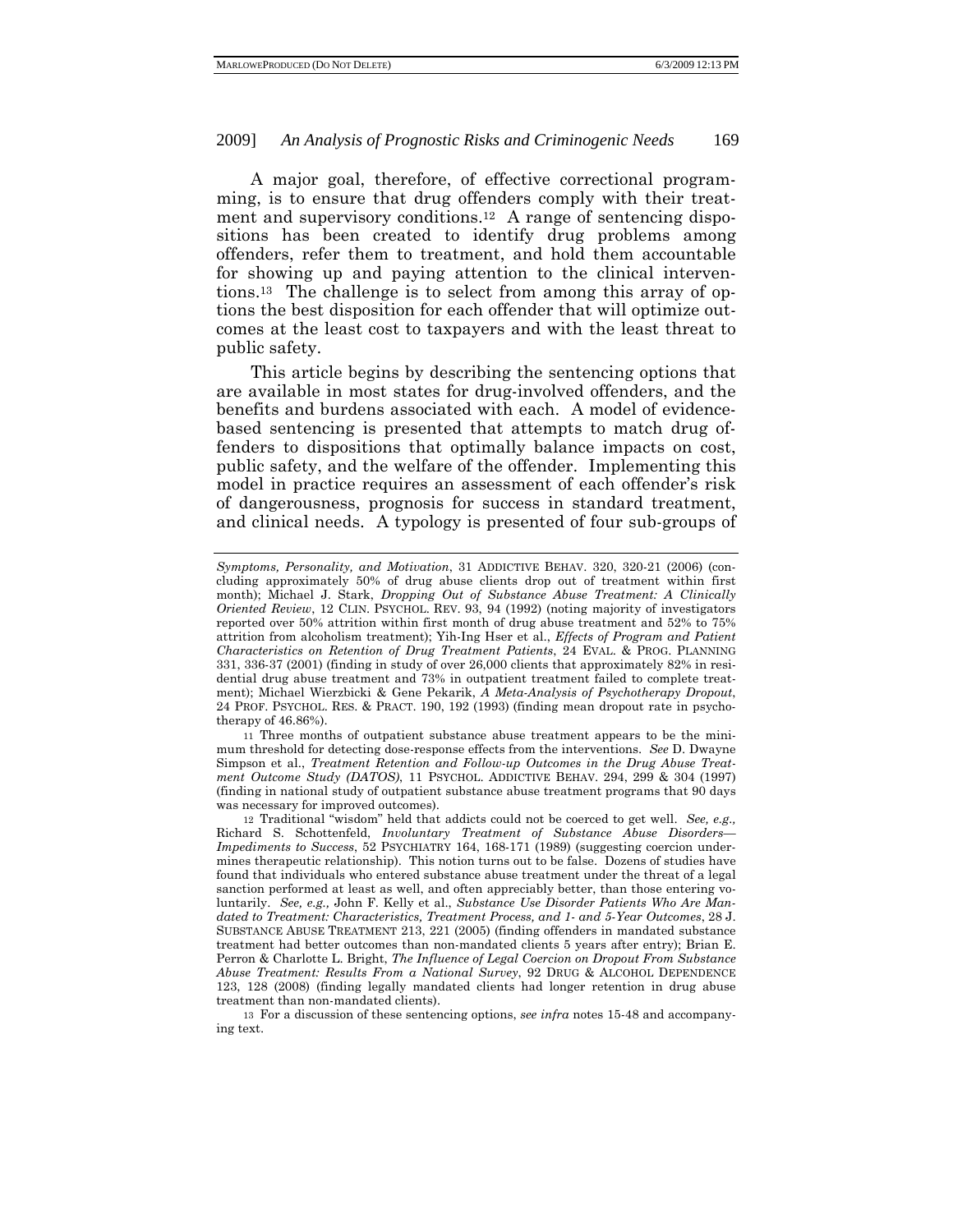drug offenders characterized by distinct risk-and-need profiles. Specific recommendations are offered for the clinical and supervisory interventions that should be included in sentencing orders for each offender subtype.

#### I. DISPOSITIONS FOR DRUG OFFENDERS

A continuum of correctional dispositions is available in virtually all U.S. jurisdictions for intervening with drug-involved offenders (see Figure 1). Programs at one end of this continuum emphasize public health or rehabilitation objectives using less restrictive means, whereas those at the other end emphasize public safety objectives applying restrictive conditions.14 Programs in the center strive to integrate elements of both public health and public safety approaches by combining criminal justice supervision with mandatory community-based treatment. The dispositions may go by various names and may have different eligibility criteria across jurisdictions; however, the general contours of the programs are comparable in most states.





## A. Pre-Trial Diversion or Administrative Probation

Offenders who have been charged with relatively minor summary or misdemeanor crimes may have the opportunity to avoid a criminal record by remaining arrest-free for a specified period of time, satisfying minimal reporting obligations, and

<sup>14</sup> *See generally* Marlowe, *supra* note 8 (reviewing sentencing dispositions for drug offenders emphasizing public health vs. public safety objectives and those integrating both objectives); Douglas B. Marlowe, *Integrating Substance Abuse Treatment and Criminal Justice Supervision*, 2 SCI. & PRACT. PERSPECTIVES 4 (2003).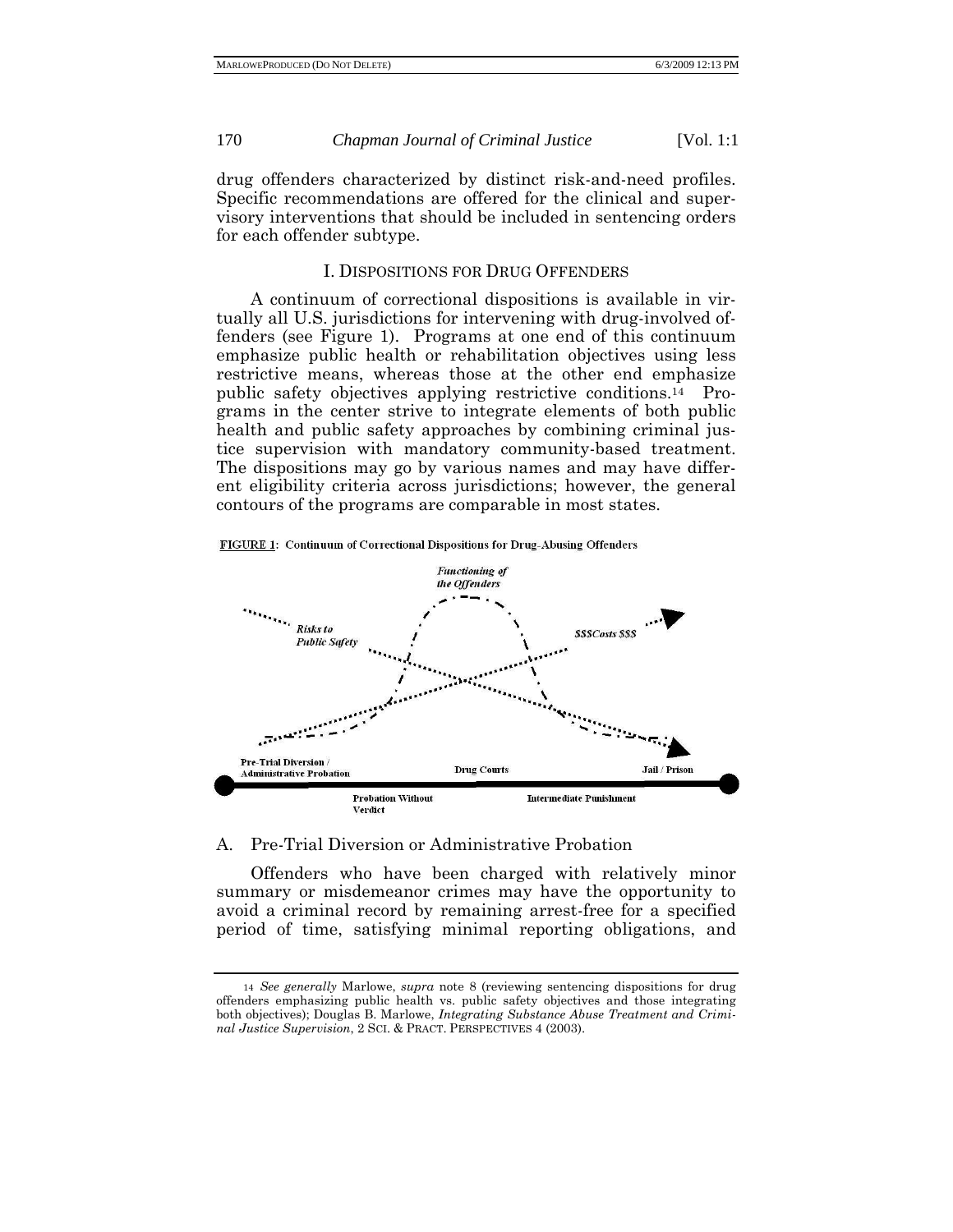completing applicable treatment requirements.15 Upon satisfaction of the conditions, the charges are dropped, and the record may be expunged.16

Unfortunately, inadequate compliance with treatment is a major problem in diversion and probation programs. As noted previously, substantial proportions of drug offenders fail to enter substance abuse treatment or drop out prematurely before making therapeutic gains.17 As a result, these low-intensity dispositions tend to be most effective for less severe offenders who are already predisposed to comply with their conditions and desist from re-offending.18 Poor compliance among the remainder of drug offenders has necessitated the development of more stringent diversion programs that administer meaningful consequences for failure to follow through with treatment conditions.

#### B. Probation Without Verdict

Most jurisdictions have statutory provisions offering certain drug offenders an opportunity for diversion "with teeth." This model may go by various names but has been generically referred to as probation without verdict.19 The offender is typically required to plead guilty or no contest (nolo contendere) to the charge(s) and the plea is held in abeyance while the offender completes a term of probation with conditions for treatment and supervision.20 Satisfaction of the conditions leads to the plea being vacated and perhaps to the opportunity for record expungement.21 Importantly, because the offender has already pled guilty to the charge(s), failure to complete treatment can lead to immediate sentencing and disposition.22 This arrangement offers additional coercive leverage to keep offenders engaged in treatment and compliant with their supervisory conditions.

<sup>15</sup> *See, e.g.,* CAL. PENAL CODE § 1000 *et seq.* (Deering 2008) (authorizing pre-guilty diversion for offenders charged with enumerated non-violent offenses who do not have serious offense history); 35 PA. CODE § 780-118 (2008) (providing for pre-trial disposition in lieu of trial for drug dependent or drug abusing offenders charged with nonviolent crimes); PA. R. CRIM. P. Chap. 3 Parts A and B (providing for pre-trial treatment disposition in lieu of adjudication for minor offenses).

<sup>16</sup> Record expungement ordinarily entitles the individual to respond truthfully on an employment application or similar document that the arrest or conviction did not occur for legal purposes. *See, e.g.,* David S. Festinger et al., *Expungement of Arrest Records in Drug Court: Do Clients Know What They're Missing?*, 5 DRUG CT. REV. 1, 5-7 (2005) (reviewing legal and practical benefits to drug offenders of obtaining record expungement).

<sup>17</sup> *See supra* notes 8-11 and accompanying text.

<sup>18</sup> For a discussion of the optimal target population for pre-trial diversion and administrative probation programs, *see infra* note 152 and accompany text.

<sup>19</sup> *See, e.g.,* 35 PA. CODE § 780-117 (2008) (authorizing probation without verdict for certain nonviolent drug-dependent offenders).

<sup>20</sup> *Id*.

<sup>21</sup> *See id.*§ 780-117 (3).

<sup>22</sup> *See id.*§ 780-117 (2).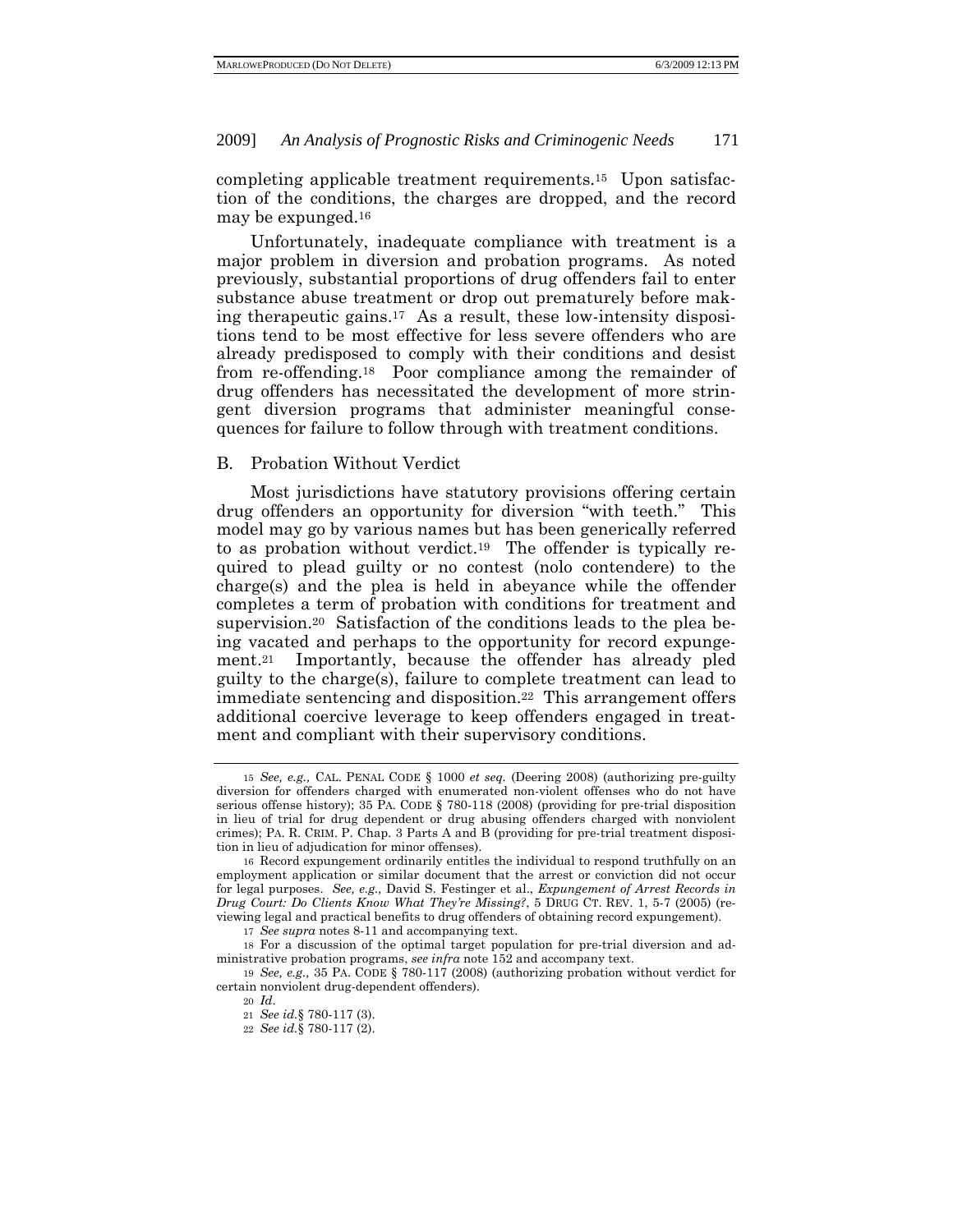A 2000 ballot initiative in California, entitled *Proposition 36*, applied a probation-without-verdict model to a large segment of drug possession offenders.23 Pursuant to this law, nonviolent drug-possession offenders who did not have a history of a serious exclusionary offense were entitled to *three* probation-withoutverdict opportunities before their probation could be revoked and they could be sentenced to incarceration, unless the State could prove the offender was a danger to public safety or non-amenable to treatment.24 Successful completion of treatment and probation led to the plea being vacated and the opportunity for record expungement.25

The results of this drug policy experiment could be characterized as mixed at best. Evidence suggests Proposition 36 might have benefited a substantial minority of drug possession offenders (approximately 25% of the population) who had relatively less severe criminal backgrounds; however, it was associated with poor treatment compliance and higher re-arrest rates for the remainder of the participants.26 Regardless, the results yielded some of the best available data on the effects of probationwithout-verdict dispositions and offered much-needed guidance on how to select the optimal target population for this approach.27

#### C. Drug Courts

Drug courts are special criminal court dockets that combine mandatory drug abuse treatment and case management services with intensive judicial supervision, regularly scheduled status hearings in court, random weekly urine drug testing, escalating sanctions for infractions, and escalating rewards for accomplishments.28 Typically, defendants must plead guilty or stipulate to the facts in the criminal complaint as a condition of participation

<sup>23</sup> California Substance Abuse and Crime Prevention Act of 2000, 2000 Cal. Legis. Serv. Prop 36 (West), codified at CAL. PENAL CODE § 1210 *et seq* (2000).[hereafter Proposition 36].

<sup>24</sup> *See id*.§ 5(e) (3).

<sup>25</sup> *See id.* § 5(d).

<sup>26</sup> For further discussion of the effects of Proposition 36, *see infra* notes 58-63 and accompanying text.

<sup>27</sup> For further discussion of the optimal target population for probation-withoutverdict dispositions, *see infra* notes 128-29 and accompanying text.

<sup>28</sup> *See generally* NAT'L. ASS'N. OF DRUG COURT PROF'LS, DEFINING DRUG COURTS: THE KEY COMPONENTS (1997) [hereafter KEY COMPONENTS] (defining 10 key components of drug courts). There are more than 2,100 drug courts in the U.S. and over 1,000 other problem-solving courts that are modeled after drug courts, such as mental health courts and reentry drug courts. *See generally* C. WEST HUDDLESTON ET AL., PAINTING THE CURRENT PICTURE: A NATIONAL REPORT CARD ON DRUG COURTS AND OTHER PROBLEM-SOLVING COURT PROGRAMS IN THE UNITED STATES 3, 18 (Nat'l. Drug Ct. Inst., 2008) (tallying drug courts and other problem-solving court programs in U.S. as of 12/31/07).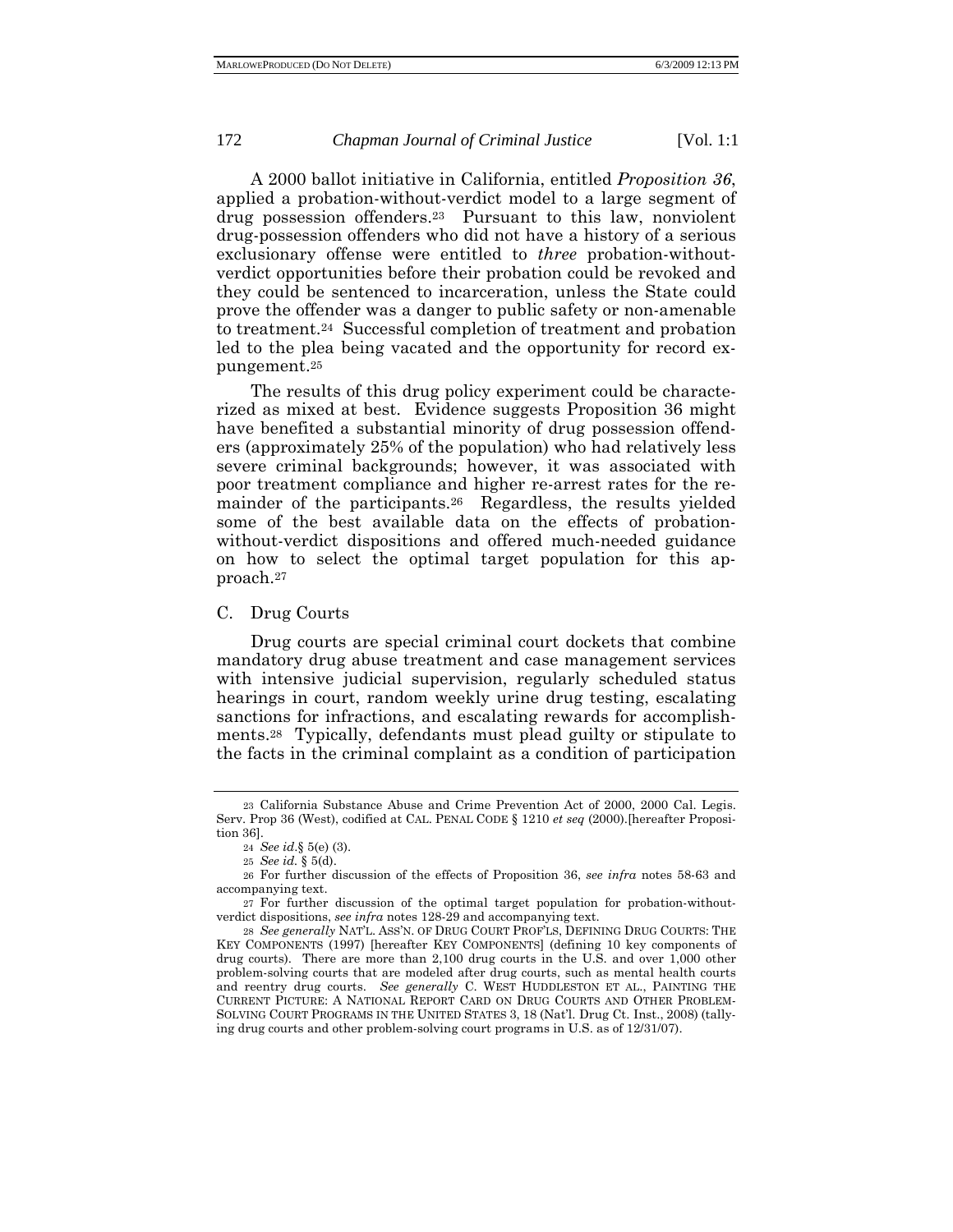in drug court. Pre-adjudication drug courts often include a diversion component similar to probation without verdict, in which graduates can have the charge(s) dropped and the record expunged.29 Post-adjudication drug courts enable graduates to avoid a sentence of incarceration, shorten the term of probation, or consolidate multiple probation sentences.

Substantial research indicates that drug courts significantly reduce crime and drug abuse,<sup>30</sup> and the effects have been shown to last several years.31 Unfortunately, drug courts serve only about one half of the currently eligible population and only about 5% of all offenders with substance abuse problems.32 Evidence suggests drug courts elicit the greatest effects for high-risk and high-needs drug offenders characterized by relatively more severe criminal and substance abuse backgrounds.33 It is important, therefore, to make drug courts more widely available to seriously drug-dependent and criminally involved offenders who can be safely managed in the community. This should include increasing the number and capacity of existing drug courts, as well as widening the eligibility criteria to admit certain offenders charged with non-drug crimes if those crimes were primarily fu-

<sup>29</sup> *See, e.g.,* Festinger et al., *supra* note 16, at 5 (describing record expungement in pre-adjudication drug courts).

<sup>30</sup> *See* David B. Wilson et al., *A Systematic Review of Drug Court Effects on Recidivism*, 2 J. EXPER. CRIMINOLOGY 459, 479 (2006) (concluding drug courts reduce crime an average of 14% to 26%); JEFF LATIMER ET AL., A META-ANALYTIC EXAMINATION OF DRUG TREATMENT COURTS: DO THEY REDUCE RECIDIVISM? 9 (CANADA DEPT. JUSTICE, 2006) (concluding drug courts reduce crime an average of 14%); DEBORAH KOETZLE SHAFFER, RECONSIDERING DRUG COURT EFFECTIVENESS: A META-ANALYTIC REVIEW 3 (Dept. Crim. Just., Univ. Nevada, 2006) (concluding drug courts reduce crime an average of 9%); Christopher T. Lowenkamp et al., *Are Drug Courts Effective: A Meta-Analytic Review*, J. COMMUNITY CORRECTIONS, FALL 2005 at 5, 8 (concluding drug courts reduce crime an average of 7.5%); U.S. GOV'T ACCOUNTABILITY OFF., ADULT DRUG COURTS: EVIDENCE INDICATES RECIDIVISM REDUCTIONS AND MIXED RESULTS FOR OTHER OUTCOMES (2005) (concluding drug courts reduce crime); Steven Belenko, *Drug Courts*, *in* TREATMENT OF DRUG OFFENDERS: POLICIES AND ISSUES 309-10 (Carl G. Leukefeld et al. eds., 2002) (concluding drug courts reduce crime and drug abuse); Douglas B. Marlowe et al., *A Sober Assessment of Drug Courts*, 16 FED. SENT'G REP. 153, 153-54 (2003).

<sup>31</sup> *See* Denise C. Gottfredson et al., *Effectiveness of Drug Treatment Courts: Evidence From a Randomized Trial*, 2 CRIMINOLOGY & PUB. POL'Y 171, 189 (2003) (finding reduction in crime lasting 2 years); Denise C. Gottfredson et al., *The Baltimore Drug Treatment Court: 3-Year Self-Report Outcome Study*, 29 EVAL. REV. 42, 60 (2005) (finding reduction in crime and substance abuse lasting 3 years); MICHAEL FINIGAN ET AL., THE IMPACT OF A MATURE DRUG COURT OVER 10 YEARS OF OPERATION: RECIDIVISM AND COSTS II (NPC Research, 2007) (finding reduction in crime lasting 14 years).

<sup>32</sup> *See* AVINASH S. BHATI ET AL., TO TREAT OR NOT TO TREAT: EVIDENCE ON THE PROSPECTS OF EXPANDING TREATMENT TO DRUG-INVOLVED OFFENDERS 56-58, 66 (Urban Institute 2008) (estimating more than twice as many arrestees eligible for drug courts as available slots, and drug courts treat small fraction of 1.47 million arrestees at risk for drug abuse or dependence each year).

<sup>33</sup> For further discussion of the optimal target population for drug courts, *see infra* notes 116-118 and accompanying text.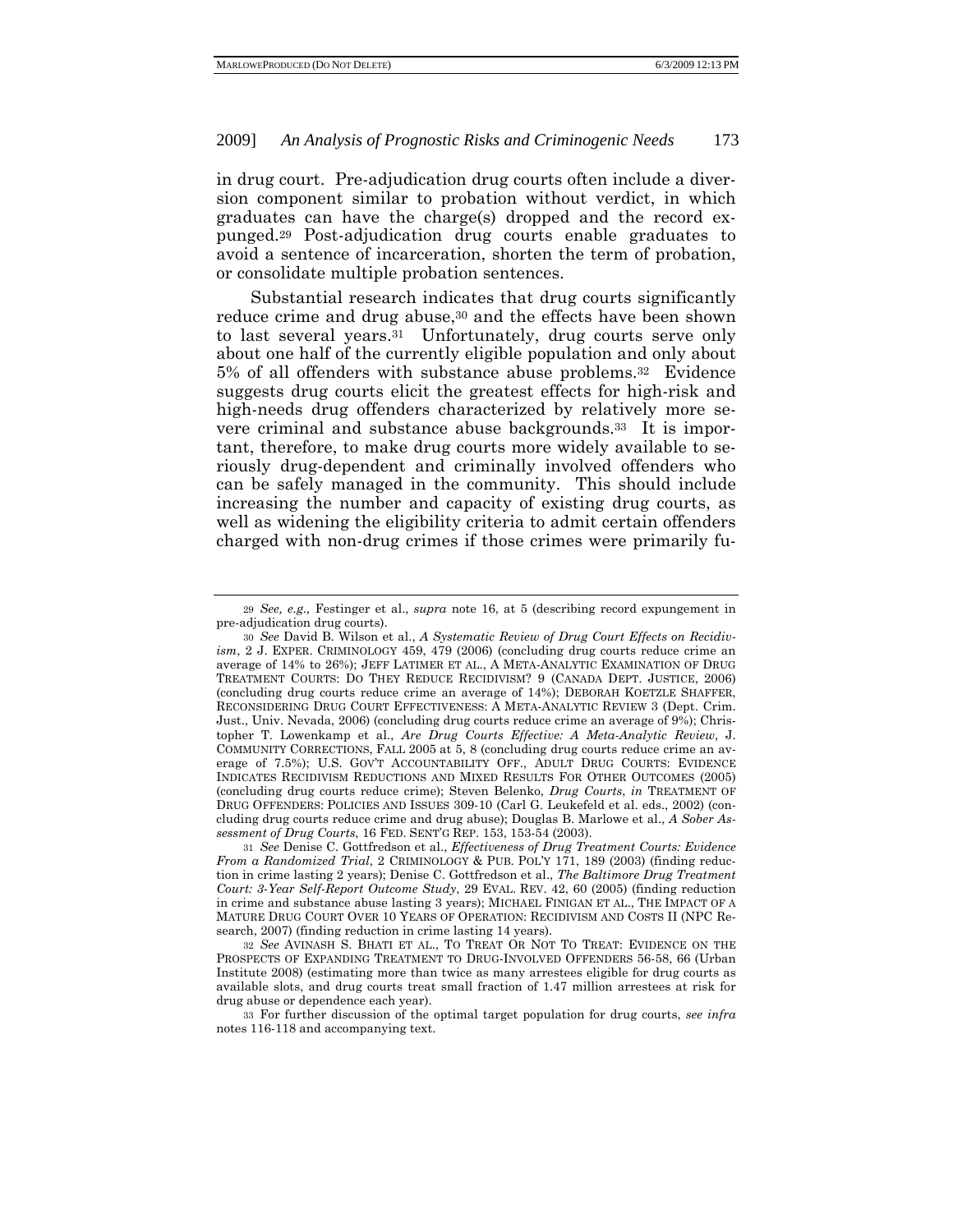eled by an addiction.34

D. Intermediate Punishment

Intermediate punishment refers to a range of communitybased sentences that may be imposed in lieu of incarceration.35 Examples include military-style boot camps, intensive supervised probation (ISP), correctional halfway houses, day-reporting centers, home detention, and electronic monitoring.36 The aim of these programs is to safeguard public safety while at the same time containing correctional costs and avoiding the debilitating effects of institutional incarceration.

The statutory authorization for intermediate punishment often includes conditions for offenders to attend substance abuse treatment, and receive other needed services.37 In practice, unfortunately, the primary emphasis has tended to be on monitoring offenders, detecting infractions, and responding to violations – and many of the programs have provided relatively minimal clinical services.38 When, however, these programs have incorporated substantial treatment components, they have produced average crime reductions of approximately 10% to 20%.39

#### E. Incarceration

Incarceration in county jail or state prison is authorized by statute40 and recommended by sentencing guidelines in some ju-

40 *See, e.g.,* 35 PA. CODE § 780-113 (2008) (describing prohibited acts and penalties

<sup>34</sup> *See* BHATI ET AL., *supra* note 32, at 58-66 (projecting additional cost savings and crime reduction resulting from expanding eligibility for drug courts).

<sup>35</sup> *See, e.g.,* 42 PA. CONS. STAT. § 9763 (2008) (authorizing county intermediate punishment in lieu of all or part of county jail sentence); 42 PA. CONS. STAT. §§ 9901-9909 (2008) (authorizing state intermediate punishment in lieu of all or part of prison sentence).

<sup>36</sup> *See generally* Douglas B. Marlowe, *Effective Strategies for Intervening With Drug Abusing Offenders,* 47 VILL. L. REV. 989 (2002); *see supra* note 8, at 1004-05 (reviewing intermediate punishment programs); Paul Gendreau et al., *Treatment Programs in Corrections*, *in* CORRECTIONS IN CANADA: SOCIAL REACTIONS TO CRIME 238 (J. Winterdyk ed., 2001).

<sup>37</sup> *See, e.g.,* 42 PA. CONS. STAT, § 9763(b) & (c)(2) (2008) (authorizing or requiring treatment, counseling and rehabilitation as condition of county intermediate punishment).

<sup>38</sup> *See generally* Paul Gendreau et al., *The Effects of Community Sanctions and Incarceration on Recidivism*, 12 CORRECTIONS RES. 10 (2000) [hereinafter *Community Sanctions*] (describing how intermediate punishment programs have been administered in practice); Paul Gendreau et al., *Intensive Rehabilitation Supervision: The Next Generation in Community Corrections?*, 58 FED. PROBATION 72 (1994).

<sup>39</sup> *See* Paul Gendreau et al., *Community Sanctions*, *supra* note 38, at 12 (concluding addition of treatment in intermediate punishment produced 10% average reduction in crime); STEVE AOS ET AL., EVIDENCE-BASED ADULT CORRECTIONS PROGRAMS: WHAT WORKS AND WHAT DOES NOT 3 tbl.1 (WASH. STATE INST. PUB. POL'Y, 2006) (finding intermediate punishment with treatment reduced crime by 21.9%, whereas intermediate punishment alone did not).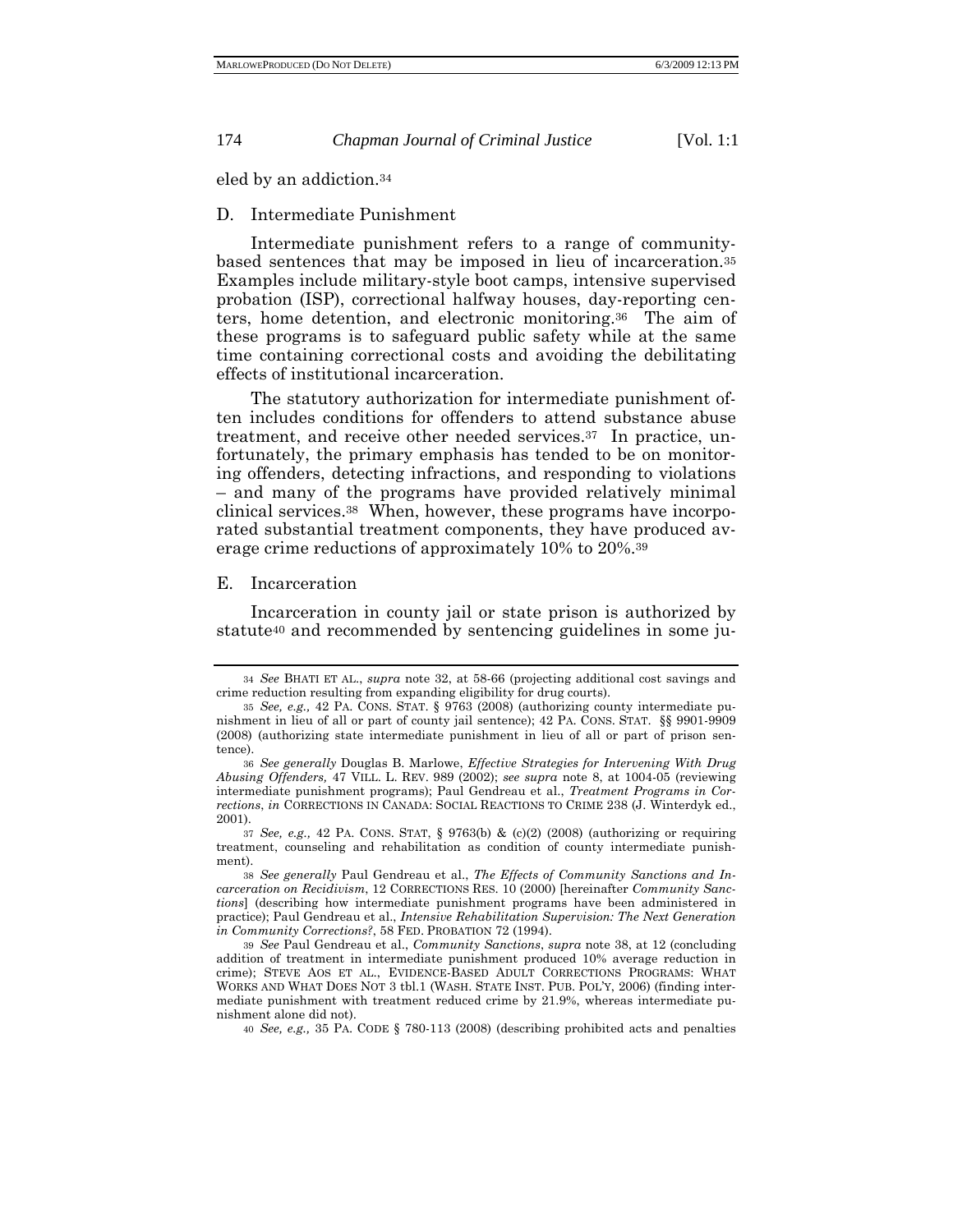risdictions41 for many drug-related offenses, including possession, possession with the intent to distribute (PWID), sales, and manufacturing. The recommended range for the term of incarceration is typically predicated on offense-based factors, including the amount and type of drug that was involved, the offender's prior offense history, and whether the crime involved distribution or manufacturing as opposed to simple possession.42 There may also be opportunities for a downward departure or upward departure outside of the recommended range, based upon enumerated offender-based mitigating circumstances or offense-based aggravating circumstances.43

Incarceration has demonstrable *incapacitation* effects, in that inmates are prevented from committing further criminal acts in the community while they are detained.44 However, it has minimal *specific deterrence* effects – meaning it does not reduce inmates' engagement in crime or drug abuse after their release. The average effect of incarceration on crime following release from prison is approximately zero.45 Equally discouraging, 70%

43 *See* Chanenson, *supra* note 42, at 397 (describing departures from presumptive sentencing range as key to flexibility in sentencing guidelines); *see also* NAT'L CTR. FOR STATE COURTS, ASSESSING CONSISTENCY AND FAIRNESS IN SENTENCING 8 (2003) (noting upward and downward departures are reviewable on appeal in some jurisdictions but not others). Mitigating factors for a downward departure might include demonstrable efforts at drug treatment, acceptance of responsibility, or remorse for the crime. *See, e.g.,* United States v. Sally, 116 F.3d 76, 81 (1997) (permitting downward departure if efforts at rehabilitation indicated real, positive behavioral change in excess of that ordinarily present). Aggravating factors might include the involvement of a deadly weapon or drug dealing near a school zone. *See, e.g.,* 204 PA. CODE §§ 303.10(a) & (b) (2009) (providing for sentence enhancements).

44 *See* PEW PUB. SAFETY PERFORMANCE PROJECT, PUBLIC SAFETY, PUBLIC SPENDING: FORECASTING AMERICA'S PRISON POPULATION 2007-11, 20-22 (2007) [hereafter PEW SAFETY] (concluding approximately 25% of reduction in crime since 1990s was attributable to prison sentences); DON STEMEN, RECONSIDERING INCARCERATION: NEW DIRECTIONS FOR REDUCING CRIME 2 (Vera Inst. Just., 2007); *see generally* William Spelman*, What Recent Studies Do (and Don't) Tell Us About Imprisonment and Crime*, 27 CRIME & JUSTICE 419 (2000) (reviewing research on the topic).

45 *See* Gendreau et al., *Community Sanctions*, *supra* note 38, at 12 (concluding average effect of prison on recidivism is 0.00 compared to community-based sanctions). Within 3 years of release from prison, nearly two thirds of inmates are arrested for a new crime, one half are convicted, and one half are re-incarcerated for a new crime or technical violation. *See* PATRICK A. LANGAN & DAVID J. LEVIN, BUREAU JUSTICE STATISTICS, RECIDIVISM OF PRISONERS RELEASED IN 1994 1 (2002).Among inmates charged with drug crimes, 82% recidivate within 4 years. *See* Cassia Spohn & David Holleran, *The Effect of Imprisonment on Recidivism Rates of Felony Offenders: A Focus on Drug Offenders*, 40 CRIMINOLOGY 329, 348 (2002). Among all inmates who have serious drug problems, 62% recidivate within 4 years. *Id*.

for drug-related crimes); 18 PA. CODE § 7508 (2008) (same for drug trafficking offenses). 41 *See, e.g.,* 204 PA. CODE §§ 303.1 *et seq.* (authorizing state sentencing guidelines).

<sup>42</sup> *See, e.g.*, Steven L. Chanenson, *The Next Era of Sentencing* Reform, 54 EMORY L. J. 377, 399 (2005) (describing sentencing process for drug crimes as inflexible and revolving almost exclusively around offense-based factors); *see generally* NAT'L. CTR. FOR STATE COURTS, STATE SENTENCING GUIDELINES: PROFILES AND CONTINUUM (2008) (comparing sentencing guidelines in several states).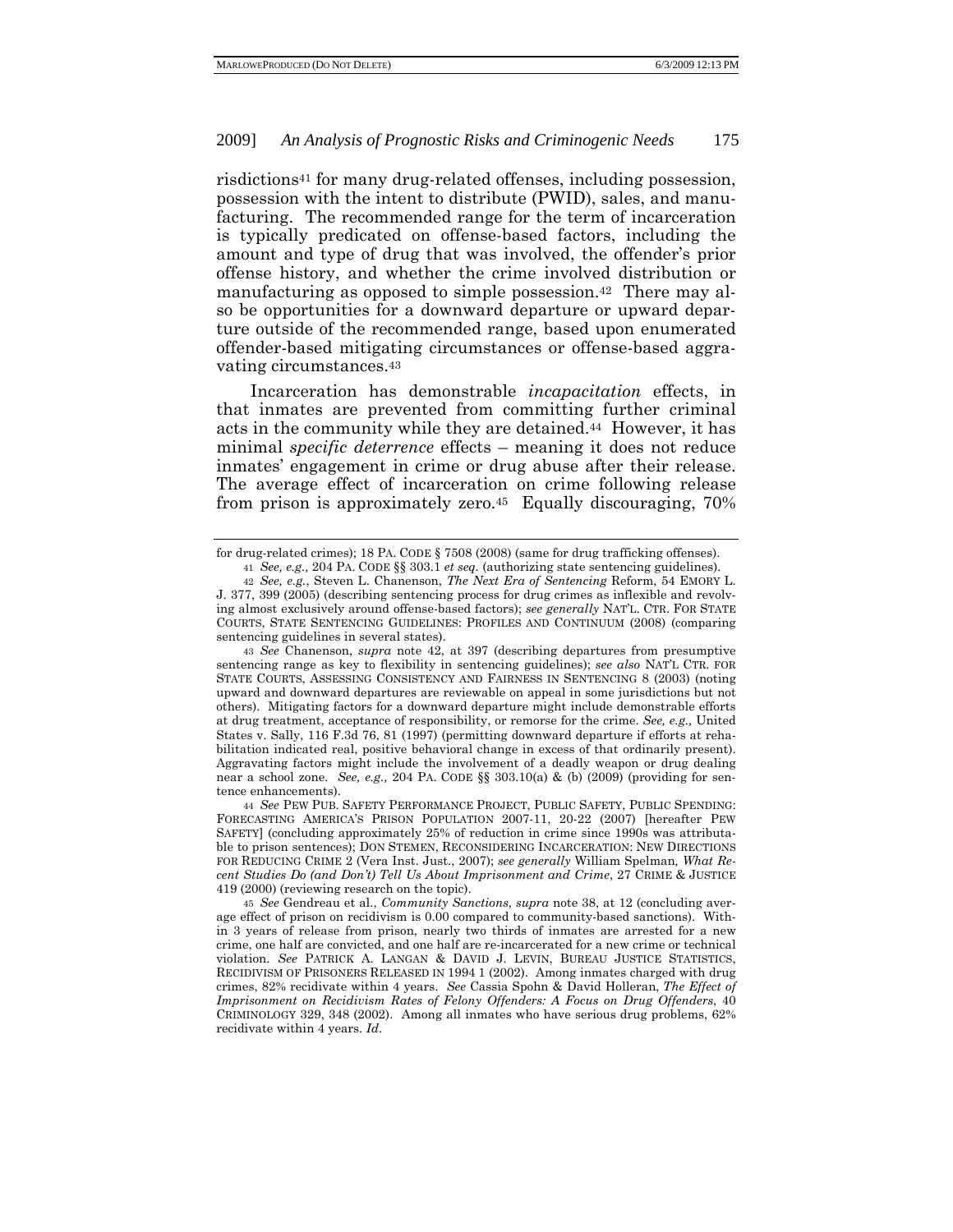to 85% of drug-abusing inmates return to drug use within 1 year of release from prison and 95% return to drug use within 3 years.46 In short, whatever gains are achieved during the period of incarceration, either for the offenders or for society at-large, are rapidly and decisively lost soon after release.47

# II. EVIDENCE-BASED SENTENCING

Each of the dispositions described above is associated with specific benefits and burdens that are often in direct tension with one another. For example, as one moves from left to right on the continuum in Figure 1, the costs of the interventions increase precipitously, with the greatest costs associated with incarceration.48 On the other hand, short-term risks to public safety decline substantially from left to right, at least while the offenders are under the supervision of the programs.49 To make matters more complicated, the effects on the psychosocial functioning of the offenders follow a "curvilinear" pattern, in which the best outcomes are elicited by programs in the middle of the continuum, and the worst outcomes by those at either extreme.50 In

49 *See* PEW SAFETY, *supra* note 44, at 24 (concluding approximately 25% of reduction in then-rising crime and violence rates during 1990s was attributable to prison sentences imposed on drug offenses) (citing STEMEN, *supra* note 44). However, many criminologists have concluded that the U.S. has reached the point of diminishing returns on incarceration, meaning that the crime-avoidance effect has declined exponentially as the number of persons incarcerated has increased. *See, e.g.,* ROGER K. WARREN, EVIDENCE-BASED PRACTICE TO REDUCE RECIDIVISM: IMPLICATIONS FOR STATE JUDICIARIES 11 (Crime & Just. Inst., Nat'l. Inst. Corrections and Nat'l Ctr. State Ct., 2008). Drug courts, which are at the center of the continuum in Figure 1, have also been proven to reduce crime rates significantly better than diversion and probation without verdict, which are at the lower end of the continuum. *See supra* notes 30-31 and accompanying text.

50 *See generally* Marlowe, *supra* note 8 (concluding programs in center of continuum

<sup>46</sup> *See* Steven S. Martin et al., *Three-Year Outcomes of Therapeutic Community Treatment for Drug-Involved Offenders in Delaware*, 79 PRISON J. 294, 307 & 310 (1999) (finding 84% of untreated drug-abusing inmates returned to drug use within 1 year of release from prison and 94% returned to drug use within 3 years); Thomas E. Hanlon et al., *The Response of Drug Abuser Parolees to a Combination of Treatment and Intensive Supervision*, 78 PRISON J. 31, 36 (1998) (finding 70% of parolees tested positive for illicit drugs within 1 year); David N. Nurco et al., *Recent Research on the Relationship Between Illicit Drug Use and Crime*, 9 BEHAV. SCI. & LAW 221, 236 (1991) (reviewing re-addiction rates reported in literature exceeding 80% to 90% within one year after prison).

<sup>47</sup> The research evidence is ambiguous as to whether prison has a *general deterrence* effect by preventing new initiates to crime. *See, e.g.,* MICHAEL TONRY, SENTENCING MATTERS 136-43 (1996).

<sup>48</sup> It costs an average of approximately \$65,000 per prison bed for construction and other fixed capital costs, and approximately \$24,000 per bed per year for operating costs. *See* PEW SAFETY, *supra* note 44, at 20-22. In contrast, it costs approximately \$3,700 per year per offender to run an intensive supervised probation (ISP) program, and approximately \$4,000 per year per offender to run a drug court. *See* STEVE AOS ET AL., WASHINGTON STATE INST. PUB. POL'Y, EVIDENCE-BASED PUBLIC POLICY OPTIONS TO REDUCE FUTURE PRISON CONSTRUCTION, CRIMINAL JUSTICE COSTS, AND CRIME RATES 9 tbl.4 (2006). The cost of substance abuse treatment in the community is approximately \$16,500 for long-term residential treatment, \$3,300 for short-term residential treatment, and \$3,600 for outpatient treatment. *See* BHATI ET AL., *supra* note 32, at 37 tbl.3.4.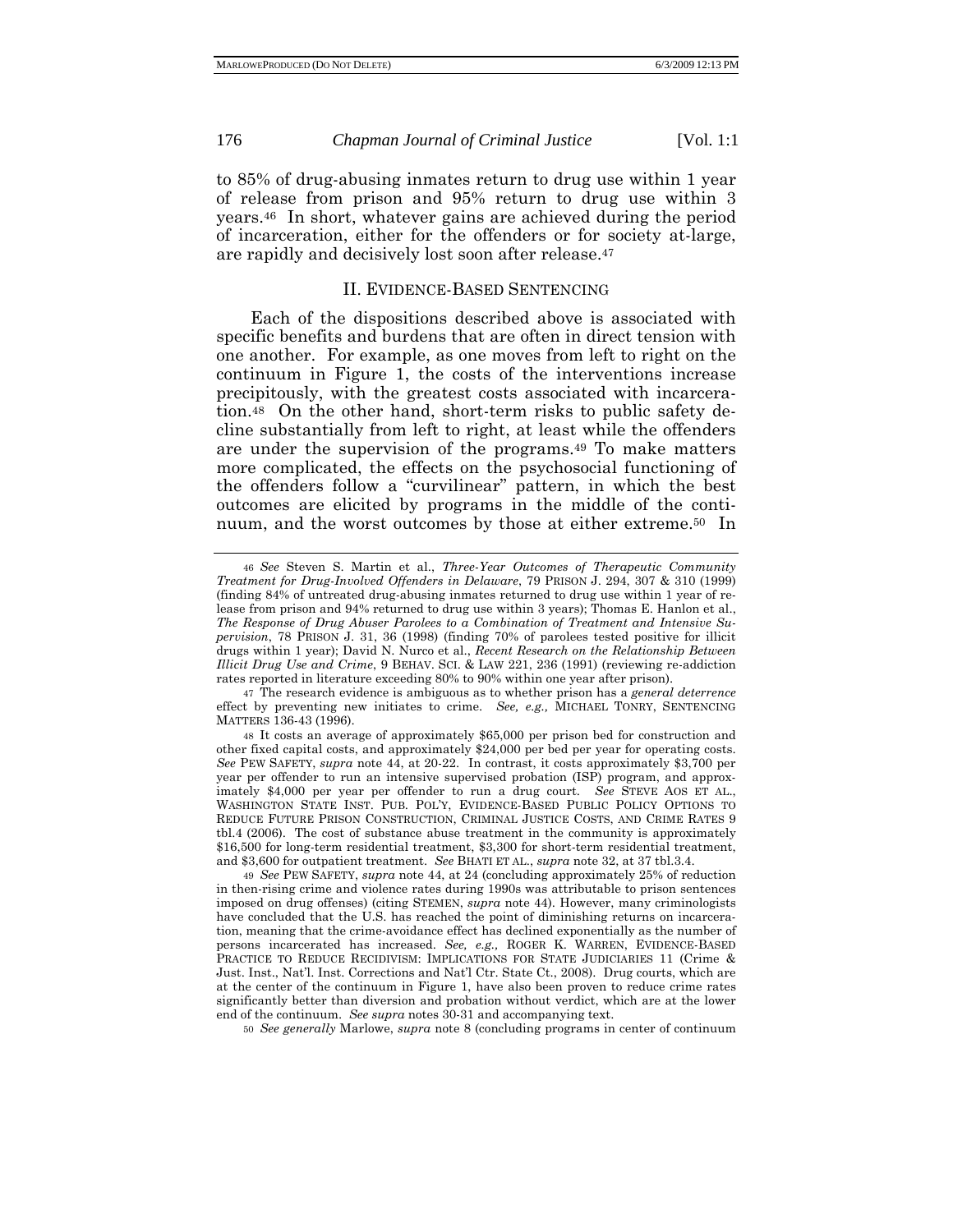fact, evidence suggests there may be *iatrogenic effects* from programs at both extremes, in which drug use and crime actually worsen as a function of greater exposure to the interventions.51

The difficult task facing policymakers and practitioners is to select from among this continuum of options, the most effective and cost-efficient dispositions for use with the large population of drug-involved offenders coming before the courts and into the criminal justice system each year. Unfortunately, what this has often meant historically is the over-application of any one disposition for a large segment of the drug-offender population.

For example, the *War on Drugs* of the 1980s imposed mandatory minimum sentences and longer prison terms for various types of drug crimes, including many drug possession offenses.<sup>52</sup> This strategy appears to have contributed to a plateau or possible reduction in then-rising crime and violence rates<sup>53</sup> and this impact cannot be ignored from a public-safety perspective. Unfortunately, the War on Drugs paid insufficient attention to countervailing considerations of cost54 and the psychosocial impact of incarceration on individuals, their families, and their communities.55 The result was skyrocketing correctional budgets, population caps imposed on some state prisons by the federal courts in

52 Former President Ronald Reagan declared the formal War on Drugs in National Security Decision Directive No. 221 (Apr. 8, 1988). Federal and state laws enacted pursuant to this Directive, including the Anti-Drug Abuse Act of 1988, H.R. Res. 5210, 100th Cong. (1988), increased prison penalties and established mandatory minimum sentences for various drug offenses, including some drug-possession offenses. *See, e.g.,* DAVID BOYUM & PETER REUTER, AN ANALYTIC ASSESSMENT OF U.S. DRUG POLICY 7-9 (2005) (reviewing Anti-Drug Abuse Act and similar laws passed during Reagan administration); STEVEN R. BELENKO, DRUGS AND DRUG POLICY IN AMERICA 315-321 (2000) (same).

54 For a discussion of the high costs of incarceration, *see supra* note 48 and accompanying text.

improve offender outcomes considerably better than those at either extreme); Marlowe, *supra* note 14.

<sup>51</sup> Iatrogenic effects, or negative side effects, are common in the criminal justice system, especially for programs that are unduly lenient or punitive. *See* Joan McCord, *Cures That Harm: Unanticipated Outcomes of Crime Prevention Programs*, 587 ANNALS AM. ACAD. POL. & SOC. SCI. 16, 17 (2003) (noting interventions in criminal justice system have been associated with increased drug use, increased crime, decreased ability to cope with life, and premature death); Douglas B. Marlowe, *When "What Works" Never Did: Dodging the "Scarlet M" in Correctional Rehabilitation*, 5 CRIMINOLOGY & PUB. POL'Y. 339, 342-44 (2006) (considering why iatrogenic effects might have been caused by lenient treatmentoriented parole program); Anthony Petrosino et al., *Well-Meaning Programs Can Have Harmful Effects! Lessons From Experiments of Programs Such as Scared Straight*, 46 CRIME & DELINQ. 354, 371 (2000) (concluding Scared Straight programs not only failed to reach their objectives, but may have backfired and done more harm than good).

<sup>53</sup> For a discussion of the impact of incarceration from the War on Drugs on crime and violence rates, *see supra* note 44 and accompanying text.

<sup>55</sup> *See generally* John Hagan & Ronit Dinovitzer, *Collateral Consequences of Imprisonment for Children*, *Communities, and Prisoners*, *in* PRISONS (Michael Tonry & Joan Petersilia eds., 1999) (noting imprisonment significantly reduces employment and income, prevents potential wage earners from contributing to their communities, and may detract from children's development).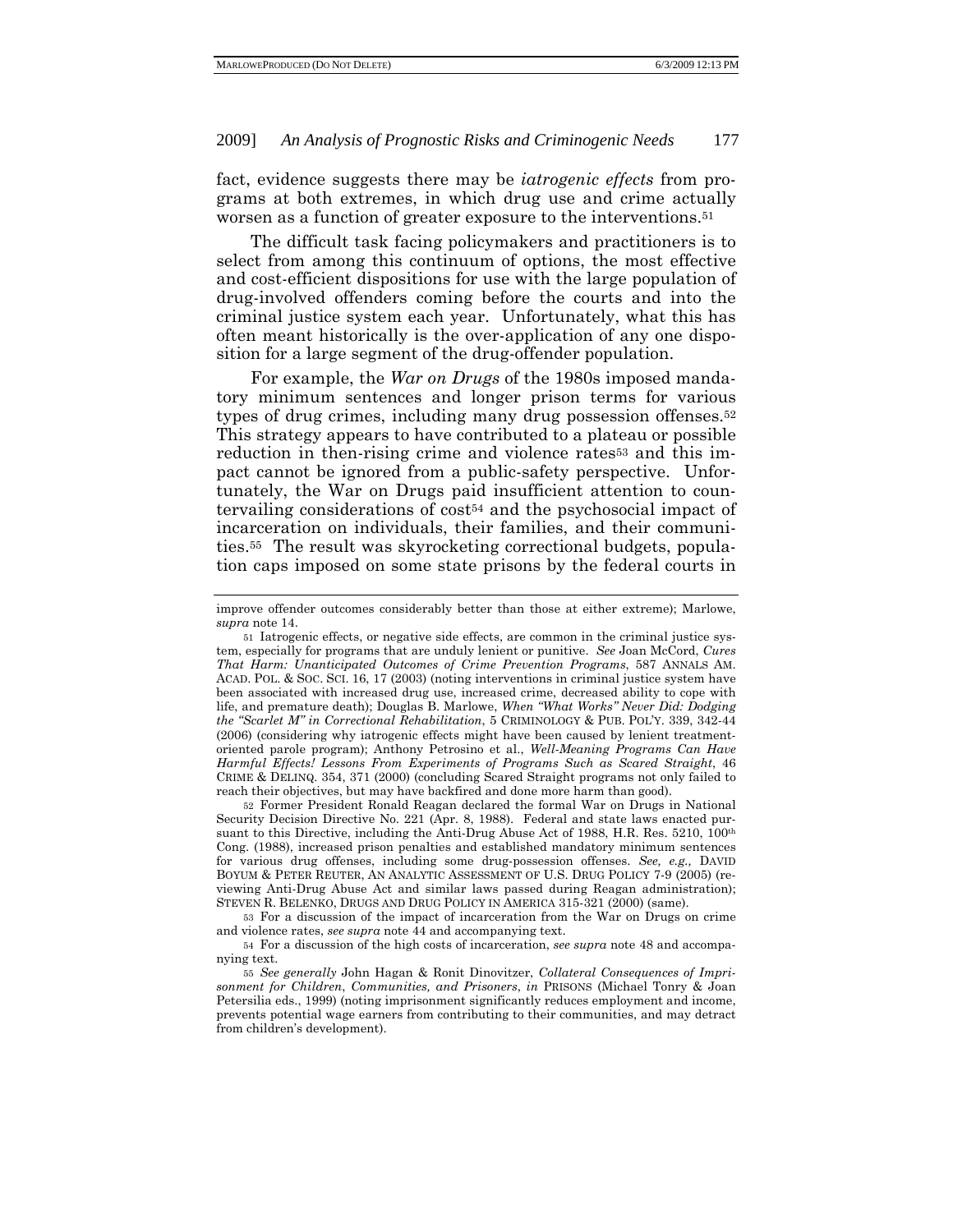response to severe overcrowding, and devastation for overburdened minority and lower income communities.56

On the other side of the continuum, Proposition 36 in California57 emphasized a one-size-fits-all approach intended to be diametrically opposed to the War on Drugs. Pursuant to this initiative, the lion's share of drug-possession offenders were diverted into treatment in lieu of incarceration, and the courts were effectively disabled from responding to noncompliance with appreciably more than an extension of probation and relatively toothless demands for more treatment. The results were predictably lackluster.58 Roughly one quarter of the offenders never arrived for a treatment session,59 50% of those who did arrive for treatment dropped out in less than 3 months,<sup>60</sup> and only one quarter completed treatment.61 Worse still, criminal recidivism actually increased.62

Evidence-based sentencing seeks to avoid this overapplication of any one disposition for all or most drug offenders. Emphasis is placed, instead, on selecting dispositions that can optimally balance the "three jealous and conflicting masters" of cost, public safety, and the psychosocial impacts on offenders. The goal is to choose the disposition in each case that presents

57 For a discussion of Proposition 36 and the probation-without-verdict sentencing model it is based upon, *see supra* notes 19-26 and accompanying text.

<sup>56</sup> *See generally* Eric L. Jensen et al., *Social Consequences of the War on Drugs: The Legacy of Failed Policy*, 15 CRIM. JUST. POL'Y REV. 100 (2004) (discussing multitude of social, economic, health, political and human costs of War on Drugs). In particular, evidence suggests the War on Drugs led to disproportionately higher rates of incarceration among lower income and minority citizens, despite the fact that these individuals do not abuse drugs more than other racial, ethnic or income groups. *See generally* Martin Y. Iguchi et al., *How Criminal System Racial Disparities May Translate into Health Disparities*, 16 J. HEALTH CARE FOR POOR & UNDERSERVED 48 (2005) (considering how disproportionate incarceration of minorities and the poor may have led to serious health complications).

<sup>58</sup> Several commentators predicted Proposition 36 would be a failure because it underestimated the severity of the drug offender population and failed to hold offenders meaningfully accountable for their actions. *See generally* KEVIN JACK RILEY ET AL., DRUG OFFENDERS AND THE CRIMINAL JUSTICE SYSTEM: WILL PROPOSITION 36 TREAT OR CREATE PROBLEMS? (Rand Corp., 2000) (concluding Proposition 36 underestimated criminal backgrounds and substance use severity of drug offender population); Douglas B. Marlowe et al., *Drug Policy By Popular Referendum: This, Too, Shall Pass*, 25 J. SUBSTANCE ABUSE TREATMENT 213 (2003) (concluding Proposition 36 was inconsistent with scientific evidence on effective behavior modification for offenders).

<sup>59</sup> *See* SACPA EVALUATION, *supra* note 9, at 3 & 15-16.

<sup>60</sup> *See id*. at 4*,* 48.

<sup>61</sup> *See id*. at 4, 39-40. Of the offenders who entered treatment, 32% completed. However, taking into account the offenders who never showed up for treatment in the first place, the completion rate was only 24% of all offenders.

<sup>62</sup> *See id*. at 4-5, 57-66 (reporting significantly higher re-arrest rates for drug, property and theft offenses among Proposition 36 clients than comparably matched drug offenders who did not participate in Proposition 36); David Farabee et al., *Recidivism Among an Early Cohort of California's Proposition 36 Offenders*, 3 CRIMINOLOGY & PUB. POL'Y. 563, 574 (2004) (same).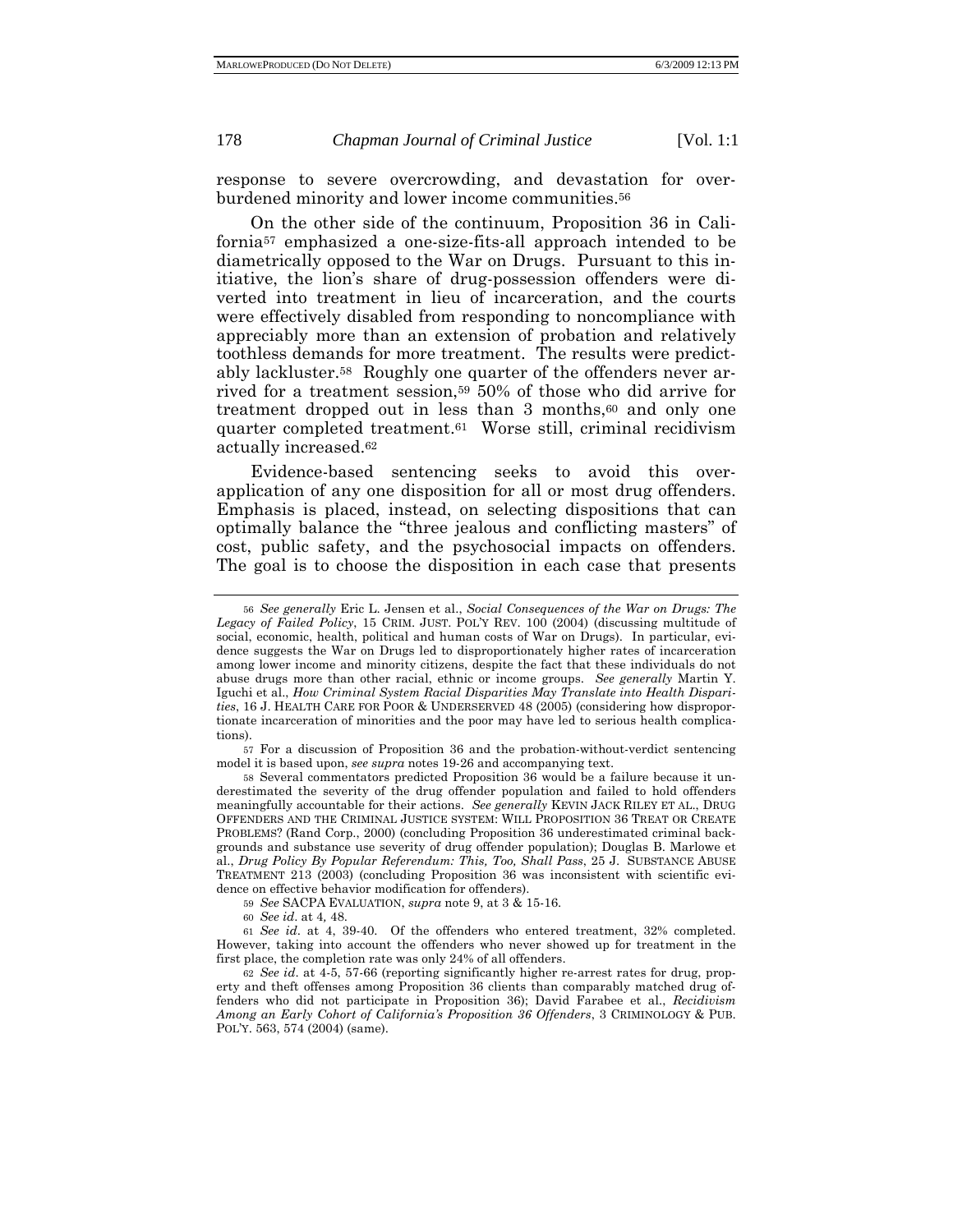the least objectionable risk of recidivism, the greatest likelihood of improving the welfare of the offender, and can do so at the least cost to taxpayers.

It is recognized, of course, that other considerations must and do influence sentencing decisions. For example, judges impose sentences, in part, to vindicate victims' rights, express the community's outrage at egregious conduct, or deter other people from committing similar offenses in the future. Although unquestionably legitimate, these factors are not included in the calculus of evidence-based sentencing because they do not lend themselves readily to empirical validation. There is no practical way, for example, to measure the influence of a sentence on community values, and efforts to gauge general deterrence have been largely unsuccessful.63 When, however, it is decided that value-laden factors such as these should trump empirical considerations of effectiveness, safety and cost, this should be explicitly stated in the sentencing order. A rationale should be articulated for imposing a more severe or less severe sentence than the evidence suggests would be necessary to improve outcomes.

#### III. ASSESSMENT OF RISKS AND NEEDS

Selecting evidence-based dispositions for drug offenders requires attention to three basic factors: (1) risk of dangerousness, (2) prognostic risks and (3) criminogenic needs.64 Armed with knowledge about where an offender stands on these three dimensions, it is possible to predict the type of disposition that is most likely to be effective and cost-efficient for that individual.<sup>65</sup>

<sup>63</sup> *See* TONRY, *supra* note 47, at 136-43 (concluding general deterrent effects of incarceration are unproven).

<sup>64</sup> *See generally* D. A. ANDREWS & JAMES BONTA, THE PSYCHOLOGY OF CRIMINAL CONDUCT (1998) (describing Risk, Needs, Responsivity [RNR] Theory and rationale for targeting interventions to risks and needs of offenders); J. Stephen Wormith et al., *The Rehabilitation and Reintegration of Offenders: The Current Landscape and Some Future Directions for Correctional Psychology*, 34 CRIM. JUST. & BEHAV. 879, 881 (2007) (concluding effects of correctional treatment are greatest when programs adhere to principles of risk, needs and responsivity); Faye S. Taxman & Douglas B. Marlowe, *Risk, Needs, Responsivity: In Action or Inaction?*, 52 CRIME & DELINQ. 3 (2006) (introducing special journal issue on recent research on RNR for offenders).

<sup>65</sup> It is beyond the scope of this article to review specific assessment instruments for measuring these dimensions. Several review articles and monographs address the topic. *See generally* D. A. Andrews et al., *The Recent Past and Near Future of Risk and/or Need Assessment*, 52 CRIME & DELINQ. 7 (2006) (reviewing several "generations" of risk and needs assessment instruments for offenders); DAVID W. SPRINGER ET AL., SUBSTANCE ABUSE TREATMENT FOR CRIMINAL OFFENDERS: AN EVIDENCE-BASED GUIDE FOR PRACTITIONERS 17-40 (2003) (reviewing screening, assessment and diagnostic instruments for substance abusing offenders); JAMES A. INCIARDI, CTR. FOR SUBSTANCE ABUSE TREATMENT, SCREENING AND ASSESSMENT FOR ALCOHOL AND OTHER DRUG ABUSE AMONG ADULTS IN THE CRIMINAL JUSTICE SYSTEM (U.S. Dept. Health & Human Svc., 1994) (same); Glenn D. Walters, *Risk-Appraisal Versus Self-Report in the Prediction of Criminal Justice Outcomes: A Meta-Analysis*, 33 CRIM. JUST. & BEHAV. 279 (2006) (examining pre-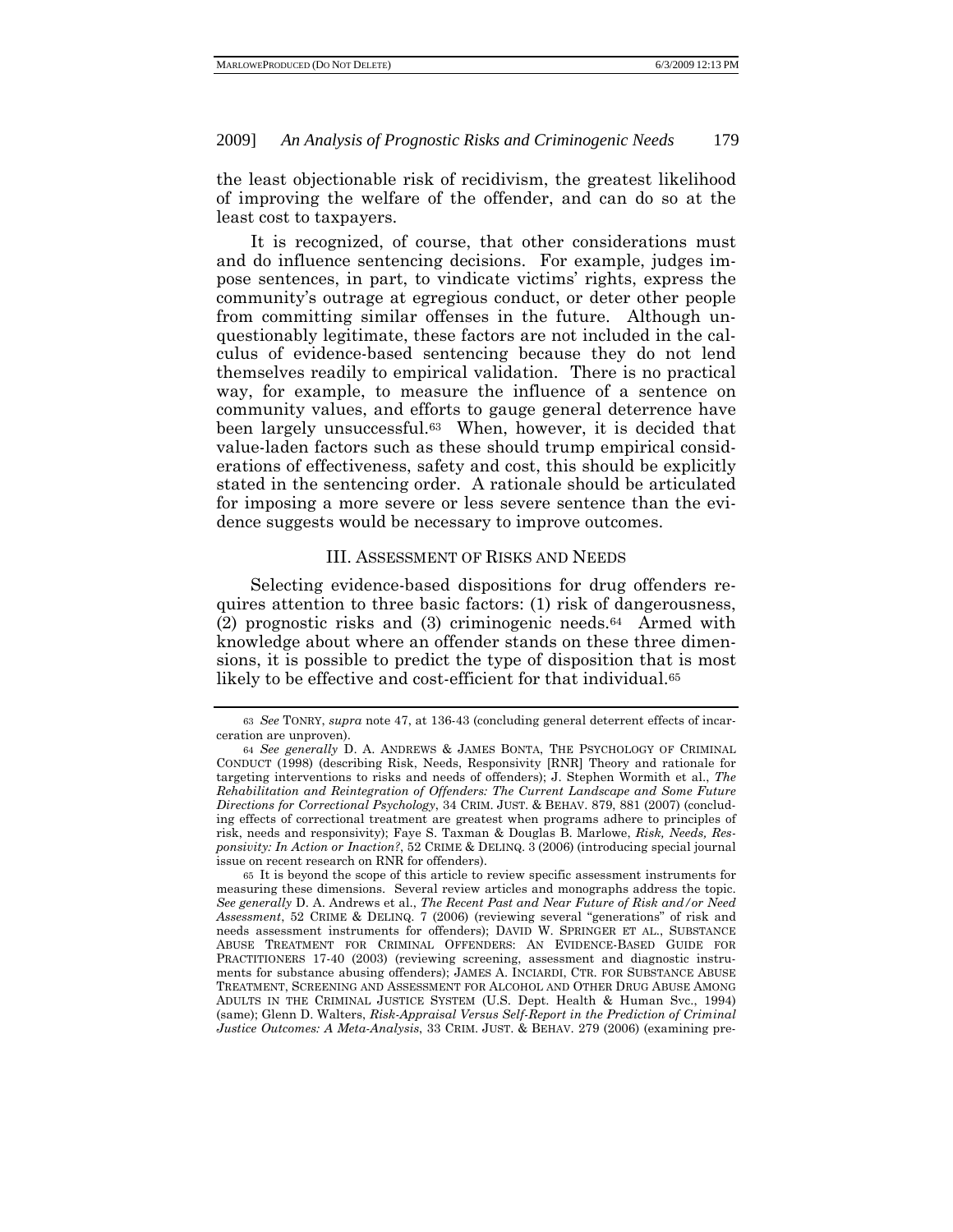#### A. Risk of Dangerousness

Arguably, the first obligation of the criminal justice system is to protect citizens from violent or predatory offenders. It would not be acceptable, for example, to reduce correctional costs at the expense of exposing the public to harm. Restrictive dispositions such as incarceration or intermediate punishment may be required for some portion of a violent offender's sentence.66 However, because most offenders, including violent offenders, are eventually released back into the community,67 it is essential to tailor the "back end" of the sentence so as to include step-down provisions for continuing supervision and treatment upon release. For example, a period of incarceration might be followed by transfer to a correctional halfway house and subsequently to parole supervision.68 As a general rule, it is often a mistake to sentence serious offenders to the maximum period of incarceration, because once they have "max'ed out" on their sentence there may be no continuing authority to monitor and control their conduct after they have returned to the community.69

## B. Prognostic Risks

Prognostic risks, sometimes called criminogenic risks, refer to characteristics of offenders that predict poorer outcomes in standard rehabilitation programs.70 Importantly, in this context the term "risk" does *not* refer to a risk for violence or dangerous-

dictive validity of several risk assessment instruments for offenders); Roger H. Peters et al., *Effectiveness of Screening Instruments in Detecting Substance Use Disorders Among Prisoners*, 18 J. SUBSTANCE ABUSE TREATMENT 349 (2000) (reviewing screening instruments for detecting substance abuse and dependence among inmates); Craig S. Schwalbe, *A Meta-Analysis of Juvenile Justice Risk Assessment Instruments: Predictive Validity by Gender*, 35 CRIM. JUST. & BEHAV. 1367 (2008) (reviewing predictive validity of risk assessment instruments for juvenile offenders).

<sup>66</sup> *See, e.g.,* WARREN, *supra* note 49, at 26 (stating imprisonment should be reserved for violent, serious and dangerous offenders).

<sup>67</sup> *See* JOAN PETERSILIA, WHEN PRISONERS COME HOME: PAROLE AND PRISONER REENTRY 3 (Oxford Press 2003) (noting 93% of prison inmates are eventually released and 44% are expected to be released within a given year).

<sup>68</sup> *See, e.g.*, Barry S. Brown et al., *Effectiveness of a Stand-Alone Aftercare Program for Drug-Involved Offenders*, 21 J. SUBSTANCE ABUSE TREATMENT 185, 189-90 (2001) (finding drug abusing parolees mandated to aftercare treatment had better outcomes than standard parole); Thomas E. Hanlon et al., *The Relative Effects of three Approaches to the Parole Supervision of Narcotic and Cocaine Addicts,* 79 PRISON J. 163, 171-73 (1999) (same); Martin et al., *supra* note 46 (same).

<sup>69</sup> *See* AMY L. SOLOMON ET AL., DOES PAROLE WORK? ANALYZING THE IMPACT OF POSTPRISON SUPERVISION ON REARREST OUTCOMES 8-10 (Urban Inst., 2005) (finding discretionary parolees have better outcomes than inmates released unconditionally); *see also*  Claire McCaskill, *Next Steps in Breaking the Cycle of Reoffending: A Call for Reentry Courts*, 20 FED. SENT'G REP. 308 (2008) (advocating for judicial authority over serious offenders after release from incarceration).

<sup>70</sup> *See, e.g.*, WARREN, *supra* note 49, at 21-23 (noting criminogenic risks indicate whether offenders are amenable to particular dispositions).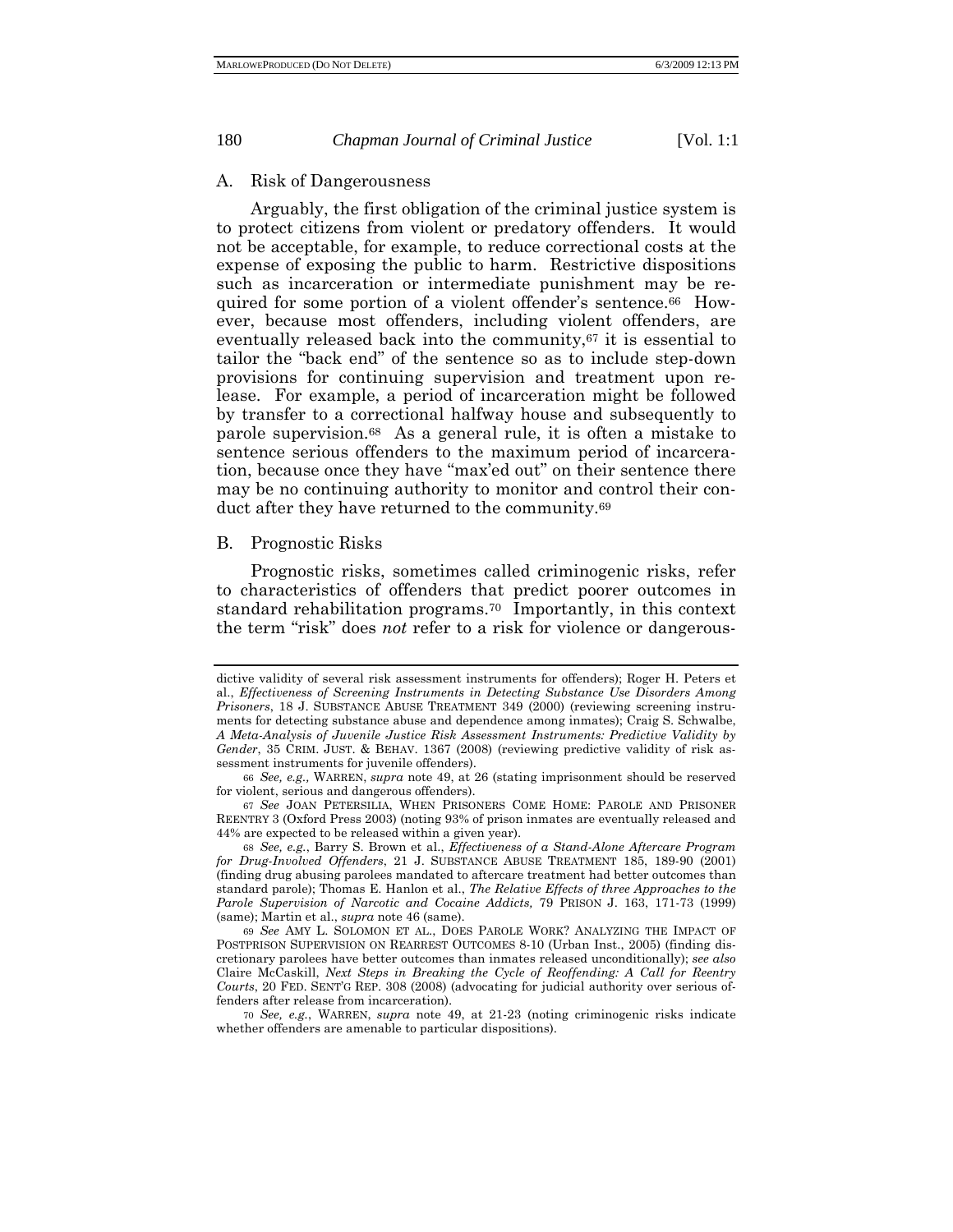ness, but rather to a risk of failing to respond to standard interventions, and thus for continuing to engage in the same level of drug abuse and crime as in the past. This distinction is crucial because some corrections departments or probation agencies may screen high-risk offenders out of more intensive programs because they perceive them as being a threat to others or somehow less worthy of the services. On the contrary, research reveals the higher the prognostic risk, the more intensive the services should be.71

Among drug offenders, the most reliable and robust prognostic risk factors include a younger age, male gender, early onset of substance abuse or delinquency, prior felony convictions, previously unsuccessful attempts at treatment or rehabilitation, a co-existing diagnosis of antisocial personality disorder (APD), and a preponderance of antisocial peers or affiliations.72 Typically, individuals with these high-risk factors must be closely supervised and held accountable for their actions in order to succeed in treatment and desist from substance abuse and crime.

## C. Criminogenic Needs

Criminogenic needs refer to clinical disorders or functional impairments that, if ameliorated, substantially reduce the likelihood of continued engagement in crime.73 Although offenders typically present with a myriad of needs,74 not all of them are criminogenic. Some needs, such as low self-esteem, may be the result of living a non-productive lifestyle rather than the cause of it.75

Perhaps the most criminogenic of the needs factors is sub-

<sup>71</sup> *See generally* Christopher T. Lowenkamp et al., *The Risk Principle in Action: What Have We Learned From 13,676 Offenders and 97 Correctional Programs?*, 52 CRIME & DELINQ. 77 (2006) (finding better outcomes in correctional programs when services were targeted to high-risk offenders).

<sup>72</sup> *See generally* Paul Gendreau et al., *A Meta-Analysis of the Predictors of Adult Offender Recidivism: What Works!*, 34 CRIMINOLOGY 575 (1996); Douglas B. Marlowe et al., *Amenability to Treatment of Drug Offenders*, 67 FED. PROBATION 40 (2003); Timothy W. Kinlock et al., *Prediction of the Criminal Activity of Incarcerated Drug-Abusing Offenders*, Fall J. DRUG I\ISSUES 897 (2003); Matthew L. Hiller et al., *Risk Factors That Predict Dropout From Corrections-Based Treatment for Drug Abuse*, 79 PRISON J. 411 (1999); Roger K. Peters et al., *Predictors of Retention and Arrest in Drug Court*, 2 NAT'L DRUG CT. INST. REV. 33 (1999); Devon D. Brewer et al., *A Meta-Analysis of Predictors of Continued Drug Use During and After Treatment for Opiate Addiction*, 93 ADDICTION 73 (1998).

<sup>73</sup> *See, e.g.*, WARREN, *supra* note 49, at 23-24 (noting criminogenic needs indicate what symptoms should be targeted for intervention).

<sup>74</sup> *See generally* Steven Belenko, *Assessing Released Inmates for Substance-Abuse-Related Service Needs*, 52 CRIME & DELINQ. 94 (2006) (reviewing clinical disorders and functional impairments commonly found among drug offenders).

<sup>75</sup> *See., e.g.,* WARREN, *supra* note 49*,* at 24 (noting prominent examples of noncriminogenic needs include low self-esteem, lack of physical conditioning, and anxiety).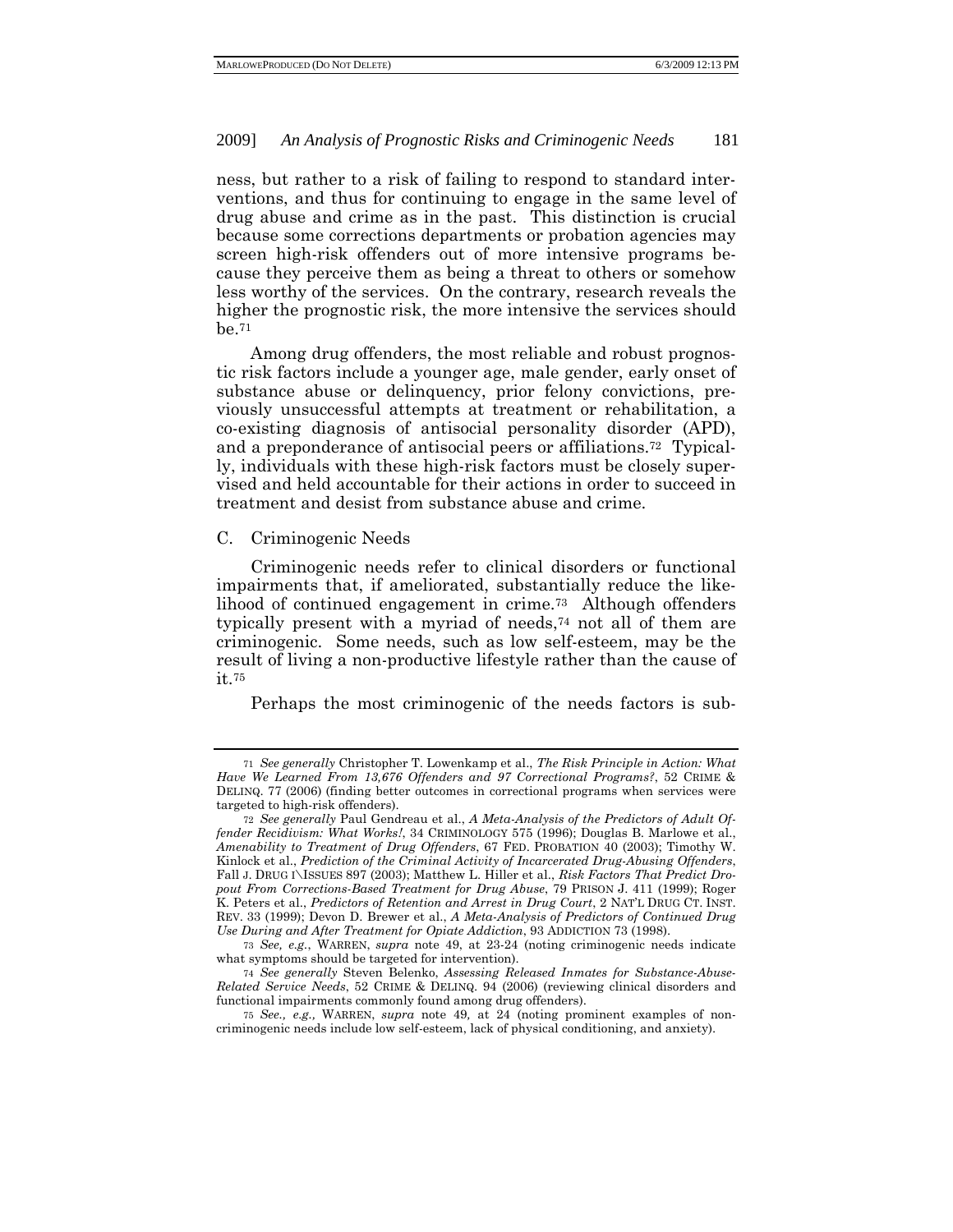stance dependence or addiction. This refers to a compulsive urge to use drugs or alcohol that reflects neurological or neurochemical damage to the brain from repeated exposure to these toxic substances.76 The prototypical symptoms of addiction are: (1) intense cravings to use the substance, (2) uncomfortable or painful withdrawal symptoms when levels of the substance decline in the bloodstream and (3) uncontrolled binges triggered by any ingestion of the substance.77

If all three of these symptoms are absent, then the correct assessment is substance abuse or misuse.78 Alcohol or drug use is under voluntary control in such cases and the level of clinical need is substantially lower. As will be discussed, such individuals require very different treatment and supervision strategies than are necessary for offenders suffering from the brain damage of addiction.

Serious psychiatric disorders commonly co-occur with substance abuse or dependence79 and can interfere with an offender's ability to attend treatment or abide by supervisory conditions. Among drug offenders, the most prevalent co-occurring psychiatric disorders include major depression, bipolar disorder, psychotic disorders, organic brain syndromes, and post-traumatic stress disorder (PTSD).80 Individuals with these conditions will often require medication management, structured living assistance or other specialized services to function adequately and desist from criminal activity.

Finally, many offenders do not have stable living arrangements, are functionally illiterate, or lack basic job skills or daily

<sup>76</sup> *See generally* George F. Koob, *The Neurobiology of Addiction: A Hedonic Calvinist View*, *in* RETHINKING SUBSTANCE ABUSE: WHAT THE SCIENCE SHOWS, AND WHAT WE SHOULD DO ABOUT IT (William R. Miller & Kathleen M. Carroll eds., Guilford Press 2006) (describing neuroanatomical and neurobiological brain damage causing addictive behavior).

<sup>77</sup> *See id*. at 25 (describing addiction as chronic relapsing disease characterized by compulsion to use drugs or alcohol, loss of control in limiting intake, and emergence of negative emotional states when access is prevented). For the official diagnostic criteria for substance dependence, *see* AM. PSYCHIATRIC ASS'N, DIAGNOSTIC AND STATISTICAL MANUAL OF MENTAL DISORDERS 197-98 (2000) [hereafter DSM-IV].

<sup>78</sup> *See* DSM-IV, *supra* note 77, at 191-99 (2000) (providing official diagnostic criteria for substance abuse). Substance abuse involves the repetitive use of drugs or alcohol under dangerous or inappropriate circumstances, leading to clinically significant impairment or distress. *Id*. at 198-99. If the usage is not repetitive or has not (yet) led to significant impairment or distress, then it is misuse, which is not a formal diagnosis.

<sup>79</sup> *See, e.g.,* Stephen Ross, *The Mentally Ill Substance Abuser*, *in* AM. PSYCHIATRIC PUBL'G, TEXTBOOK OF SUBSTANCE ABUSE TREATMENT 537, 539 (Marc Galanter & Herbert D. Kleber eds., American Psychiatric Publishing, Inc. 2008) (noting 29% of patients with mental illness have substance use disorder and 50% to 60% of individuals in substance abuse treatment have mental illness).

<sup>80</sup> *See id.* at 540-41 (reviewing epidemiological data on prevalent psychiatric disorders among substance abusers).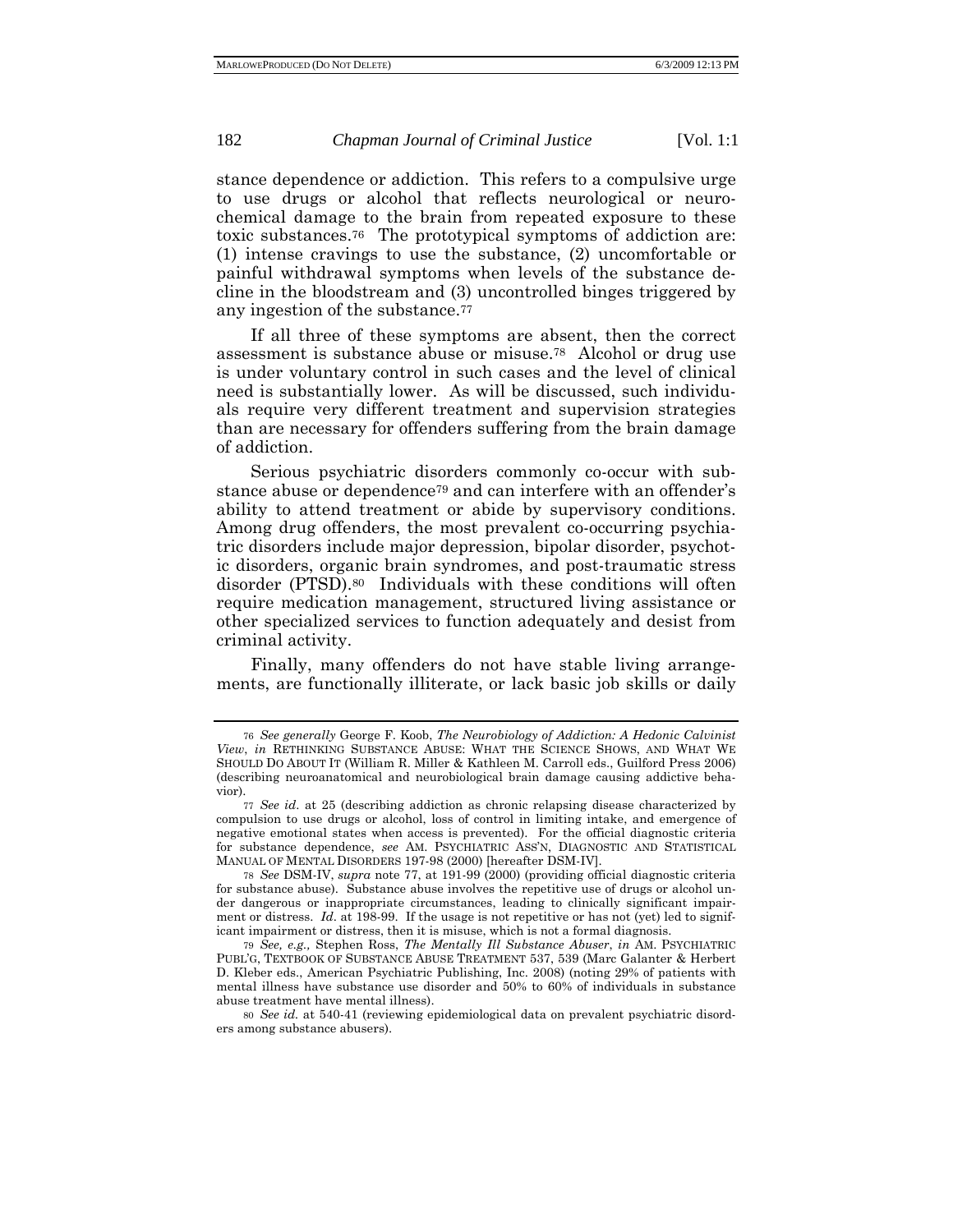living skills.81 For example, they may not know how to dress properly for work, take care of a home, use public transportation, or arrive at appointments on time. Failing to address these serious deficiencies in adaptive functioning leaves the individual vulnerable to continued failures and continued involvement in antisocial activities.82 On the other hand, effectively addressing these deficiencies is associated with improved functioning and the avoidance of crime.83

## IV. MATCHING DISPOSITIONS BY RISKS AND NEEDS

Risk of dangerousness is primarily relevant to the "in or out decision" in terms of whether an offender can be safely managed in the community. As was noted earlier, even if a decision is reached to incarcerate an offender for some period of time, it remains important to tailor the back end of the sentence so as to allow for continued supervision and treatment after release. Therefore, the following considerations should apply with equal force to the post-release conditions.

Prognostic risks and criminogenic needs indicate what treatment and supervisory conditions should be included in the sentencing order. Conceptually, these two factors may be crossed in a 2-by-2 matrix, yielding four quadrants that have direct implications for selecting optimal correctional dispositions and behavioral care plans for drug offenders (see Figure 2).

The essential point to bear in mind is that interventions which are well suited to offenders in one quadrant may be a waste of resources or even contraindicated for those in another quadrant. Therefore, routinely imposing a particular disposition on a large proportion of drug offenders may serve one group of those offenders well, but is likely to be off the mark or damaging for three other subtypes of offenders. This could explain why one-size-fits-all sentencing policies, such as the War on Drugs and Proposition 36, have generally been so ineffective.84

<sup>81</sup> *See, e.g.,* Belenko, *supra* note 74, at 96-99 (reviewing common functional impairments among drug offenders).

<sup>82</sup> *Id.* at 96-98 (noting social and behavioral factors predict recidivism and persistent criminal behavior).

<sup>83</sup> *Id.* at 100-102 (concluding successful initiatives reduce crime by addressing functional deficiencies).

<sup>84</sup> For a discussion of the limited effects of the War on Drugs and Proposition 36, *see supra* notes 52-62 and accompanying text.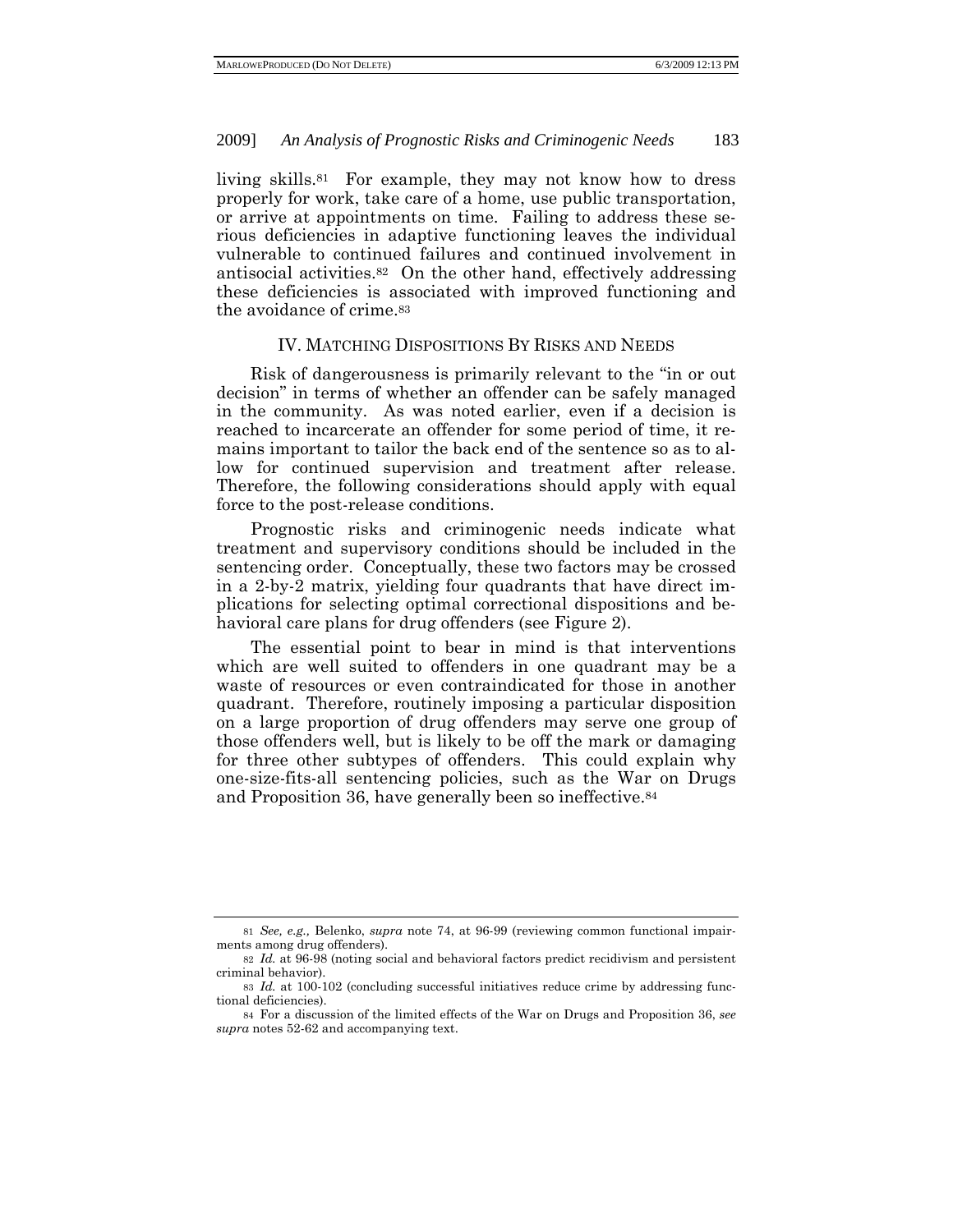**FIGURE 2: Risks-and-Needs Quadrants and Associated Practice Recommendations for Drug Offenders**

|                              | High                                                                                                                                                                   | Low                                                                                                                                 |
|------------------------------|------------------------------------------------------------------------------------------------------------------------------------------------------------------------|-------------------------------------------------------------------------------------------------------------------------------------|
| High                         | • Status calendar<br>Intensive treatment<br>Compliance is proximal<br>Restrictive consequences<br>$\bullet$<br>• Positive reinforcement<br>• Agonist medication        | • Noncompliance calendar<br>Intensive treatment<br>٠<br>• Treatment is proximal<br>• Positive reinforcement<br>• Agonist medication |
| Criminogenic<br><b>Needs</b> |                                                                                                                                                                        |                                                                                                                                     |
| Low                          | Status calendar<br>Pro-social rehabilitation<br>Abstinence & compliance are<br>$\bullet$<br>proximal<br>Restrictive consequences<br>$\bullet$<br>Antagonist medication | Noncompliance calendar<br><b>Prevention services</b><br>• Abstinence is proximal                                                    |
|                              |                                                                                                                                                                        |                                                                                                                                     |

**Prognostic Risks**

#### A. High Risk / High Need (HR/HN) Offenders

An offender in the upper left quadrant is high on both prognostic risks and criminogenic needs. This individual suffers from drug or alcohol dependence, severe mental illness and/or deficiencies in adaptive functioning. In addition, he or she has a poor prognosis for success in standard treatment or rehabilitation, because of such negative risk factors as an early onset of delinquency or substance abuse, antisocial personality traits, previous failures in rehabilitation, or a preponderance of antisocial peers.

An example of someone fitting this profile might be a 13 year-old boy who begins to hang out with the wrong crowd and starts using cigarettes, beer and marijuana. By the age of 15, he moves on to harder drugs and is stealing pharmaceuticals from his mother's medicine cabinet. By the time he is 16, he is chronically truant from school, committing petty thefts in the neighborhood, and selling drugs to other children at school. Now, he has been arrested on a new drug charge at the age of 23 years and he is compulsively addicted to cocaine. It would be naïve to expect that providing drug treatment alone, or punishment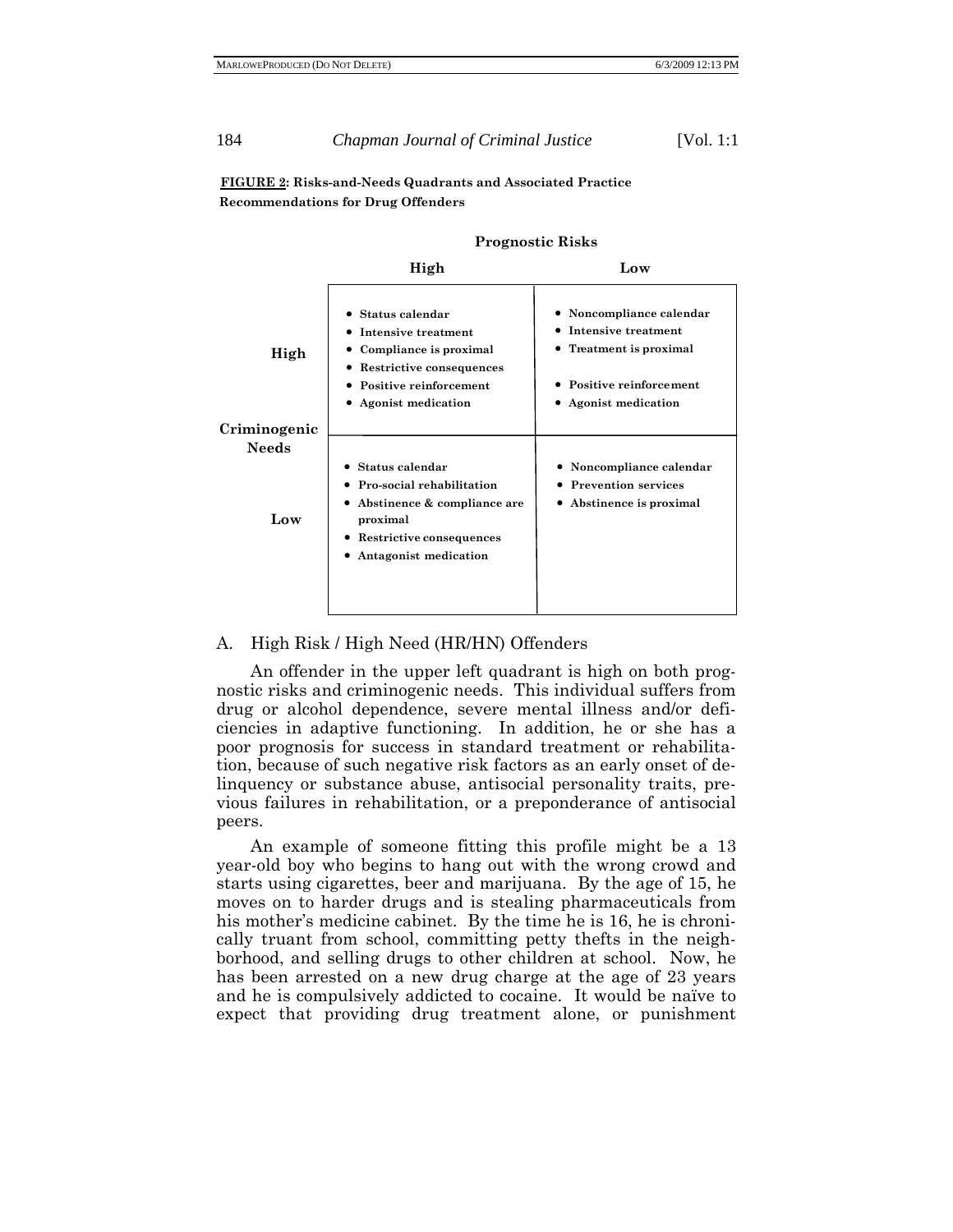alone, would be remotely sufficient to help this individual. There is no effective way to punish away his addiction or to treat away his chronically antisocial lifestyle. He will require a combination of intensive supervision, substantial consequences for misbehavior, and intensive treatment to address his compulsive addiction. Any one of these interventions alone will fail.

1. Status Calendar

Research indicates that HR/HN drug offenders should be supervised on a status calendar.85 This means they should be required to appear regularly before a criminal justice professional (typically a judge or probation officer) who has the power and authority to administer meaningful consequences for their performance in treatment and on community supervision.<sup>86</sup> Because of their high level of dysfunction and incorrigibility, they should be kept on a short tether with little wriggle room for committing new infractions or failing to meet their obligations.<sup>87</sup> Figuratively speaking, if they are given enough rope, they will surely hang themselves.

# 2. Intensive Treatment

HR/HN individuals also require intensive substance abuse treatment and relevant adjunctive services.88 As was noted earlier, addiction reflects a form of brain damage<sup>89</sup> and can not, therefore, be expected to respond to the mere threat of punishment. Addicts are notorious for continuing to abuse drugs or alcohol despite experiencing severe and persistent negative conse-

<sup>85</sup> *See generally* Douglas B. Marlowe et al., *Adapting Judicial Supervision to the Risk Level of Drug Offenders: Discharge and Six-Month Outcomes From a Prospective Matching Study*, 88 DRUG & ALCOHOL DEPENDENCE 4 (2007) (finding high-risk drug offenders performed better in drug court when required to attend frequent, bi-weekly status hearings) [hereafter *Adapting Supervision*]; Douglas B. Marlowe et al., *Matching Judicial Supervision to Clients' Risk Status in Drug Court*, 52 CRIME & DELINQ. 52 (2006) (same) [hereafter *Matching Supervision*]; David S. Festinger et al., *Status Hearings in Drug Court: When More is Less and Less is More*, 151 DRUG & ALCOHOL DEPENDENCE 151 (2002) (same).

<sup>86</sup> *See generally* Douglas B. Marlowe, *Judicial Supervision of Drug-Abusing Offenders*, SARC Suppl. 3 J. PSYCHOACTIVE DRUGS 323 (2006) (reviewing research on effects of court monitoring for high-risk offenders).

<sup>87</sup> *See generally* Melissa Bull, *A Comparative Review of Best Practice Guidelines for the Diversion of Drug Related Offenders*, 16 INT'L J. DRUG POL'Y, 223, 226 tbl.1 (2005) (finding judicial review and compliance monitoring to be required elements of several best-practice guidelines for drug offenders).

<sup>88</sup> *See, e.g.,* Meredith H. Thanner & Faye S. Taxman, *Responsivity: The Value of Providing Intensive Services to High-Risk Offenders*, 24 J. SUBSTANCE ABUSE TREATMENT 137, 142-4 (2003) (finding high-risk offenders had greater improvements in drug use, employment and re-arrests than lower-risk offenders when assigned to intensive drug treatment case management); Faye S. Taxman & Meredith Thanner, *Risk, Needs, Responsivity (RNR): It All Depends*, 52 CRIME & DELINQ. 28, 36-42 (2006) (same).

<sup>89</sup> *See supra* notes 76-77 and accompanying text.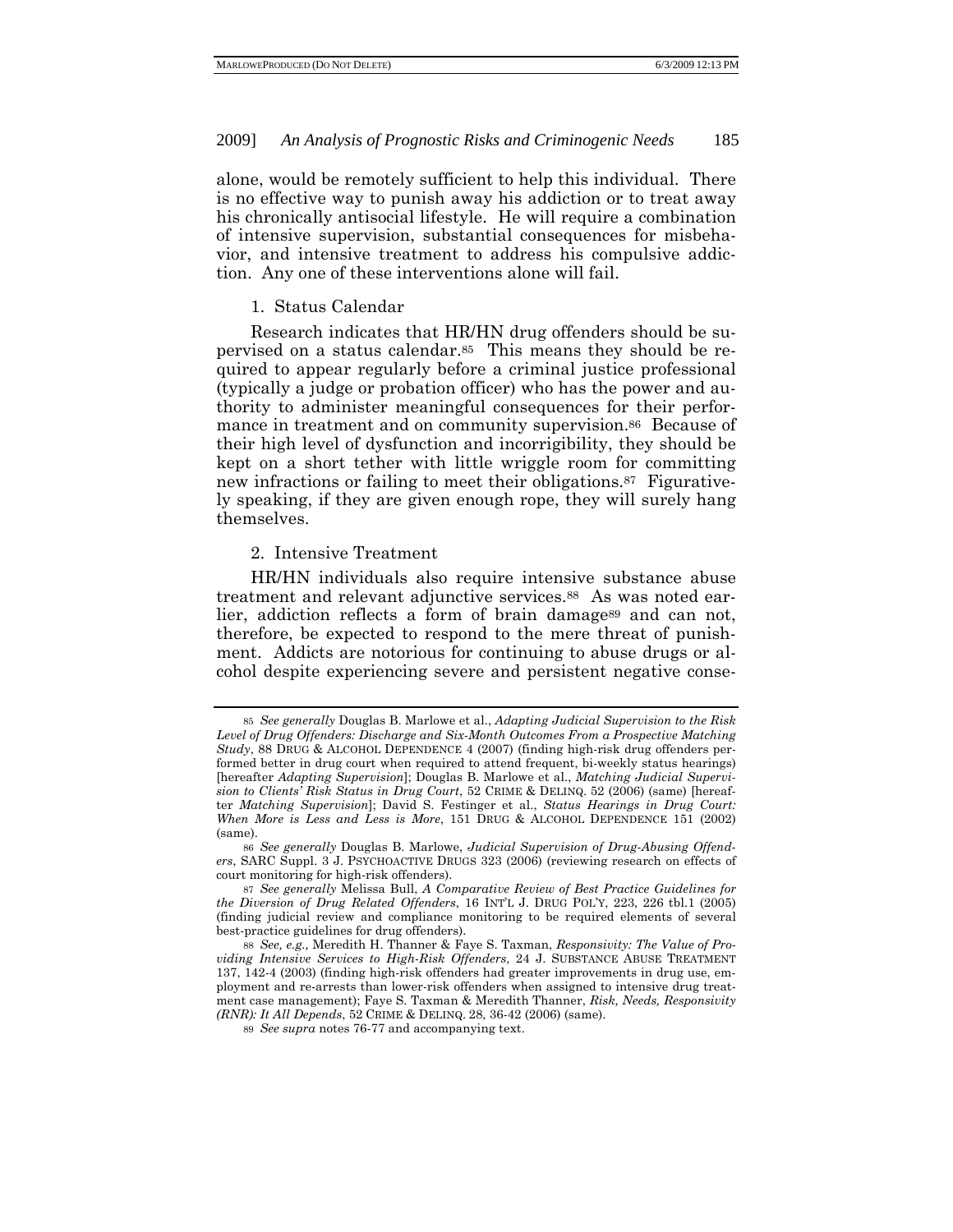quences. If they were going to respond to punishment alone, they would have done so by now. Formal treatment is required to ameliorate their cravings and withdrawal symptoms, provide them with concrete skills to resist drugs and alcohol, and teach them effective coping strategies to deal with life's stressors and challenges.90

# 3. Compliance is Proximal

There is a body of scientific principles or "laws" governing effective behavioral change.91 One of these principles, called *shaping*, requires a distinction to be drawn between proximal (or short term) goals and distal (or long term) goals.<sup>92</sup> Proximal goals are behaviors that clients are already capable of engaging in, and that are necessary for long-term improvement to occur. Examples might include attendance at counseling sessions or delivery of urine specimens. Distal goals are the behaviors that are ultimately desired, but may take some time to accomplish. Examples might include drug abstinence, gainful employment or improved parenting.

Although it is appropriate to administer a sanction for every infraction, the magnitude or severity of the sanction should be higher for proximal behaviors and lower for distal behaviors.<sup>93</sup> If an offender receives low-level sanctions for failing to fulfill easy obligations, this can lead to what is called *habituation*, in which the offender becomes accustomed to being punished.94 Not only will this fail to improve behavior, it can make behavior worse be-

<sup>90</sup> *See generally* A. Thomas McLellan, *Evolution in Addiction Treatment Concepts and Methods, in* AM. PSYCHIATRIC PUBL'G, TEXTBOOK OF SUBSTANCE ABUSE TREATMENT 93 (Marc Galanter & Herbert D. Kleber eds., American Psychiatric Publishing 2008) (describing goals and methods of effective substance abuse treatment); Michael Gossop, *Developments in the Treatment of Drug Problems*, *in* DRUG TREATMENT: WHAT WORKS? 58 (Philip Bean & Teresa Nemitz eds., Routledge 2004) (same).

<sup>91</sup> *See generally* GARRY MARTIN & JOSEPH PEAR, BEHAVIOR MODIFICATION: WHAT IT IS AND HOW TO DO IT ( Prentice-Hall 1999) (reviewing basic principles of behavior modification); KEITH MILLER, PRINCIPLES OF EVERYDAY BEHAVIOR ANALYSIS (Brooks/Cole Publishing Company 1997) (same).

<sup>92</sup> *See* MARTIN & PEAR, *supra* note 91, at 65-67 (describing principles of shaping); MILLER, *supra* note 91, at 177-82 (same).

<sup>93</sup> *See* Douglas B. Marlowe & Conrad J. Wong, *Contingency Management in Adult Criminal Drug Courts*, *in* CONTINGENCY MANAGEMENT IN SUBSTANCE ABUSE TREATMENT 334, 344 (Stephen T. Higgins et al. eds., Guilford Press 2008) (describing how to respond to proximal vs. distal behaviors when modifying behavior of drug offenders); Douglas B. Marlowe, *Strategies for Administering Rewards and Sanctions*, *in* DRUG COURTS: A NEW APPROACH TO TREATMENT AND REHABILITATION 317, 325-326 (James E. Lessenger & Glade F. Roper eds., Springer 2007) (same) [hereinafter *Strategies*]; Douglas B. Marlowe, *Application of Sanctions*, *in* QUALITY IMPROVEMENT FOR DRUG COURTS: EVIDENCE-BASED PRACTICES 107, 112 (Nat'l Drug Ct. Inst., 2008) (same) [hereafter *Sanctions*].

<sup>94</sup> *See* Douglas B. Marlowe & Kimberly C. Kirby, *Effective Use of Sanctions in Drug Courts: Lessons From Behavioral Research*, 2 NAT'L DRUG CT. INST. REV. 2, 7-8 (1999) (describing habituation in treatment of drug offenders).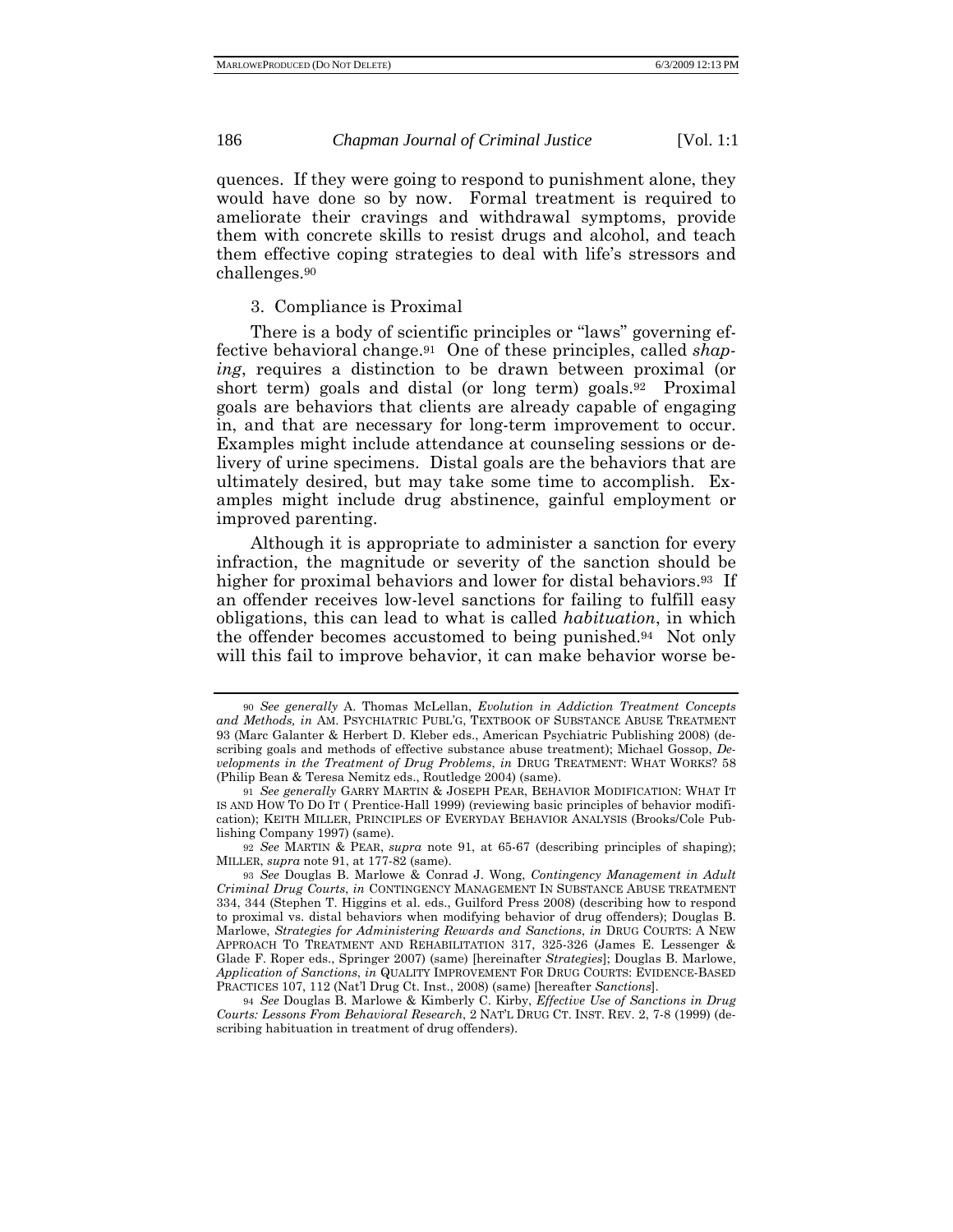cause it can raise the offender's tolerance to withstand punishment. This could account for the "been there, done that" attitude that many offenders exhibit in response to threats of punishment.95 Over time, they have become inured to inconsequential threats of punishment. This can lead them to push the limits to the point of no return—for example, to the point of incarceration, overdose, or drug-related death.

On the other hand, if an offender receives high-magnitude sanctions for failing to meet difficult demands that are beyond his or her capabilities, this can lead to a host of negative reactions, including depression, hostility, and a disruption of the therapeutic relationship.96 It can also lead to what is called a *ceiling effect,* in which further escalation of punishment is impracticable.97 Once an offender has been incarcerated, for example, the authorities have used up their armamentarium of sanctions; and, what's worse, the offender *knows* they have exhausted their options. At this point, future efforts to improve that individual's behavior will be extremely challenging.

It is essential to recognize that for individuals who are dependent on drugs or alcohol, abstinence should be considered a *distal* goal.98 Substance use is compulsive for these individuals and they should be expected to require time and effort to achieve abstinence. Imposing high-magnitude sanctions for drug use early in treatment would be likely to lead to a ceiling effect and early failure from the program. This could have the paradoxical result of making the most seriously addicted individuals ill-fated for success in corrections-based treatment.

For addicted offenders, high-magnitude sanctions should, instead, be reserved for failing to comply with basic supervision requirements, such as failing to show up for counseling sessions, failing to appear at status hearings, or submitting tampered urine specimens.99 Thus, for example, a HR/HN offender might

<sup>95</sup> *See, e.g.,* Joan Petersilia & Elizabeth P. Deschenes, *What Punishes? Inmates Rank the Severity of Prison vs. Intermediate Sanctions*, 58 FED. PROBATION 3, 3-6 (1994) (noting serious sanctions, including prison, are no longer viewed as stigmatizing or daunting for some offenders who are experienced with the criminal justice system).

<sup>96</sup> *See* Marlowe & Kirby, *supra* note 94, at 15-16 (describing negative side effects of excessive punishment for difficult behaviors); *see generally* Crighton Newsom et al., *The Side Effects of Punishment*, *in* THE EFFECTS OF PUNISHMENT ON HUMAN BEHAVIOR (Saul Axelrod & Jack Apsche eds., Academic Press 1983) (reviewing side effects of punishment).

<sup>97</sup> *See* Marlowe & Kirby, *supra* note 94*,* at 9 (describing ceiling effects in treatment of drug offenders).

<sup>98</sup> *See* Marlowe, *Strategies*, *supra* note 93, at 329-30 (concluding abstinence is distal goal for addicts and proximal goal for substance abusers); Marlowe, *Sanctions*, *supra* note 93, at 112 (same).

<sup>99</sup> Infractions that threaten public safety, such as new crimes or impaired driving, are necessarily conceptualized as proximal because they cannot be permitted to recur. Offenders who fail to refrain from these behaviors might be considered poor candidates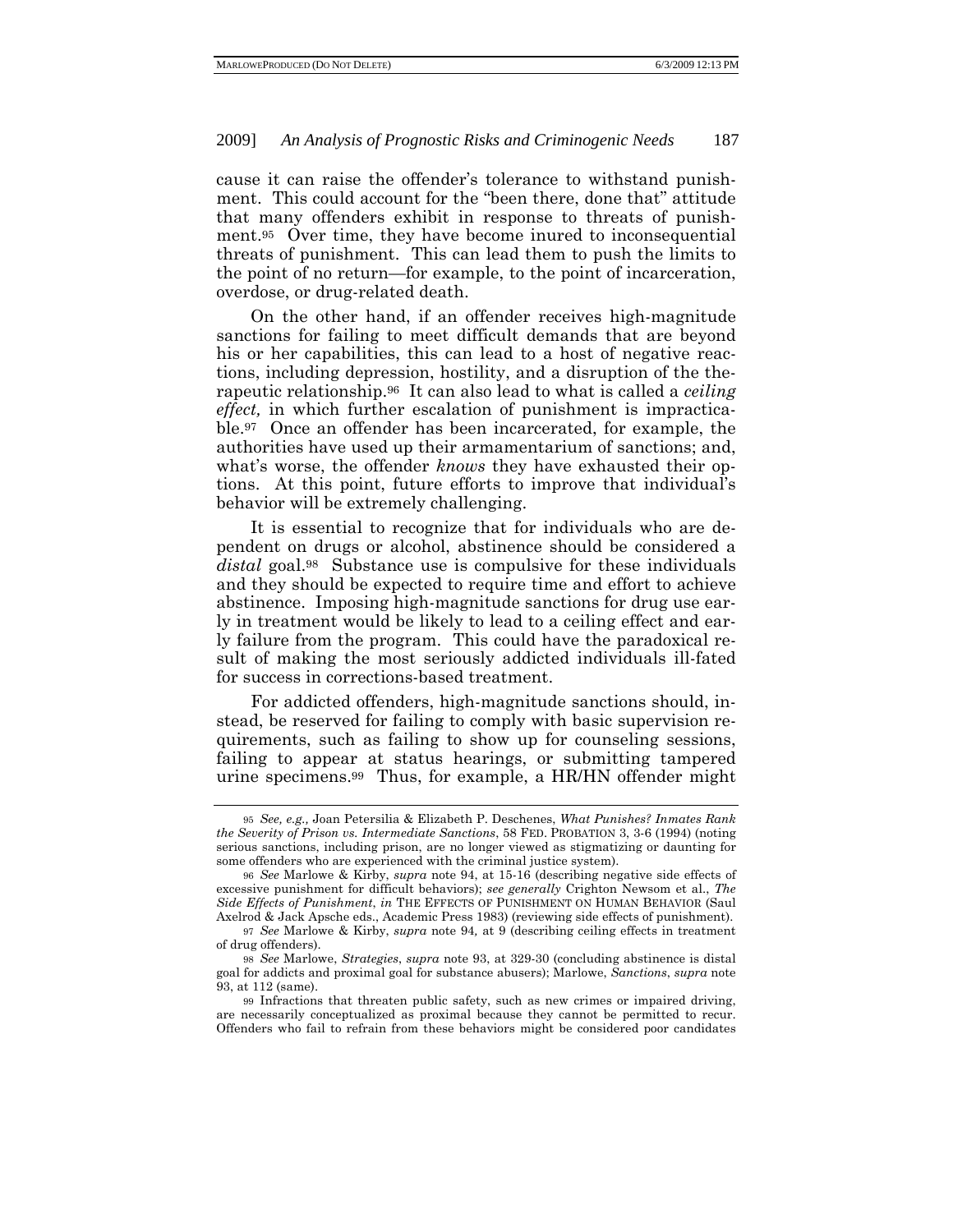receive a verbal reprimand or more treatment for providing drugpositive urine samples, but might receive community service or jail detention for skipping out on treatment or absconding from supervision.100 Providing different magnitudes of consequences for proximal vs. distal behaviors makes it possible to steer between habituation and ceiling effects and achieve greater success.

# 4. Restrictive Consequences

If HR/HN offenders fail to comply with basic conditions of supervision, it may become necessary to impose restrictive consequences on them, such as home detention, day-reporting to a community correctional center, or jail detention. Importantly, however, the restrictive consequences are not necessarily intended to improve the offender's behavior, but rather to protect the public. Many HR/HN offenders have long ago habituated to or reached a ceiling effect on punishment, and can be expected to persist at engaging in substance abuse despite severe negative repercussions.101 For them, long-term improvement requires more than sanctions. It requires the use of positive reinforcement to cultivate pro-social behaviors that can compete naturally against substance abuse and crime.

## 5. Positive Reinforcement

A major limitation of punishment is that the effects tend to be fleeting, especially for HR/HN offenders. Once punishment is lifted, bad habits often return abruptly unless new behaviors have emerged to take their place.<sup>102</sup> Thus, a HR/HN individual who is released from supervision should be expected to resume substance abuse precipitously unless he or she has found a new job, developed hobbies, cultivated healthy social relationships, or

for community-based treatment and might best be treated in a correctional halfway house, residential facility, or prison or jail setting. *See, e.g.,* Marlowe, *Strategies*, *supra*  note 93, at 326.

<sup>100</sup> Of course, this should not continue indefinitely. After several weeks or months of treatment, when it has become easier for the offender to achieve abstinence, then it would be appropriate to administer more severe consequences for continued drug or alcohol use. *See, e.g., id.* at 326 (noting distal goals eventually become proximal goals as offenders progress through treatment).

<sup>101</sup> *See, e.g.,* Marlowe, *Strategies*, *supra* note 93, at 328-29 (noting high-risk offenders tend to be less responsive to sanctions and more responsive to rewards); C. Mark Patterson & Joseph P. Newman, *Reflectivity and Learning from Aversive Events: Toward a Psychological Mechanism for the Syndromes of Disinhibition*, 100 PSYCHOL. REV. 716 (1993) (noting criminal offenders and drug abusers tend not to learn effectively from punishing events).

<sup>102</sup> *See, e.g.,* Ron Van Houten, *Punishment: From the Animal Laboratory to the Applied Setting, in* THE EFFECTS OF PUNISHMENT ON HUMAN BEHAVIOR 13, 22 (Saul Axelrod & Jack Apsche eds., 1983) (concluding effects of punishment extinguish rapidly once it is discontinued).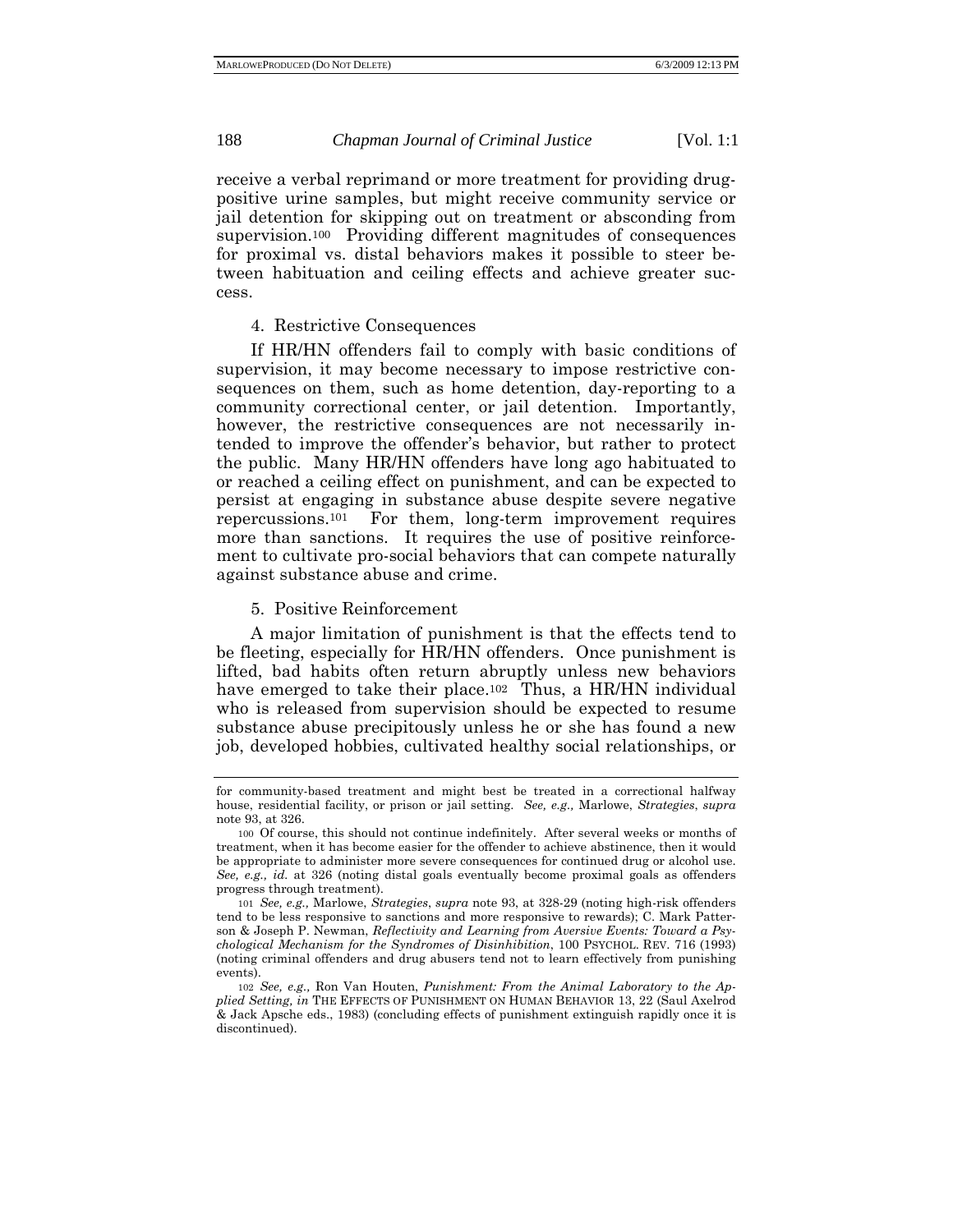engaged in other pro-social activities that are inconsistent with drug abuse and crime.103

This requires criminal justice professionals not only to punish crime and drug use, but also to reward productive activities that are incompatible with crime and drug abuse.104 Unfortunately, this practice runs counter to many professionals' inclinations. HR/HN offenders are characteristically irresponsible and provocative, making them, perhaps, the least desirable population to whom to offer rewards. One's natural inclination is to want to weed these individuals out of positive reinforcement programs and marshal scarce rewards for the less severe and less antagonistic offenders. However, this inclination is inconsistent with effective treatment. HR/HN offenders tend to be least responsive to punishment and most responsive to rewards;105 therefore, denying them access to rewards and focusing on punishment is precisely the wrong strategy. The best approach is to put feelings aside and offer them rewards for engaging in good behaviors that portend better long-term adjustment.106

<sup>103</sup> *See id*. at 23-24 (concluding "it is always wise to ensure that alternate behaviors are made available that can lead to similar amounts of reinforcement as the behavior that is being punished."). Pro-social behaviors are likely to be continuously reinforced with such rewards as praise, prestige and wages long after treatment and criminal justice supervision have ended. Moreover, returning to crime or drug abuse would be likely to lead to the loss of these new-found rewards; for example, being ostracized from peers or fired from a job. *See, e.g*., Marlowe, *Sanctions*, *supra* note 93, at 113 (discussing benefits of using rewards to maintain effects over long term).

<sup>104</sup> Numerous studies have reported that high-risk, antisocial drug abusers responded equally as well, if not better, to positive reinforcement than lower-risk individuals. *See generally* Douglas B. Marlowe et al., *An Effectiveness Trial of Contingency Management in a Felony Pre-Adjudication Drug Court*, J. APPLIED BEHAV. ANALYSIS, 41 J. APPLIED BEHAV. ANALYSIS 565 (2008) (finding better outcomes from positive reinforcement for high-risk drug offenders); Nena Messina et al., *Treatment Responsivity of Cocaine-Dependent Patients with Antisocial Personality Disorder to Cognitive-Behavioral and Contingency Management Interventions*, 71 J. CONSULTING & CLINICAL PSYCHOL. 320 (2003) (finding equivalent outcomes from positive reinforcement for antisocial drug abusers); Douglas B. Marlowe et al., *Impact of Comorbid Personality Disorders and Personality Disorder Symptoms on Outcomes of Behavioral Treatment for Cocaine Dependence*, 185 J. NERVOUS & MENTAL DISEASE 483 (1997) (same); Kenneth Silverman et al., *Broad Beneficial Effects of Cocaine Abstinence Reinforcement Among Methadone Patients*, 66 J. CONSULTING & CLINICAL PSYCHOL. 811 (1998) (same).

<sup>105</sup> *See generally* Nancy M. Petry, *Discounting of Delayed Rewards in Substance Abusers: Relationship to Antisocial Personality Disorder*, 162 J. PSYCHOPHARMACOLOGY 425 (2002) (finding antisocial drug abusers tend to be preoccupied with short-term, highmagnitude rewards); Diana Fishbein, *Neuropsychological Function, Drug Abuse, and Violence: A Conceptual Framework*, 27 CRIM. JUST. & BEHAV. 139 (2000) (suggesting relative imperviousness to sanctions and preoccupation with rewards among drug abusers and offenders might reflect damage or developmental immaturity to frontal lobe of brain).

<sup>106</sup> Concerns that offenders may use rewards for ill-advised acquisitions do not appear to be warranted. *See* John M. Roll et al., *A Comparison of Voucher Exchanges Between Criminal Justice Involved and Noninvolved Participants Enrolled in Voucher-Based Contingency Management Drug Abuse Treatment Programs*, 31 AM. J. DRUG & ALCOHOL ABUSE 393, 396-97 (2005) (finding drug offenders were most likely to use rewards to pay fines and fees); David S. Festinger et al., *Higher Magnitude Cash Payments Improve Re-*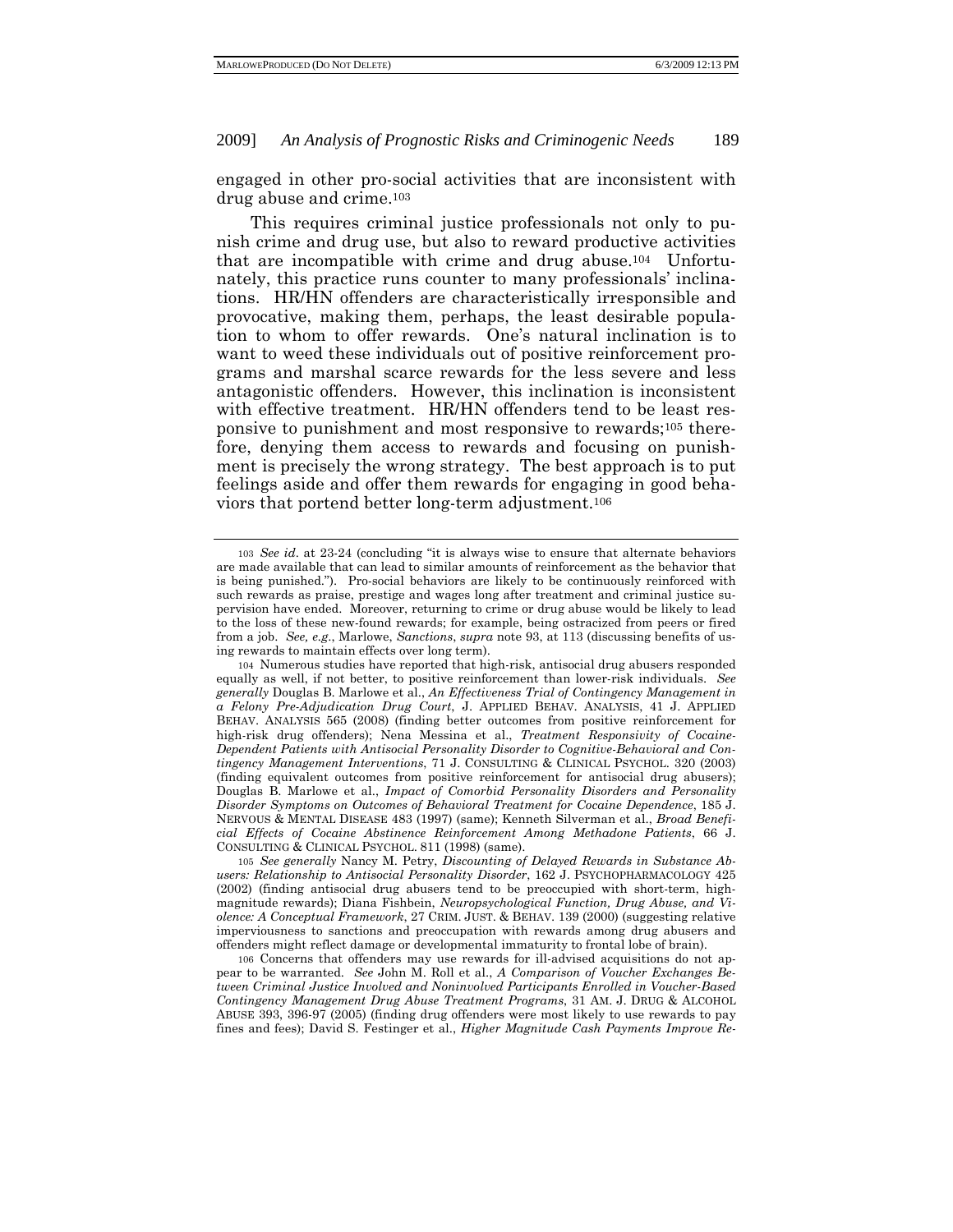# 6. Agonist Medications

Addiction medications are grossly underutilized in the criminal justice system.107 Evidence supporting the effectiveness of several of these medications is incontrovertible and there is no empirical justification for denying them to addicted offenders. One class of addiction medications, called *agonists*, stimulates the central nervous system (CNS) in the same manner as illegal drugs.108 For example, methadone is itself an opiate that works similarly to illicit opiates, such as heroin. However, because the effects of methadone are considerably longer, more gradual, and less intense than those of heroin,109 an addicted individual can continue to function safely and effectively on this medication while performing daily chores and routines. A newer medication, called buprenorphine, has what are called *partial agonist* properties because it does not stimulate the CNS to the same degree.110

For offenders who are addicted to opiates, agonist medications can control or eliminate cravings and withdrawal symptoms, and at sufficient dosages make it difficult or impossible for the offender to become intoxicated by ingesting illicit opiates.111 There is a substantial body of research spanning several decades demonstrating that the appropriate and medically supervised administration of methadone can significantly reduce crime, drug abuse and health-risk behaviors, and contributes to better adaptive functioning, among opiate addicted individuals.112 Compa-

108 *See* Richard S. Schottenfeld, *Opioid Maintenance Treatment*, *in* AM. PSYCHIATRIC PUBL'G, TEXTBOOK OF SUBSTANCE ABUSE TREATMENT 289, 290-91 (Marc Galanter & Herbert D. Kleber eds., 2008) (describing clinical pharmacology of agonist medications, including methadone).

109 *See id.*

110 *See* Eric C. Strain & Michelle R. Lofwall, *Buprenorphine Maintenance*, *in* AM. PSYCHIATRIC PUBL'G, TEXTBOOK OF SUBSTANCE ABUSE TREATMENT 309, 310-11 (Marc Galanter & Herbert D. Kleber eds., 2008) (describing pharmacology of buprenorphine).

111 *See id.* at 311 (describing ability of buprenorphine to suppress withdrawal symptoms and provide blockade against illicit opiates); Schottenfeld, *supra* note 108*,* at 292-93 (same for methadone). However, the offender could still potentially become intoxicated by ingesting a different class of drugs, such as alcohol or cocaine.

112 *See* Herbert D. Kleber, *Methadone Maintenance 4 Decades Later: Thousands of Lives Saved But Still Controversial*, 19 J. AM. MED. ASS'N 2303 (2008) (reviewing 40 years of research on effectiveness of methadone); Jerome J. Platt et al., *Methadone Maintenance Treatment: Its Development and Effectiveness After 30 years*, *in* HEROIN IN THE AGE OF CRACK-COCAINE 160, 172-178 (James A. Inciardi & Lana D. Harrison eds., 1998) (review-

*search Follow-up Rates Without Increasing Drug Use or Perceived Coercion*, 96 DRUG & ALCOHOL DEPENDENCE 128 (2008) (finding cash payments as high as \$160 did not increase rates of drug-positive urines among drug abusers); David S. Festinger et al., *Do Research Payments Precipitate Drug Use or Coerce Participation?*, 78 DRUG & ALCOHOL DEPENDENCE 275 (2005) (same for cash payments up to \$70).

<sup>107</sup> *See, e.g.,* James Cornish & Douglas B. Marlowe, *Alcohol Treatment in the Criminal Justice System*, *in* HANDBOOK OF CLINICAL ALCOHOLISM TREATMENT 197, 205-06 (Bankole Johnson et al. eds., 2003) (concluding "efficacious medications such as naltrexone for alcoholics or methadone for opiate abusers are almost wholly unavailable to criminal justice system populations").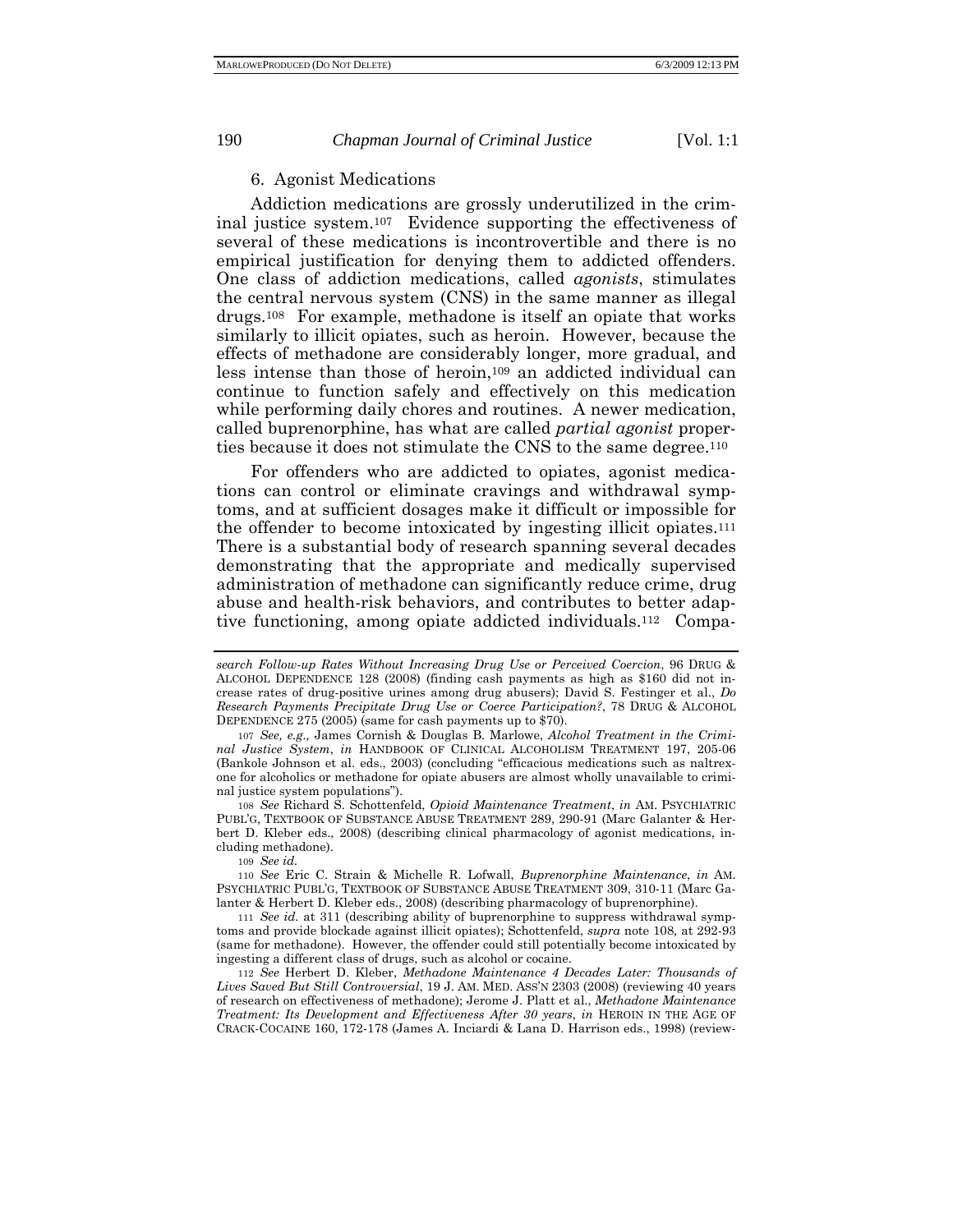rable evidence is amassing in favor of buprenorphine.113 Recent studies prove these positive effects hold just as well for addicted criminal offenders.114 The criminal justice system should make agonist medications readily available for opiate addicted offenders under appropriate medical supervision.

# 7. Suited Disposition

Of all the community-based dispositions for drug offenders (see Figure 1), drug courts come closest to offering the full range of evidence-based services that are typically required for HR/HN drug offenders.115 These judicially monitored programs supervise drug offenders on a status calendar, require adherence to a mandatory regimen of substance abuse treatment and needed adjunctive services, administer sanctions and restrictive consequences for noncompliance, and provide positive reinforcement for productive achievements.116 Although attitudes concerning the use of agonist medications may vary across drug court programs, the drug court field explicitly endorses the use of evidence-based medications, including methadone and buprenorphine.<sup>117</sup>

## B. Low Risk / High Need (LR/HN) Offenders

An individual in the upper right quadrant is low on prognostic risks, but high on criminogenic needs. Such an individual suffers from drug or alcohol dependence, severe mental illness or poor adaptive skills, but does not have negative risk factors that would predict a poor response to standard treatment. An example might be a woman with a long history of heroin addiction who commits crimes solely to support her drug habit, such as petty thefts, prostitution and low-level dealing or bartering. But for

115 *See* Lowenkamp et al., *supra* note 30, at 10 (finding doubling of effectiveness of drug courts for high-risk clients); Jonathan E. Fielding et al., *Los Angeles County Drug Court Programs: Initial Results,* 23 J. SUBSTANCE ABUSE TREATMENT 217, 223 (2002) (finding high and medium risk offenders received greatest benefits in drug court).

116 For a discussion of drug courts, *see supra* notes 28-29 and accompanying text.

117 *See generally* Karen Freeman-Wilson, *Methadone Maintenance and Other Pharmacotherapeutic Interventions in the Treatment of Opioid Dependence* (Nat'l Drug Ct. Inst. Practitioner Fact Sheet, 2002); Jeffrey Tauber, *Buprenorphine in the Treatment of Opioid Addiction* (Nat'l Drug Ct. Inst. Practitioner Fact Sheet, 1999).

ing 30 years of research on effectiveness of methadone); Schottenfeld, *supra* note 108, at 295-96 (reviewing research on beneficial effects of methadone).

<sup>113</sup> *See* Strain & Lofwall, *supra* note 110, at 311-312 (reviewing research on beneficial effects of buprenorphine).

<sup>114</sup> *See generally* Timothy W. Kinlock et al., *A Study of Methadone Maintenance for Male Prisoners: 3-Month Postrelease Outcomes*, 35 CRIM. JUST. & BEHAV. 34 (2008) (reporting positive outcomes using methadone with prison inmates); Timothy W. Kinlock et al., *A Randomized Clinical Trial of Methadone Maintenance for Prisoners: Results at 1- Month Post-Release*, 91 DRUG & ALCOHOL DEPENDENCE 220 (2007) (same); Stephen Magura & Andrew Rosenblum, *The Effectiveness of In-Jail Methadone Maintenance*, 23 J. DRUG ISSUES 75 (1993) (same for jail inmates).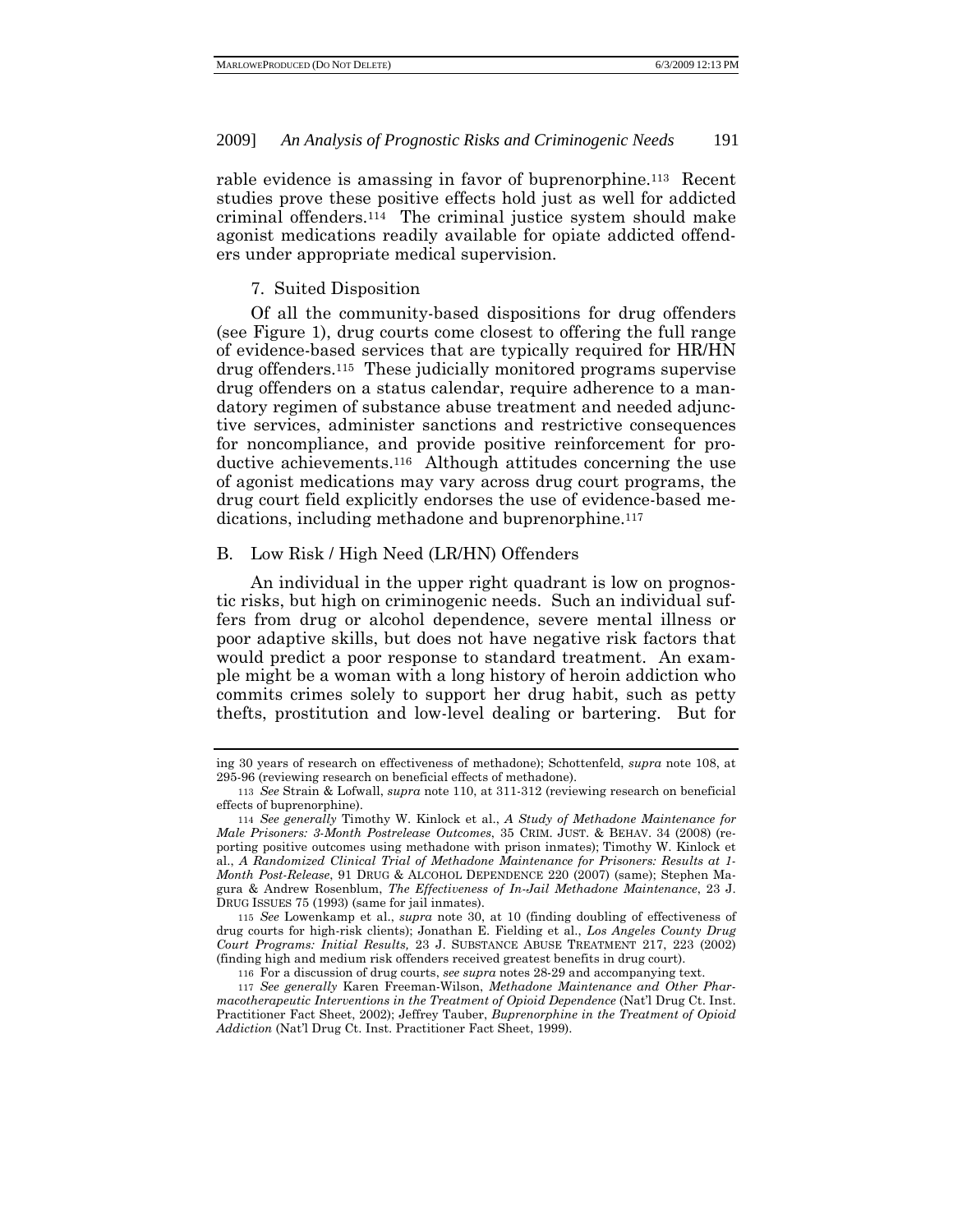her addiction, this criminal activity would not have occurred. For such a woman, it might make perfect sense to provide treatment in lieu of a criminal justice disposition. So long as she is receiving the treatment she needs, the criminal justice system does not need to expend substantial resources on her. Indeed, requiring her to spend time with the man in the above example could expose her to antisocial influences and perhaps predation.118

## 1. Noncompliance Calendar

Individuals with this profile generally do not require supervision on a status calendar. Research reveals they can perform just as well, or even better, on a noncompliance calendar.119 Rather than spending substantial time in court or at probation appointments, they should focus their energies on treatment. However, if they stop going to treatment, they should be brought immediately before a judge or other official to receive a swift and substantial consequence. Allowing them to continue to fail and use drugs would be a betrayal both to them and to the community at-large.

## 2. Intensive Treatment

Because these individuals are high need, they require intensive substance abuse treatment and indicated adjunctive services.120 As was discussed previously, treatment should focus on such issues as ameliorating cravings and withdrawal symptoms, teaching concrete skills for resisting drugs and alcohol, and developing more effective and less self-destructive coping strategies.

## 3. Treatment is Proximal

Treatment attendance is the proximal behavior for LR/HN offenders.121 Failing to attend treatment should trigger a noncompliance hearing and elicit a substantial negative consequence to avoid habituation and ensure future compliance. On the other

<sup>118</sup> *See* David S. DeMatteo et al., *Secondary Prevention Services for Clients Who Are Low Risk in Drug Court: A Conceptual Model*, 52 CRIME & DELINQ. 114, 119 (2006) (reviewing iatrogenic effects from mixing high-risk and low-risk offenders).

<sup>119</sup> *See generally* Marlowe et al., *Adapting Supervision, supra* note 85 (finding lowrisk drug offenders performed equally well on noncompliance calendar as status calendar); Marlowe et al., *Matching Supervision, supra* note 85 (same); Festinger et al., *supra* note 85 (finding low-risk drug offenders performed better on noncompliance calendar than status calendar).

<sup>120</sup> Because they are high needs, the same rationale applies as for HR/HN offenders. *See supra* notes 88-90 and accompanying text.

<sup>121</sup> For a discussion of proximal vs. distal behaviors, *see supra* notes 92-97 and accompanying text.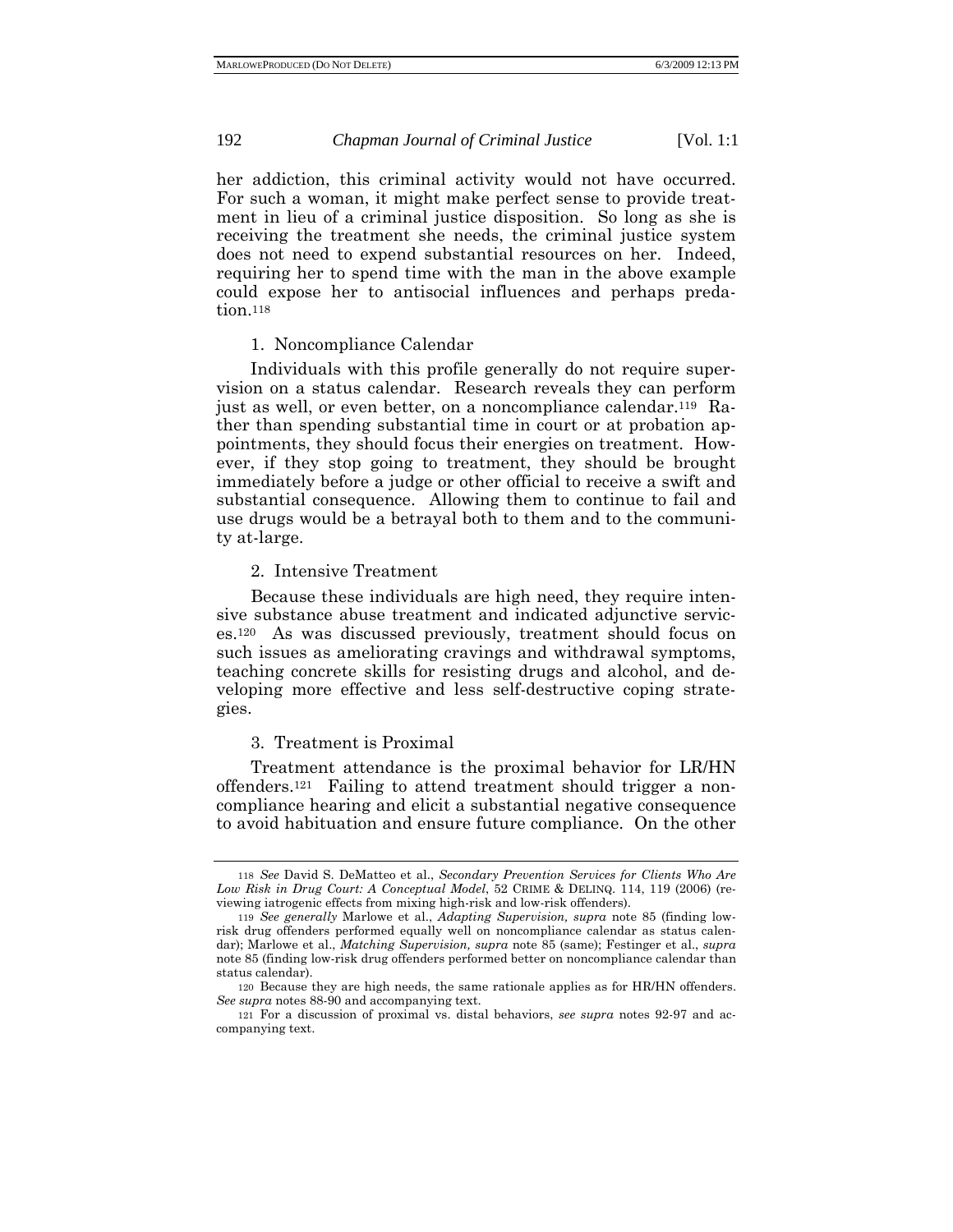hand, because these individuals are dependent on drugs or alcohol, abstinence should be considered a distal goal. For the first several weeks or months, treatment-oriented consequences rather than punitive sanctions should be imposed for positive drug tests.122 For example, they might be required to attend more frequent counseling sessions or transferred to a more intensive modality of care, such as residential treatment or recovery housing, in response to evidence of continued substance abuse.

#### 4. Positive Reinforcement

As was discussed previously, addicted individuals are notorious for continuing to abuse drugs or alcohol in the face of persistent and severe negative repercussions.123 They have typically reached a ceiling effect on or habituated to punishment, and the threat of sanctions no longer exerts substantial control over their behavior. This requires criminal justice professionals to reward productive activities that can compete effectively against crime and drug abuse.124 In the absence of such rewarding activities, they may be expected to return rapidly to substance abuse and associated crime soon after they are released from supervision.

#### 5. Agonist Medications

Finally, agonist medications such as methadone and buprenorphine are also indicated for LR/HN offenders who are addicted to illicit opiates.125 Medically supervised administration of these medications can control cravings and withdrawal symptoms, make it difficult for the offender to become intoxicated on opiates, and reduce serious health-risk behaviors, such as needle sharing and unprotected sex.<sup>126</sup> There is no empirical justification for denying these evidence-based treatments to individuals suffering from what is a chronic and potentially life-threatening illness.

## 6. Suited Disposition

Evidence suggests LR/HN offenders can perform adequately in probation-without-verdict dispositions.127 The emphasis in

<sup>122</sup> Marlowe, *Sanctions, supra* note 93, at 111 (distinguishing when it is appropriate to apply therapeutic consequences vs. punitive sanctions for drug offenders).

<sup>123</sup> *See supra* notes 89-90 and accompanying text.

<sup>124</sup> Because they are high needs, the same rationale applies as for HR/HN offenders. *See supra* notes 102-106 and accompanying text.

<sup>125</sup> Because they are high needs, the same rationale applies as for HR/HN offenders. *See supra* notes 107-114 and accompanying text.

<sup>126</sup> For a discussion of the positive benefits of agonist medications, *see supra* notes 111-114 and accompanying text.

<sup>127</sup> *See, e.g.,* Marlowe, *supra* note 86, at 330 (noting probation without verdict may be effective and cost-efficient for low-risk offenders). For a discussion of probation without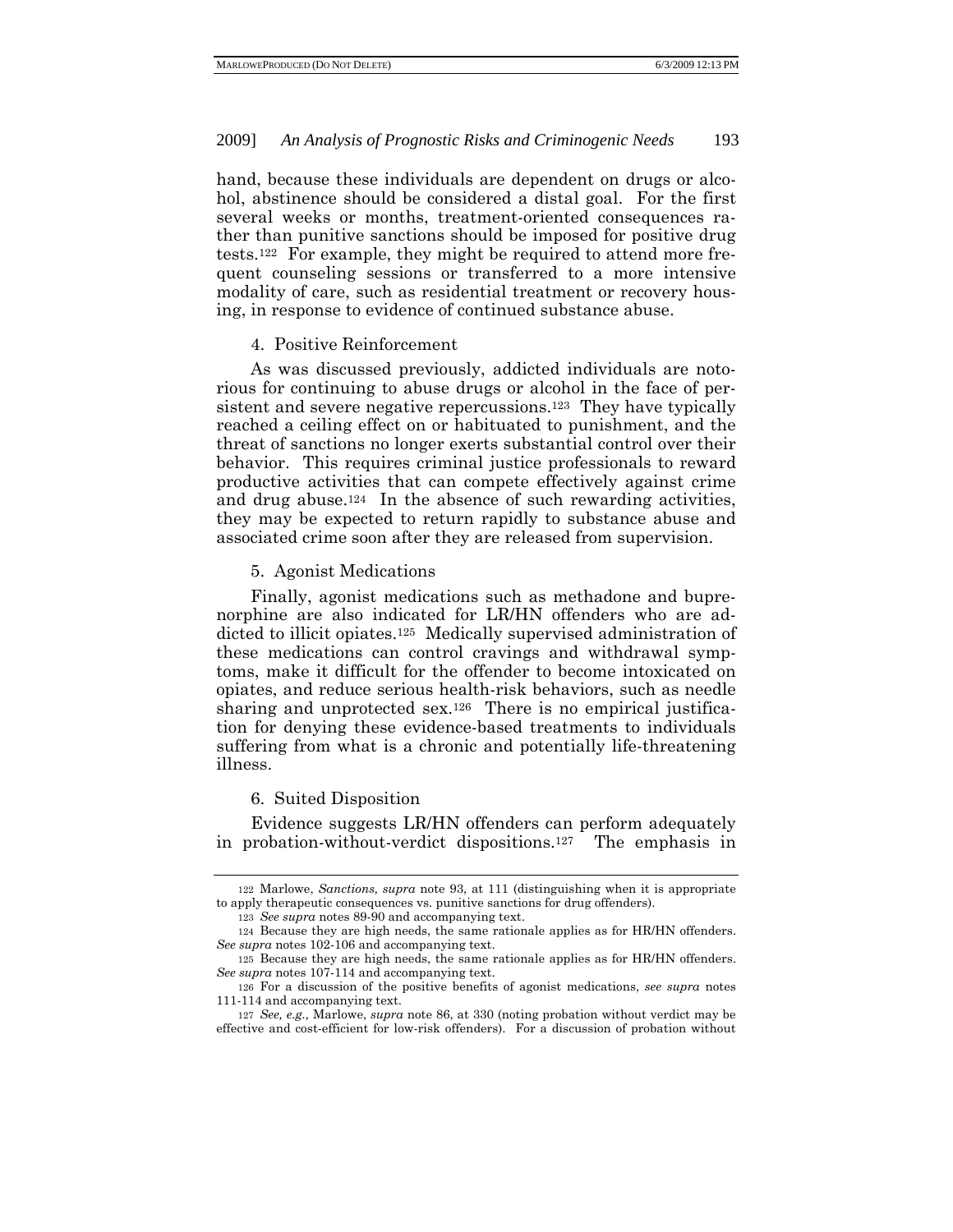these programs is on retaining offenders in substance abuse treatment while keeping them away from the more savvy and antisocial high-risk offenders. Failure to go to treatment, however, can trigger a noncompliance hearing and the imposition of sanctions to get them back on track.128 Because the offenders are required to plead guilty and a criminal sentence is held over their heads, the court and probation department have the authority to apply meaningful consequences for noncompliance in treatment.

# C. High Risk / Low Need (HR/LN) Offenders

Individuals in the lower left quadrant have substantial prognostic risks, but are low on criminogenic needs. These individuals do not suffer from drug or alcohol dependence, severe mental illness or deficient adaptive skills. On the other hand, they do have negative risk factors for failure in traditional correctional rehabilitation programs, such as antisocial character traits, prior failures on supervision, or deviant peer affiliations. Unfortunately, many of these individuals wind up in treatmentoriented dispositions on the happenstance that they were arrested for a drug crime or self-reported a substance abuse problem.129 This can waste scarce treatment resources and disrupt the treatment programs for the offenders who do require the services.

## 1. Status Calendar

Because these individuals are at risk for failing to comply with supervision conditions, they should be supervised on a status calendar.130 They should be required to appear regularly be-

verdict, *see supra* notes 19-26 and accompanying text.

<sup>128</sup> This was one of the critical missing elements of California's Proposition 36, which made it difficult for courts to impose meaningful consequences for offenders' noncompliance in treatment. *See generally* Marlowe et al., *supra* note 58 (discussing limitations of Proposition 36 and similar initiatives).

<sup>129</sup> *See* David S. DeMatteo et al., *Outcome Trajectories in Drug Court: Do All Participants Have Serious Drug Problems?*, 36 CRIM. JUST. & BEHAV. 354 (2009) (finding one third of misdemeanor drug court participants did not have drug problems based on urine results and clinical interviews); Douglas B. Marlowe et al., *The Judge is a Key Component of Drug Court*, 4 CRUG CT. REV. 1, 21 (2004) (finding 35% of felony drug court participants did not have drug problems based on clinical interviews); Douglas B. Marlowe et al., *Are Judicial Status Hearings a Key Component of Drug Court? During-Treatment Data From a Randomized Trial*, 30 CRIM. JUST. & BEHAV. 141, 151 (2003) (finding 53% of misdemeanor drug court clients did not have drug problems based on clinical interviews); *see generally* MARK A. R. KLEIMAN ET AL., UCLA POLICY RESEARCH CTR., OPPORTUNITIES AND BARRIERS IN PROBATION REFORM: A CASE STUDY OF DRUG TESTING AND SANCTIONS (2003) (concluding 30% to 40% of drug offenders do not have drug problems); Gregory P. Falkin et al., *Drug Treatment in the Criminal Justice System*, 58 FED. PROBATION 31, 31 (1994) (same).

<sup>130</sup> Because they are high risk, the rationale is the same as for HR/HN offenders. *See supra* notes 85-87 and accompanying text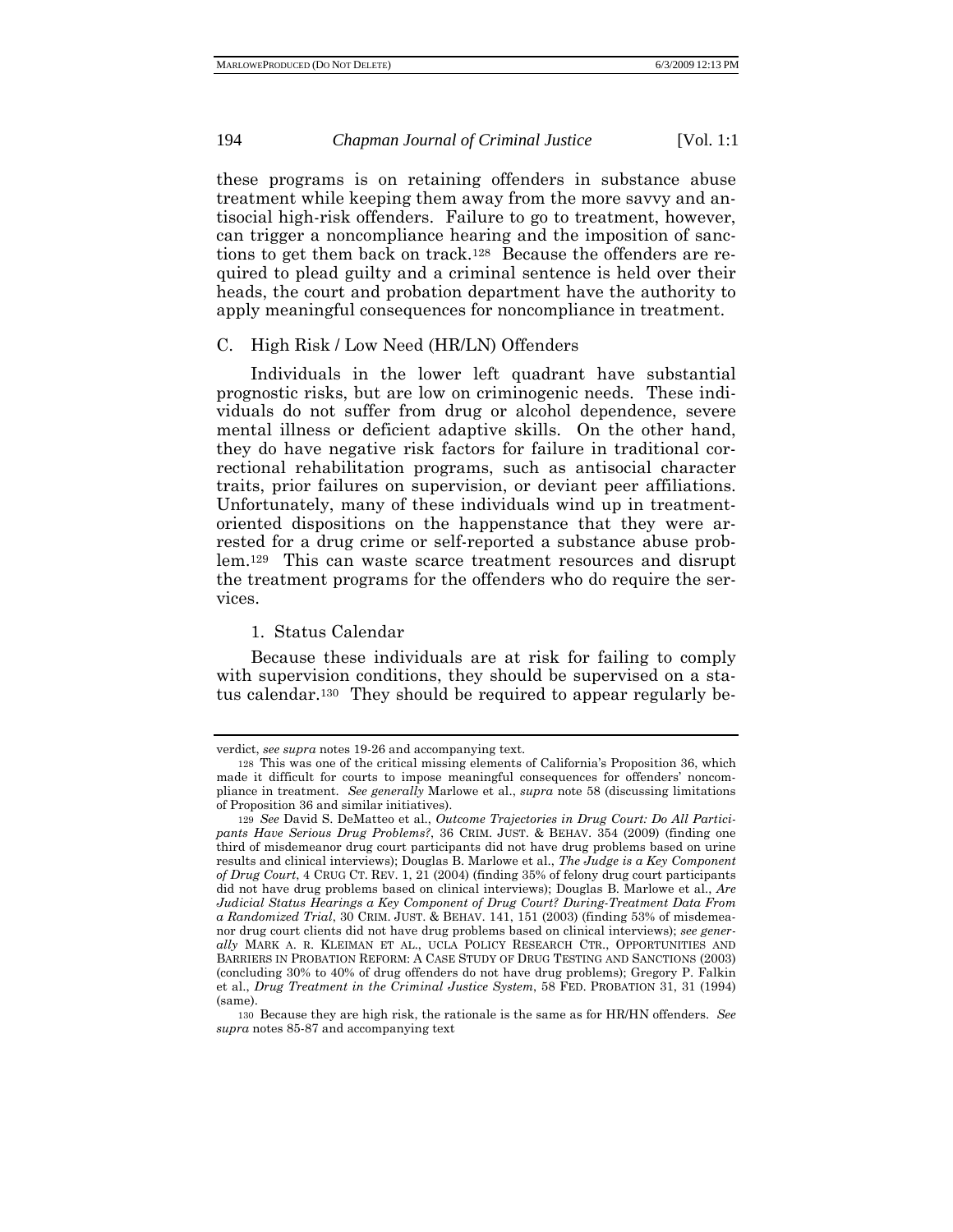fore a criminal justice official with the power to administer meaningful consequences for violations or for failing to follow through on their obligations.

#### 2. Pro-Social Rehabilitation

HR/LN individuals do not require standard clinical services. They do not have an addiction or mental illness in need of treatment. On the other hand, this does not mean they do not require any services. Offenders in this quadrant may be poorly socialized or may have antisocial attitudes or cognitions that require remediation.131 Certain types of behavioral and cognitivebehavioral interventions have been shown to reduce recidivism in this population.132 Effective programs generally focus on altering the offenders' distorted perceptions, encouraging them to think before they act and consider the consequences of their actions, and build a sense of empathy for others. In addition, vocational preparation, job training, and educational programming may be required for many of these individuals to prevent them from returning to criminal activity.133

#### 3. Abstinence and Compliance are Proximal

For these offenders, abstinence is a proximal goal.<sup>134</sup> Drug and alcohol use are under their voluntary control and should not be permitted to continue. These individuals may accept low-level sanctions as a mere "cost of doing business" for being able to continue using drugs. Therefore, higher magnitude sanctions should be administered at the outset to rapidly squelch substance abuse. Importantly, several studies of what are called *coerced abstinence* programs have demonstrated that administering escalating sanctions, including brief intervals of jail detention, for drug-positive urine samples can significantly reduce crime and drug abuse in this group.135 Higher-magnitude sanctions should also be admi-

<sup>131</sup> *See, e.g.,* Kevin Knight et al., *An Assessment for Criminal Thinking*, 52 CRIME & DELINQ. 159, 162-63 (2006) (noting criminal thinking and antisocial attitudes are strong predictors of negative outcomes among offenders).

<sup>132</sup> *See generally* Mark W. Lipsey, *Cognitive-Behavioral Programs for Offenders*, 578 ANNALS AM. ACAD. POL. & SOC. SCI. 144 (2001) (reviewing effective cognitive-behavioral programs for offenders); David B. Wilson et al., *A Quantitative Review of Structured, Group-Oriented, Cognitive-Behavioral Programs for Offenders*, 32 CRIM. JUST. & BEHAV. 172 (2005) (same); AOS ET AL., *supra* note 39, at 14, tbl.2 (same).

<sup>133</sup> *See* AOS ET AL., *supra* note 39*,* at 14, tbl.2 (finding positive effects for work and educational programs for offenders).

<sup>134</sup> For a discussion of proximal vs. distal goals, *see supra* notes 92-97 and accompanying text.

<sup>135</sup> *See generally* Adele Harrell & John Roman, *Reducing Drug Use and Crime Among Offenders: The Impact of Graduated Sanctions*, 31 J. DRUG ISSUES 207 (2001); Angela Hawken & Mark Kleiman, *H.O.P.E. for Reform,* THE AMERICAN PROSPECT (2007), *at* http://www.prospect.org/cs/articles?article=hope\_for\_reform (retrieved August 9, 2008).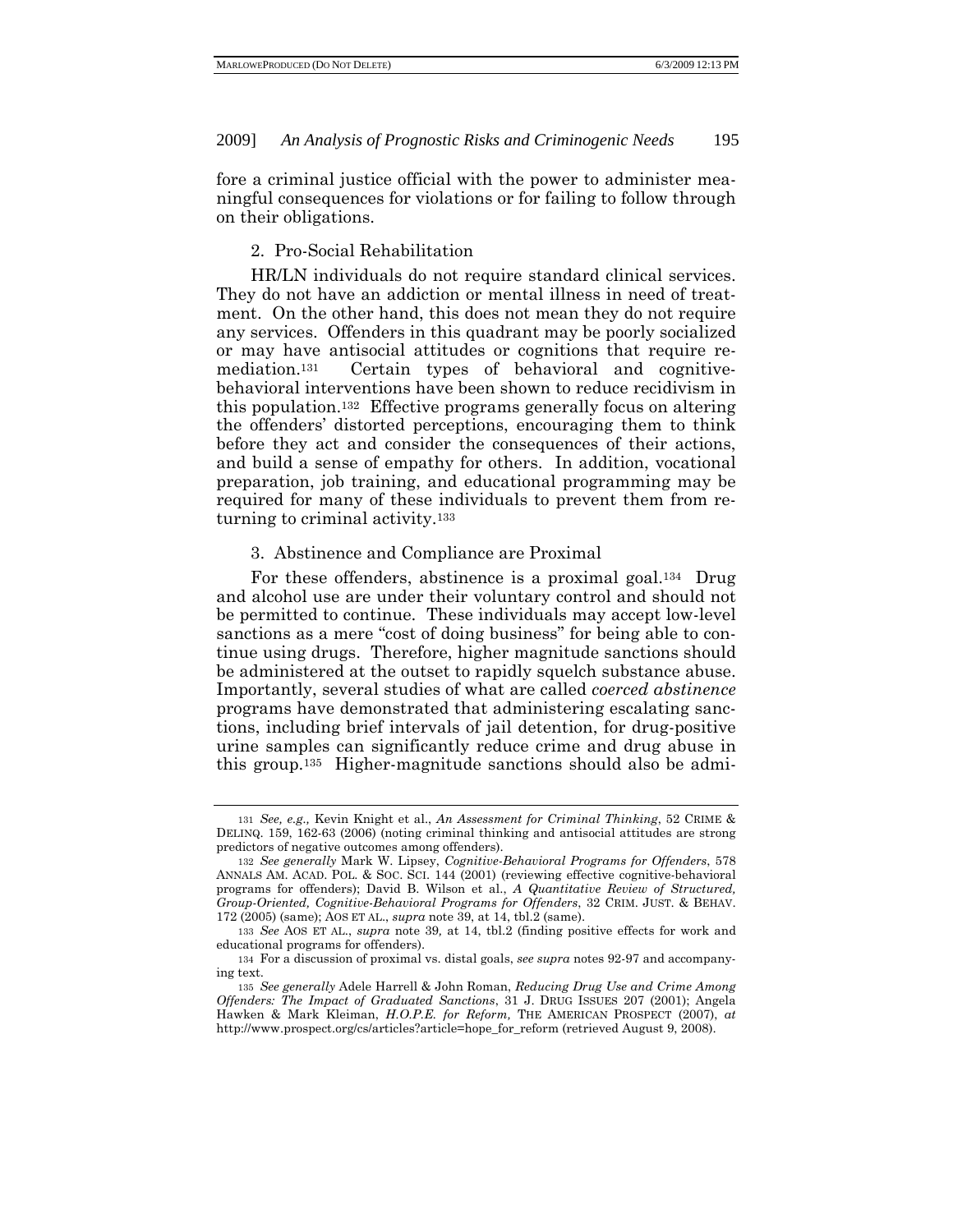nistered if these individuals fail to comply with other basic supervision requirements, such as failing to arrive for their probation appointments.

## 4. Restrictive Consequences

If HR/LN offenders fail to comply with basic supervision conditions, including failing to abstain from drugs or alcohol, it may become necessary to impose restrictive consequences to protect public safety. They can not be permitted to continue to act in a dangerous or irresponsible manner in the community. If the offender does not pose an immediate threat of violence or physical injury, the restrictive consequences do not necessarily need to involve jail or prison, but might include home detention, dayreporting to a community correctional center, electronic monitoring, or phone-monitored curfew.

# 5. Antagonist Medications

Antagonist medications work very differently from agonist medications, in that they do not stimulate the CNS in the same manner as illicit drugs. Rather, they block the effects of illicit drugs while providing no intoxication of their own.136 For example, a drug called naltrexone binds to opiate receptors in the brain and prevents opiates from getting through to those nerve cells.137 As a result, the individual can not get high on opiates. At the same time, naltrexone is non-addictive, non-intoxicating, and has minimal side effects.138 Although naltrexone has been approved for the treatment of opiate and alcohol addiction for decades, it is infrequently used in clinical practice because addicts rarely comply with the regimen.139 Naltrexone does little to reduce addicts' cravings and withdrawal symptoms and does not treat the underlying causes of addiction; therefore, it tends to be resisted by patients.

Importantly, however, offenders who are not addicted to alcohol or opiates might be excellent candidates for naltrexone.140

<sup>136</sup> *See* Charles O'Brien & Kyle M. Kampman, *Antagonists of Opioids*, *in* AM. PSYCHIATRIC PUBL'G, TEXTBOOK OF SUBSTANCE ABUSE TREATMENT 325, 325-326 (Marc Galanter & Herbert D. Kleber eds., 2008) (describing pharmacology of antagonist medications).

<sup>137</sup> *See id*. at 326-327 (describing effects of naltrexone).

<sup>138</sup> *See id*. at 327-328 (describing minimal side-effect profile of naltrexone).

<sup>139</sup> *See id*. at 326 (noting naltrexone is most effective for motivated or coerced drug abusers, such as impaired professionals, probationers, and business people).

<sup>140</sup> *See generally* Charles O'Brien & James Cornish, *Naltrexone for Probationers and Parolees*, 31 J. SUBSTANCE ABUSE TREATMENT 107 (2006) (introducing special journal issue on use of naltrexone in criminal justice system); Douglas B. Marlowe, *Depot Naltrexone in Lieu of Incarceration: A Behavioral Analysis of Coerced Treatment for Addicted Offenders*. 31 J. SUBSTANCE ABUSE TREATMENT 131 (2006) (discussing coercive use of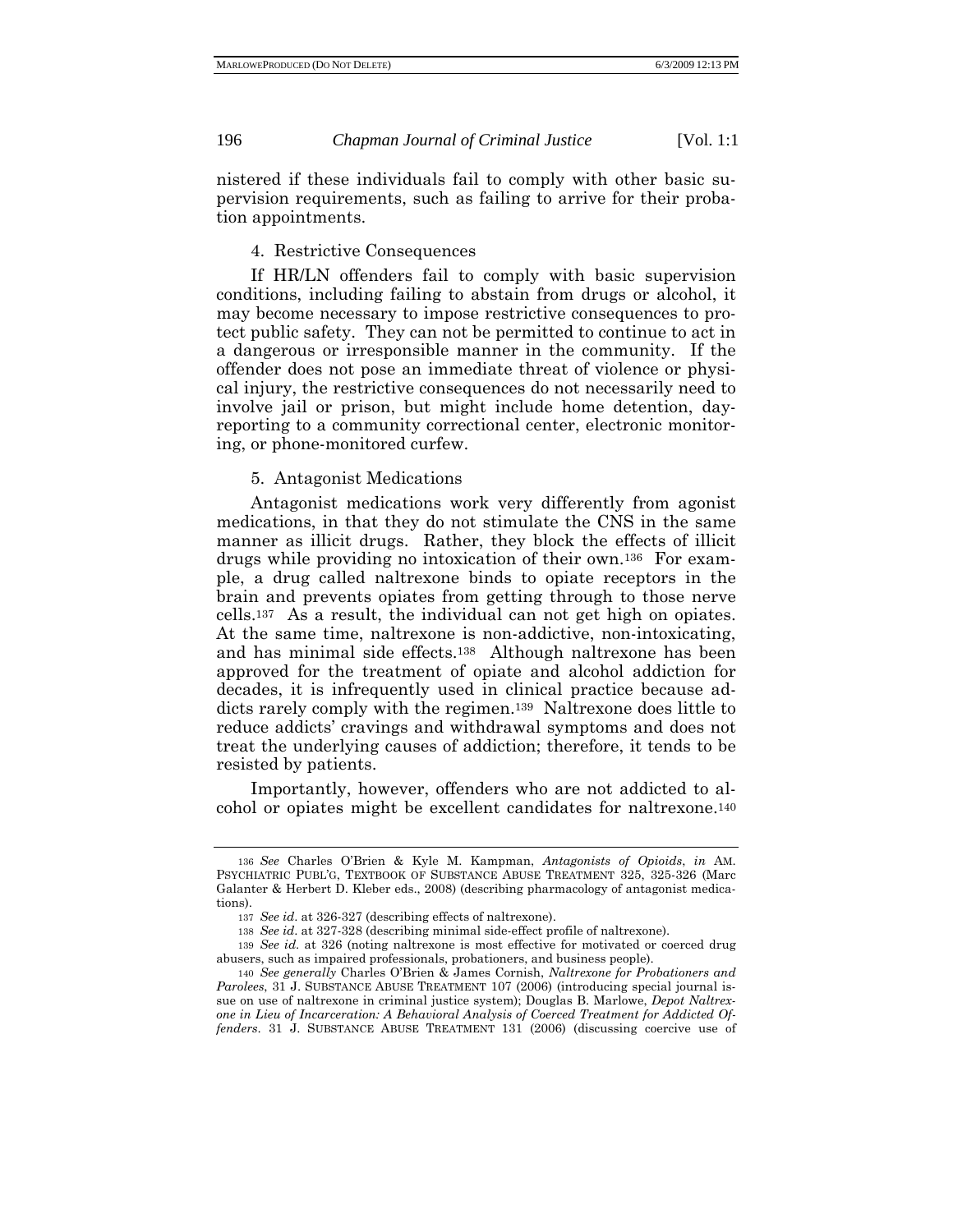It provides a full blockade against opiates and a partial blockade against alcohol, yet does not get offenders intoxicated or cause addiction. Non-addicted offenders who are substance abusers or misusers could be safely blockaded on this drug, leaving minimal concerns that untreated symptoms of addiction are being neglected.141

#### 6. Suited Disposition

HR/LN offenders do not belong in treatment-oriented dispositions because they do not have an addiction, mental illness or other impairment requiring clinical services.142 On the other hand, they do require close monitoring, substantial sanctions for continued substance abuse or other infractions, and psychosocial rehabilitation aimed at improving their educational and job skills and altering antisocial attitudes and attachments.

These services can typically be administered in standard community correctional programs, such as halfway houses, intensive supervised probation, and day-reporting centers. Serious consideration should be given, however, to buttressing the curricula in these programs with closer monitoring on a judicial status calendar, a coerced abstinence regimen that administers escalating sanctions for drug-positive urine specimens,143 and antagonist medications when indicated and medically prescribed.

#### D. Low Risk / Low Need (LR/LN) Offenders

Finally, offenders in the lower right quadrant are low on both prognostic risks and criminogenic needs. These individuals are typically naïve to both the criminal justice system and the substance abuse treatment system. They do not suffer from addiction or other impairments and do not have negative risk factors that would portend failure in standard interventions. It is typically unnecessary to expend substantial resources on this

naltrexone for criminal offenders); James Cornish et al., *Naltrexone Pharmacotherapy for Opioid Dependent Federal Probationers*, 14 J. SUBSTANCE ABUSE TREATMENT 529 (1997) (finding naltrexone reduced drug abuse and technical violations among federal probationers).

<sup>141</sup> *See, e.g.,* DeMatteo et al., *supra* note 118, at 128 (suggesting naltrexone might work best for non-addicted, drug-involved offenders). Another medication, called disulfiram or antabuse, causes an uncomfortable physical reaction in individuals who imbibe alcohol. *See, e.g.,* A. Thomas McLellan, *Evolution in Addiction Treatment Concepts and Methods*, in AM. PYCHIATRIC PUBL'G, TEXTBOOK OF SUBSTANCE ABUSE TREATMENT 93, 97- 98 (Marc Galanter & Herbert D. Kleber eds., 2008) (describing disulfiram). Like naltrexone, compliance with disulfiram tends to be poor for alcoholics but might be better for alcohol abusers who do not suffer from cravings or withdrawal symptoms.

<sup>142</sup> *See generally* DeMatteo et al., *supra* note 118 (discussing why drug courts are not suited for non-addicted offenders).

<sup>143</sup> For a discussion of coerced abstinence regimens, *see supra* note 135 and accompanying text.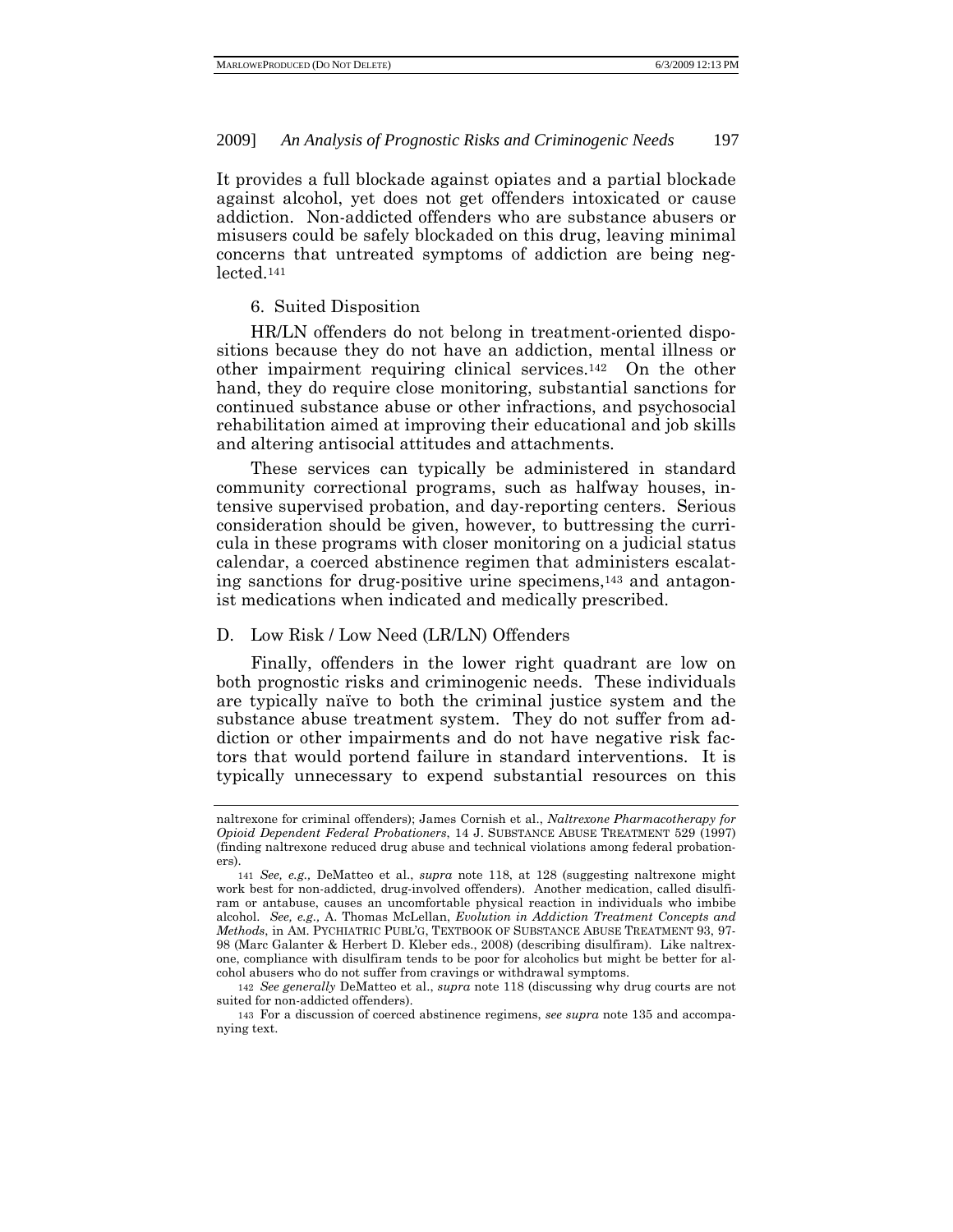group because they have a low probability of recidivism. The best course of action is to use the current arrest episode as a "teachable moment" to alter their trajectory of substance abuse and divert them out of the criminal justice system.

# 1. Noncompliance Calendar

LR/LN offenders can usually be supervised on a noncompliance calendar.144 It is generally not desirable to have them spend substantial time in court or at probation appointments because this will require them to interact with the more severe offenders. In addition, because they tend to be relatively higher functioning individuals, LR/LN offenders are more likely to be gainfully employed, in school, or taking care of a home. Requiring them to attend frequent court hearings or probation appointments could interfere with their ability to meet these daily responsibilities.145 Of course, in the event they do begin to exhibit substance use or criminal activity, they should be brought in quickly for a noncompliance hearing and, if necessary, transferred to a status calendar.

## 2. Prevention Services

Individuals in this quadrant generally do not require standard treatment services. They do not have an addiction or mental illness, and thus there are no symptoms to treat. On the other hand, they have begun to engage in a risky behavior (illicit substance abuse) that could lead them into serious trouble in the future. Individuals who are engaged in risky activities, but have not yet developed a clinical disorder, are best suited to what is called a *secondary prevention* or *early intervention* approach.146 Rather than treating formal symptoms, prevention programs teach participants about the potential dangers of substance abuse and the serious legal and medical complications that could ensue.147 Once offenders are already addicted to drugs or alcohol, there is no point in teaching them about the dangers. They are aware of what can happen, because it has happened. On the other hand, education can be very useful beforehand when matters have not yet reached this serious point.

Importantly, prevention services should be administered in

<sup>144</sup> Because they are low risk, the rationale is the same as for LR/HN offenders. *See supra* note 85 and accompanying text.

<sup>145</sup> *See* DeMatteo et al., *supra* note 118, at 118 (discussing why scheduling considerations favor noncompliance calendars for low-risk offenders).

<sup>146</sup> *See id.* at 123-25 (discussing why secondary prevention strategies are indicated for low-need offenders).

<sup>147</sup> *Id*. at 125-30 (presenting conceptual framework and recommendations for intervening with LR/LN offenders).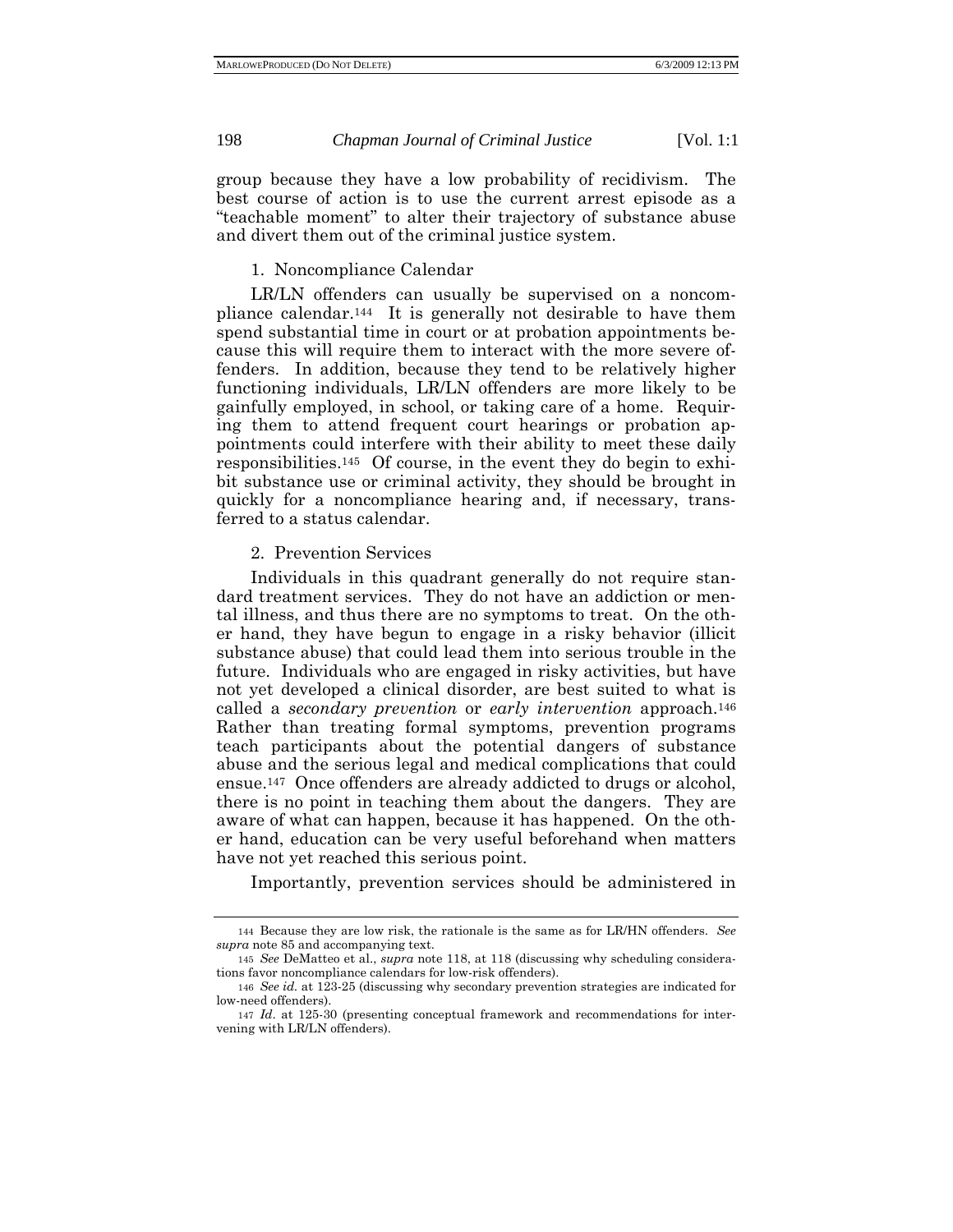an individual format or in separately stratified groups, so as to keep these individuals away from the offenders in the other quadrants.148 Mixing offenders with different risk-levels together in groups can lead to iatrogenic effects, in which the low-risk individuals begin to engage in higher levels of substance abuse and crime.149

#### 3. Abstinence is Proximal

For these individuals, abstinence is the proximal goal.150 Drug and alcohol use are under their voluntary control and should not be permitted to continue. Given that substance abuse is the primary, if not sole, presenting problem for these individuals, it would be appropriate to focus the case plan primarily on squelching this particular behavior.

Because LR/LN offenders typically pose minimal risks to public safety, it is rarely necessary to impose restrictive conditions on them in response to noncompliance. Paradoxically, however, a threat of serious sanctions, including detention, may be most effective for this particular group of offenders. Because they have not been repeatedly exposed to punishment in the past, they are unlikely to have hit a ceiling effect on or habituated to sanctions. They are apt to remain fearful of incarceration or of receiving a criminal record, and will be predisposed to apply themselves heartily to avoid such negative consequences. In other words, as counterintuitive as it might seem, punishment tends to work best for less severe offender populations and these individuals generally do not require positive rewards to succeed. Criminal justice professionals can rely primarily on the threat of punishment to keep LR/LN offenders in line, and reserve positive rewards for the more severe offenders in the other quadrants.

#### 4. Suited Disposition

Pre-trial diversion or administrative probation is best suited for LR/LN offenders.151 Because they have a low likelihood of reoffending, it is not a wise investment of resources to target these individuals for intensive services. The longer they are involved in the criminal justice system, the greater is the likelihood that they will adopt antisocial attitudes, develop antisocial relationships, or perhaps be preyed upon. That would be the very es-

<sup>148</sup> *Id*. at 118-19 (explaining why LR/LN offenders should be treated individually or in separate groups).

<sup>149</sup> *Id*.

<sup>150</sup> Because they are low needs, the rationale is the same as for HR/LN offenders. *See supra* notes 134-135 and accompanying text.

<sup>151</sup> For a discussion of pretrial diversion and administrative probation, *see supra* notes 15-16 and accompanying text.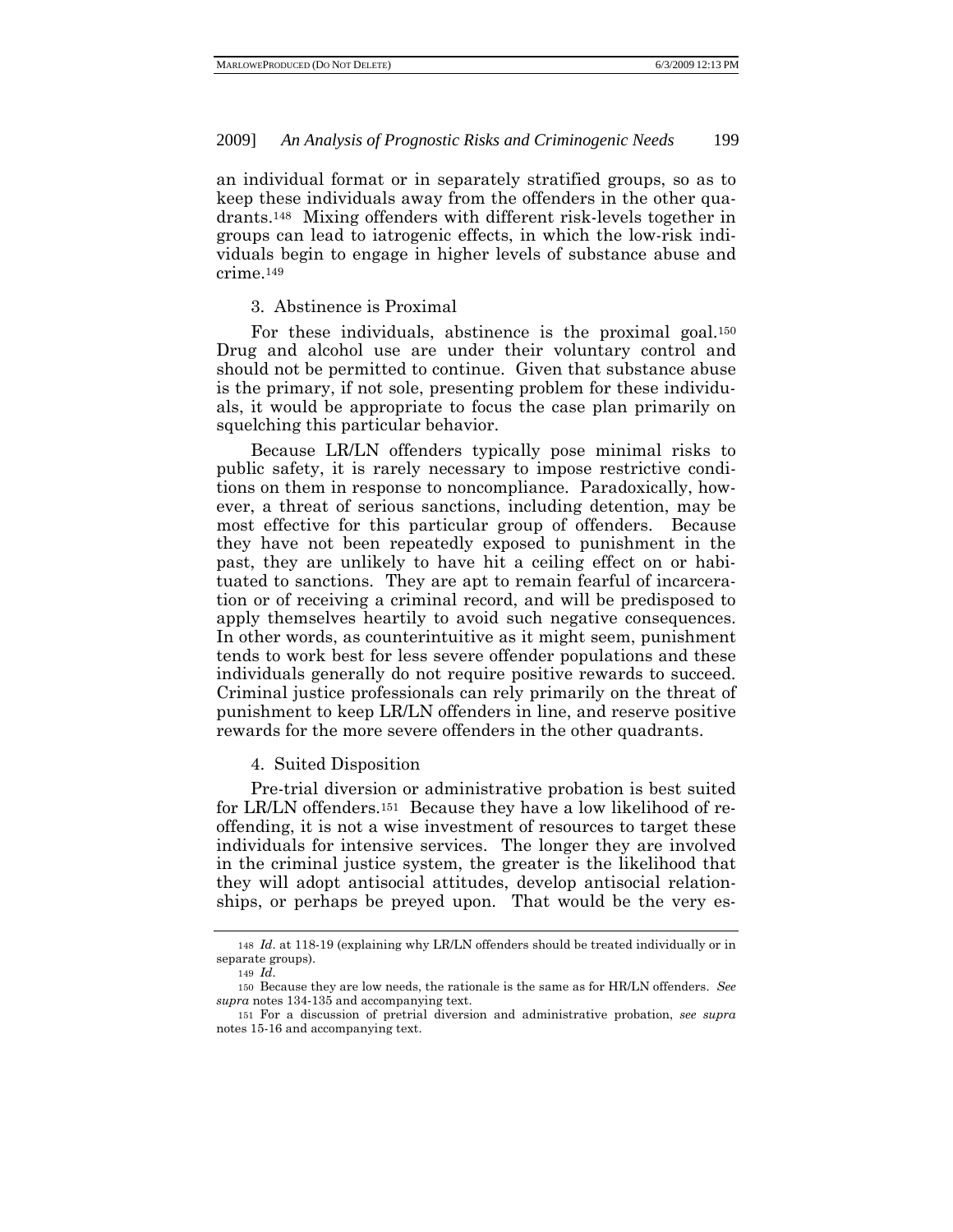sence of an iatrogenic effect.

#### **CONCLUSION**

Evidence suggests there are at least four subtypes of druginvolved offenders characterized by different profiles of prognostic risks and criminogenic needs. Dispositions that are well suited to one of these subtypes may be a waste of resources or injurious to the others, or may pose an unacceptable risk to public safety. Evidence-based sentencing seeks to incorporate these empirical findings into the sentencing process. In addition to (not instead of) considering other important value-laden issues – such as victims' sentiments – judges, defense counsel and prosecutors are encouraged to include data on effectiveness and costeffectiveness in their calculus of decision-making when advocating for or rendering sentencing dispositions.152

Ideally, risk-and-need profiles should be explicitly referenced in sentencing guidelines or statutes as permissible or mandatory factors to be considered in sentencing. Virginia, for example, amended its sentencing guidelines to recommend (not require) non-incarcerative sentences for nonviolent drug and theft offenders who scored in the lowest quartile (lowest 25th percentile) on a risk assessment tool.153 This represents a noteworthy first step towards incorporating risk assessment—and perhaps one day, needs assessment—into criminal sentencing.

Importantly, the intent here is not to limit judicial discretion, but rather to extend it to encompass a wider range of relevant considerations.154 There are three general approaches to accomplishing this, representing various degrees of intrusiveness into judicial discretion, but never supplanting it. At the least intrusive level, risk and needs data could be permissive factors that judges may consider when selecting sentences from within the recommended range or departing downward or upward from that range. A slightly more intrusive approach would be to require sentencing judges to take these factors into consideration; how-

<sup>152</sup> *See generally* Michael Marcus, *Archaic Sentencing Liturgy Sacrifices Public Safety: What's Wrong and How We Can Fix It*, 16 FED. SENT'G REP. 76 (2003) (advocating consideration of outcome data when rendering sentencing decisions); Steven L. Chanenson, *Sentencing and Data: The Not-So-Odd Couple*, 16 FED. SENT'G REP. 1 (2003) (same).

<sup>153</sup> *See* NAT'L CTR. FOR STATE COURTS, OFFENDER RISK ASSESSMENT IN VIRGINIA: A THREE-STAGE EVALUATION 2-3,6-8 (2002) (concluding risk tool successfully identified lowrisk candidates for diversion from incarceration, was well received by judges and probation officers, and yielded net benefit of \$1.2 million); Richard P. Kern & Meredith Farrar-Owens, *Sentencing Guidelines With Integrated Offender Risk Assessment*, 16 FED. SENT'G REP. 165, 168 (2004) (concluding risk tool was well received and not as yet challenged on appeal).

<sup>154</sup> *See, e.g*., NAT'L CTR. FOR STATE COURTS, *supra* note 153, at 2 (noting Virginia judges did not perceive risk tool as infringing on judicial discretion).